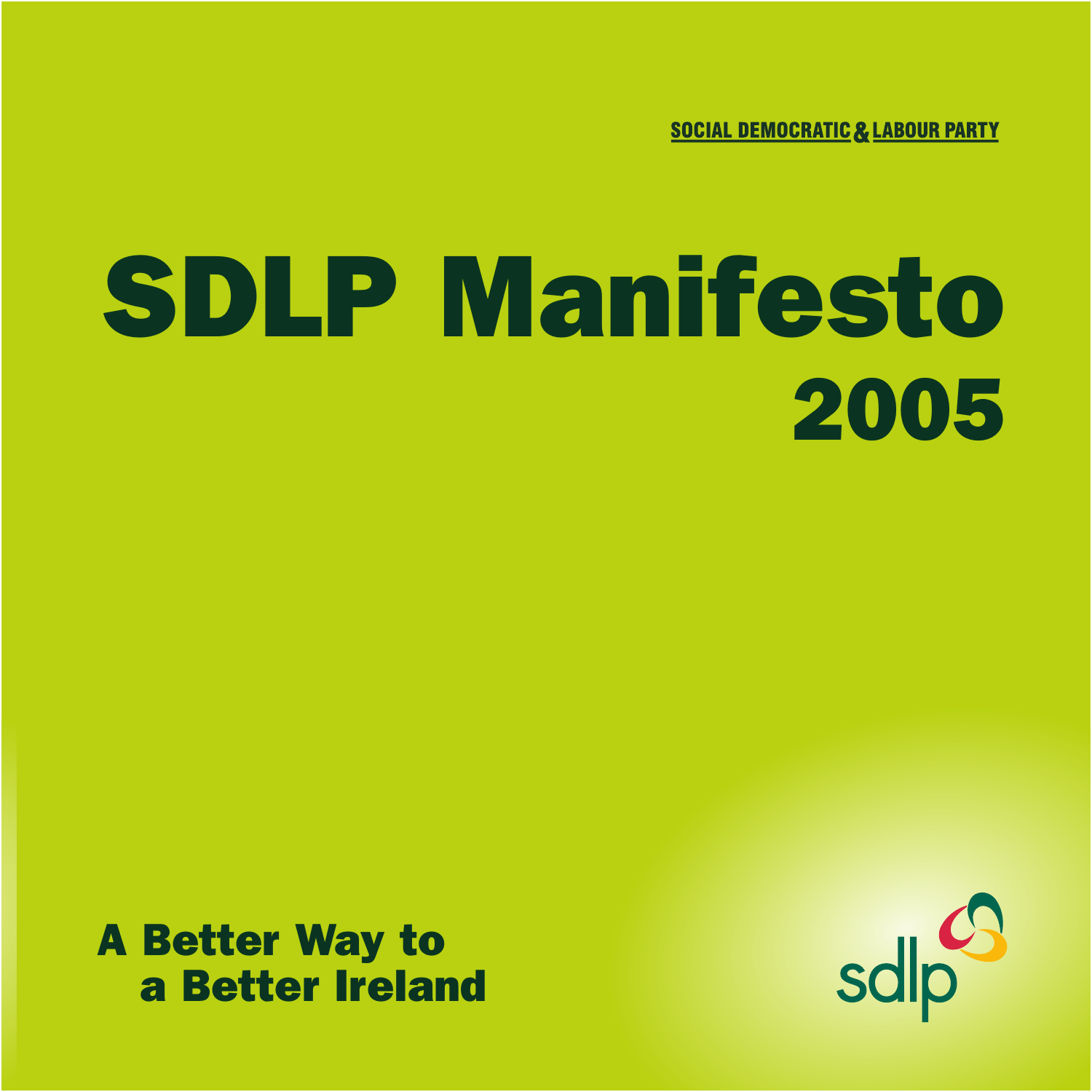## STRONGER FOR A DECENT PEACE AND REAL PROGRESS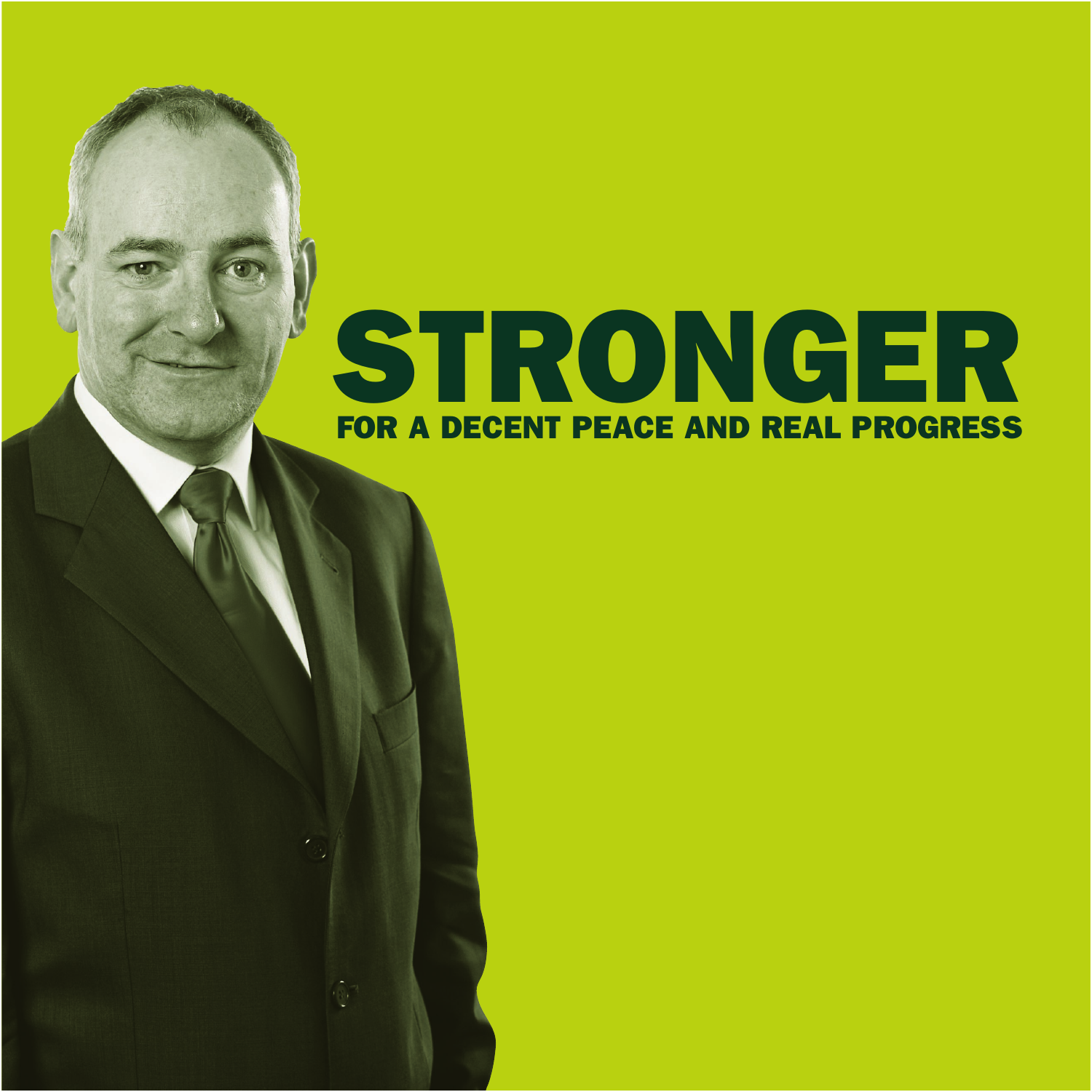## **Contents** Page

| SDLP - A Better Way to a Better Ireland                                | $\overline{2}$ |
|------------------------------------------------------------------------|----------------|
| <b>Stronger for Public Services, Investment</b><br>& Government Reform | 8              |
| <b>Stronger for Regional Development</b>                               | 11             |
| <b>Stronger for Job Creation, Growth</b><br>& Competitiveness          | 13             |
| <b>Stronger for Workers &amp; Skills</b>                               | 15             |
| <b>Stronger for Farming &amp; Rural Development</b>                    | 17             |
| <b>Stronger for the Environment</b>                                    | 19             |
| <b>Stronger for Culture, Arts &amp; Leisure</b>                        | 21             |
| <b>Stronger for Education</b>                                          | 23             |
| <b>Stronger for Health &amp; Care</b>                                  | 25             |
| <b>Stronger for Warm, Affordable Homes</b>                             | 28             |
| <b>Stronger for Equality &amp; Human Rights</b>                        | 30             |
| <b>Stronger for Social Inclusion</b>                                   | 31             |
| <b>Stronger for a Shared Society</b>                                   | 34             |
| <b>Stronger for Victims, Truth &amp; Remembrance</b>                   | 34             |
| Stronger for the Rule of Law, Justice & Safety                         | 36             |
| Stronger for International Development & EU Affairs                    | 39             |

Please note that certain objectives appear under more than one heading to give a complete overview of each topic at a glance.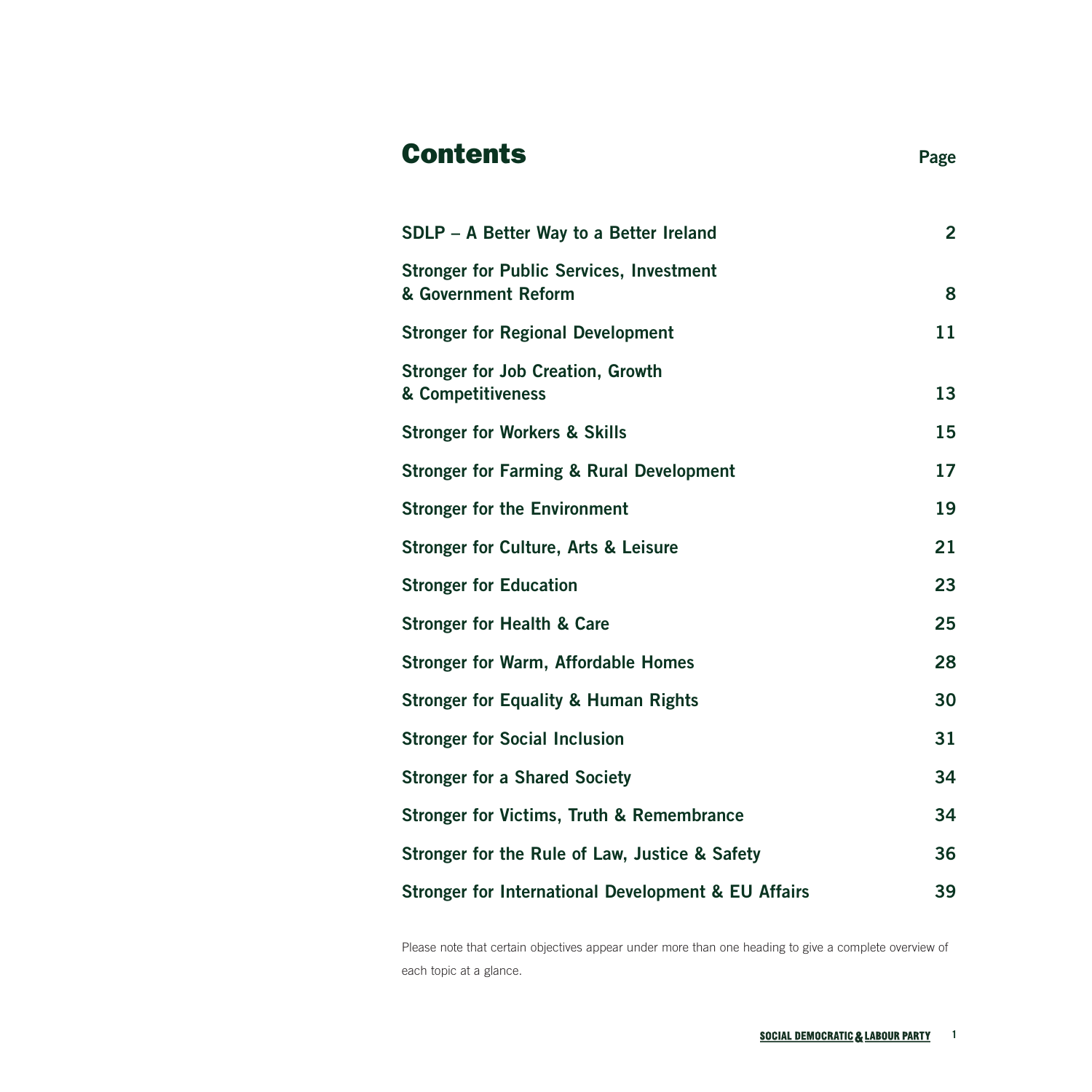## SDLP – A BETTER WAY TO A BETTER IRELAND

Dear Voter,

It is now a whole seven years since the people of Ireland voted for the Good Friday Agreement.

Yet look around and how much agreement do you see? The DUP determined to override the positive will of democratic Ireland. On the other extreme, Sinn Féin and the provisional movement equally refusing to listen to the voice of democratic Ireland.

The result? Suspension.

Instead of local people running their own assembly, we have Direct Rule ministers running down our local services.

Instead of building a prosperous economy for our children – one child in three lives in poverty.

Instead of communities shaking off the past, we have communities still bound in fear.

People are growing sick of this manipulation and stalemate. They want a better way to a better Ireland.

The SDLP have that way. We set it out in this manifesto.

We are the only party to stand totally and positively by both of the key standards of the Good Friday Agreement – an inclusive democracy and a lawful society.

We – and the whole of democratic Ireland – are demanding good standards. Our positive pressure is working. That is why we have seen more shifts from the IRA in the last seven weeks than in the seven years since the Agreement. And it is why the DUP is having to accept more and more of the Agreement.

So we need to keep on the positive pressure, with a strong vote for a stronger SDLP. A vote for the SDLP says no more stunts, no more stalemate. A vote for anyone else changes nothing – it just makes others more complacent.

Down the years it has been proved that when the SDLP is stronger, things get moving.

So on May the 5th use your voice, your vote, to vote for a stronger SDLP.

Mark Durkan MLA SDLP Leader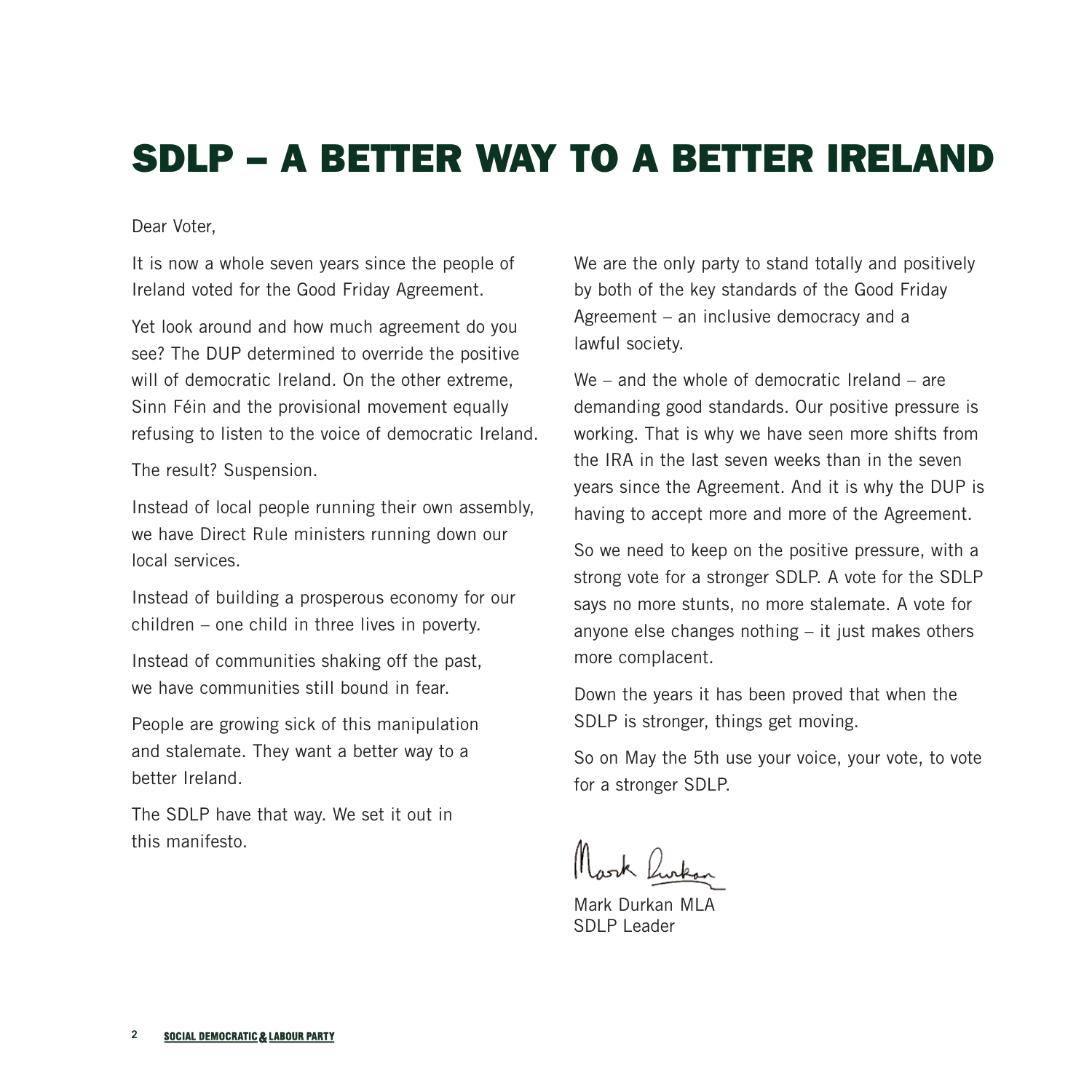#### **Stronger for the Agreement**

The SDLP is stronger for the Good Friday Agreement. Because we are stronger for each and every one of its key principles. Inclusion. North/South. Policing. Equality. Human Rights. Victims. Community relations. Demilitarisation. Peace.

We are the only party that has lived up to all of the Agreement and worked all its institutions.

We are also the only party that has defended all of the Agreement. It was approved by the Irish people, North and South. As a truly republican party, we stand by their will – even when others do not.

At the last Assembly elections we promised not to renegotiate the Agreement. We held to our word. Others, meanwhile, broke theirs. The failed SF/DUP "Comprehensive Agreement" renegotiated the Good Friday Agreement and -

- abolishes the joint election of the First and Deputy First Ministers;
- gives the DUP new vetoes over nationalist ministers in government;
- gives the DUP new vetoes over who nationalist ministers are;
- threatens any democratic party with a new form of automatic exclusion if they register democratic dissent from the flawed SF/DUP deal;
- fails to offer a single extra North/South body or area of cooperation.

Of course, improvements can be made to the workings of the Agreement. Indeed, no party during the review came up with more constructive suggestions for this than the SDLP.

But we are emphatic that there is nothing wrong with the Agreement. What is wrong is that paramilitaries, parties and governments have not lived up to all of it.

Just because others persist in falling short of the Agreement, does not mean that we should stay stuck in the rut of suspension. The SDLP is the only party with positive proposals for ending suspension and getting the Agreement moving now. These proposals also challenge parties in public to show whether they are really up for the Agreement or not.

#### **The SDLP will therefore:**

- · Stand **strong for the Good Friday Agreement**. Unlike Sinn Féin, we will not renegotiate it for the DUP.
- · Oppose the **flawed SF/DUP "Comprehensive Agreement."**
- · Stand strong for **inclusive democracy**. We will continue to oppose unionist and British pressure for exclusion or voluntary coalition. We will also oppose the SF/DUP plan for automatic exclusion of democratic parties.
- · Stand up for a **lawful society**. We will keep on the positive pressure for all paramilitaries, loyalist and republican, to go away and for all parties to co-operate with the police.
- · Demand that the **DUP show good faith** on the Agreement's North/South agenda by agreeing up front new areas for co-operation and new North/South bodies.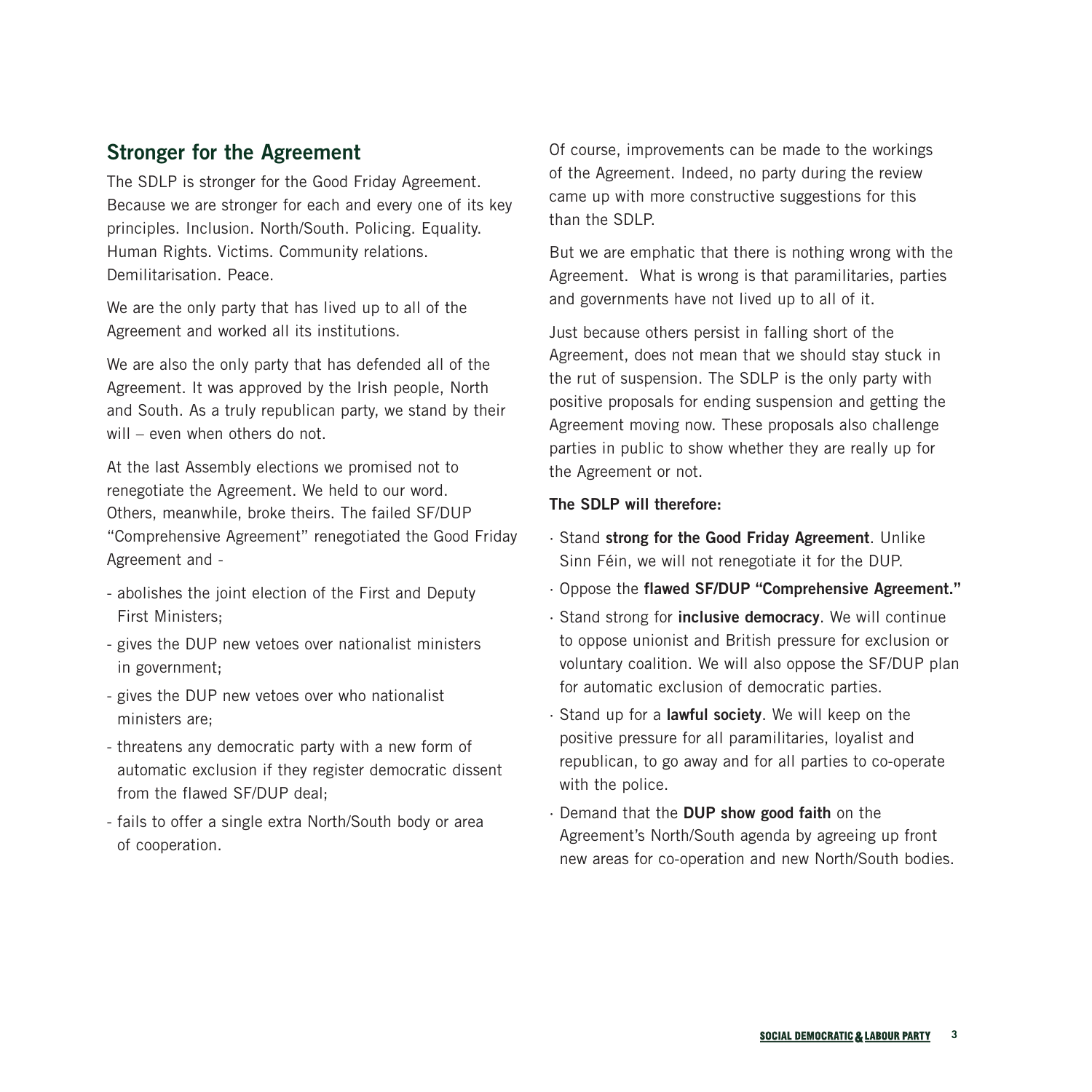- · Demand the **Agreement's full implementation and development**, including the full implementation of the Joint Declaration's commitments on:
	- human rights;
	- equality;
	- demilitarisation;
	- community relations;
	- victims;
	- the Irish language;
	- devolution of policing and justice;
	- North/South co-operation.
- · Secure **repeal of the Suspension Act** and an end to stop-go politics.
- · Argue for our **proposals for ending suspension and getting the Agreement moving**. These will allow us to get as much of the Agreement as we can now and to end direct rule.
- · Seek the **improvements to the workings of the institutions** set out in our published document (DUP Myths Exposed). All of these are consistent with the Agreement. All of these improve efficiency and accountability.

#### **Stronger for a United Ireland**

The SDLP is stronger for a United Ireland.

We are the only party that has made clear that in a United Ireland all the Agreement's protections should continue.

Our vision of a United Ireland is based on equality. The SDLP believes that all the rights, protections, and inclusion that nationalists sought within Northern Ireland while it is in the United Kingdom, must equally be guaranteed to unionists within a United Ireland. We are emphatic that unity must not be about the entrapment of a new minority.

That is right in principle – since in a United Ireland we will still need to find a way of sharing our society as equals every bit as much as we do today – and that is what the Agreement is all about.

It is also right in practice. The best context for holding and winning a referendum is when it is clear that the Agreement is fully bedded down and that all its protections will continue regardless of the referendum's outcome. A majority is most likely to vote for a United Ireland when reassured that it is neither a vote against the Agreement nor a vote for constitutional uncertainty.

Achieving a majority for Irish unity any time soon will require the persuasion of some unionists. It will also require the reassurance of many others. Because of our unblemished record of peace and partnership and our unqualified commitment to the Agreement, only the SDLP can persuade a majority in the North in favour of unity – just as we persuaded a majority of the North in favour of the Good Friday Agreement.

That is why only the SDLP can deliver a United Ireland.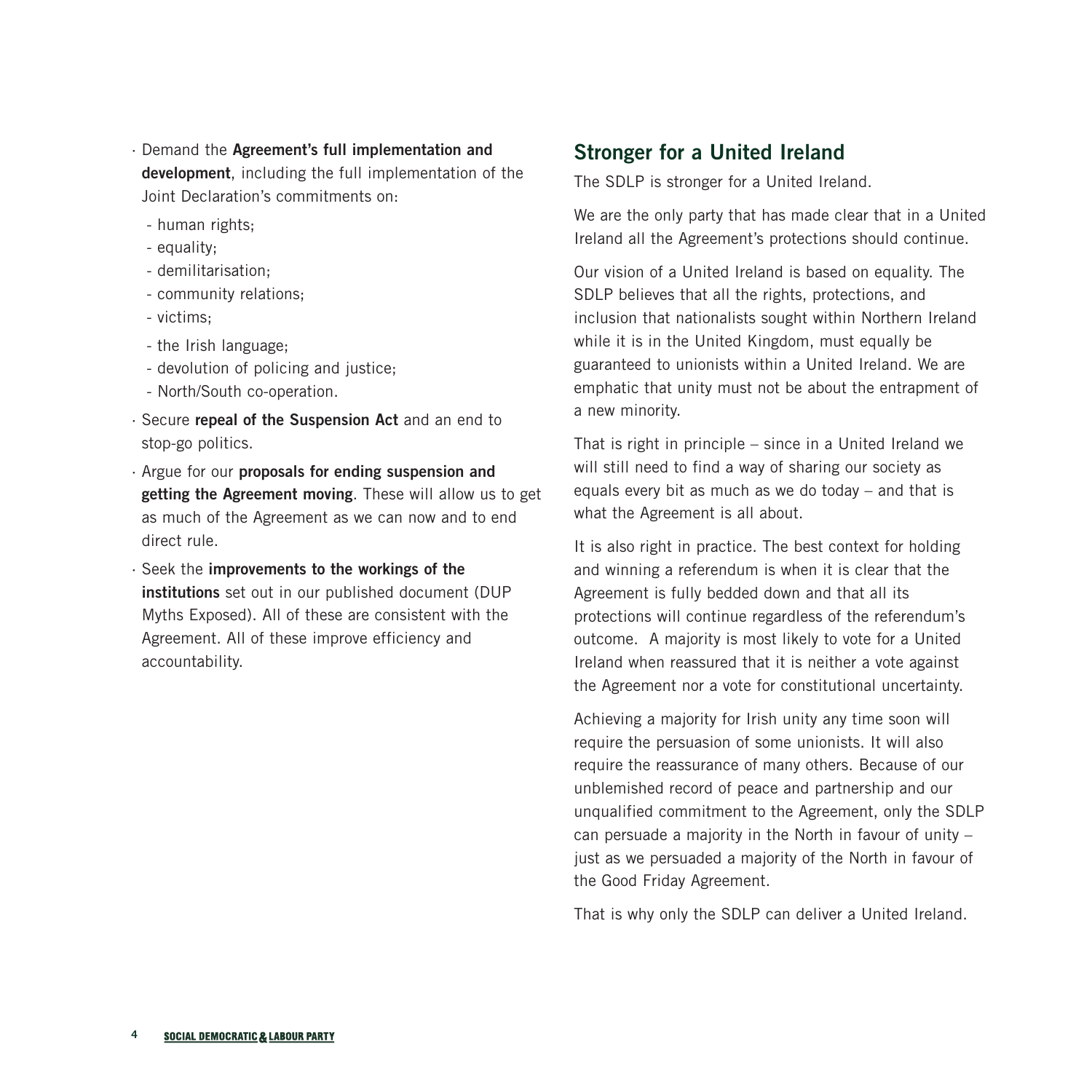#### **Working towards a united Ireland the SDLP will:**

- · Seek the recalling of the **Forum for Peace and Reconciliation**. At the last Forum, Sinn Féin would not sign up to the emerging consensus on how unity could be achieved. At this Forum we will seek the Agreement of all parties to our vision of and strategy for unity.
- · **Engage in outreach with the unionist community** to persuade them of the merits of a United Ireland and reassure them of the protections that the Agreement offers them in it.
- · Seek a **referendum on a United Ireland** when the Agreement's institutions are operating stably and campaign vigorously in favour of a yes vote.

#### **Stronger for all-Ireland Development**

In the current context, the North/South agenda is also vital to provide an Irish dimension and recognise the full set of relationships on this island. We believe that all-Ireland development will help improve the lives of all on this island. Working together will help break down the barriers, which have hindered development and made lives more difficult throughout the island.

The SDLP wants to see current North/South co-operation expanded so that it can reach its true potential. One of our strongest criticisms of the failed Sinn Féin-DUP comprehensive agreement was that there were no extra areas agreed for North/South co-operation and no extra North/South implementation bodies. We demand better. **We stress our commitment not merely to North/South cooperation, but also to additional North/South implementation bodies.**

#### **Energy and infrastructure**

North and South both need enormous investment in infrastructure to ensure future development. Our priorities are to:

- · Create a **new all-Ireland transport & infrastructure body** to produce a **strategic development framework** for the island, networking air and sea-ports and economic corridors and co-ordinating key projects such as the construction of the "TENS" (Trans-European Networks).
- · Accelerate the opening of an **all-Ireland energy market** to increase competition and reduce energy prices.
- · Actively encourage NIAER and the regulator in the South, to work together to develop a new **all-Ireland energy planning framework**.
- · Continue to advocate recognition of Ireland, North and South, as a **European Energy Zone**, to assist us in reducing costs, meeting targets and improving planning.
- · **Secure expansion of the gas network** on a North-South and East-West basis.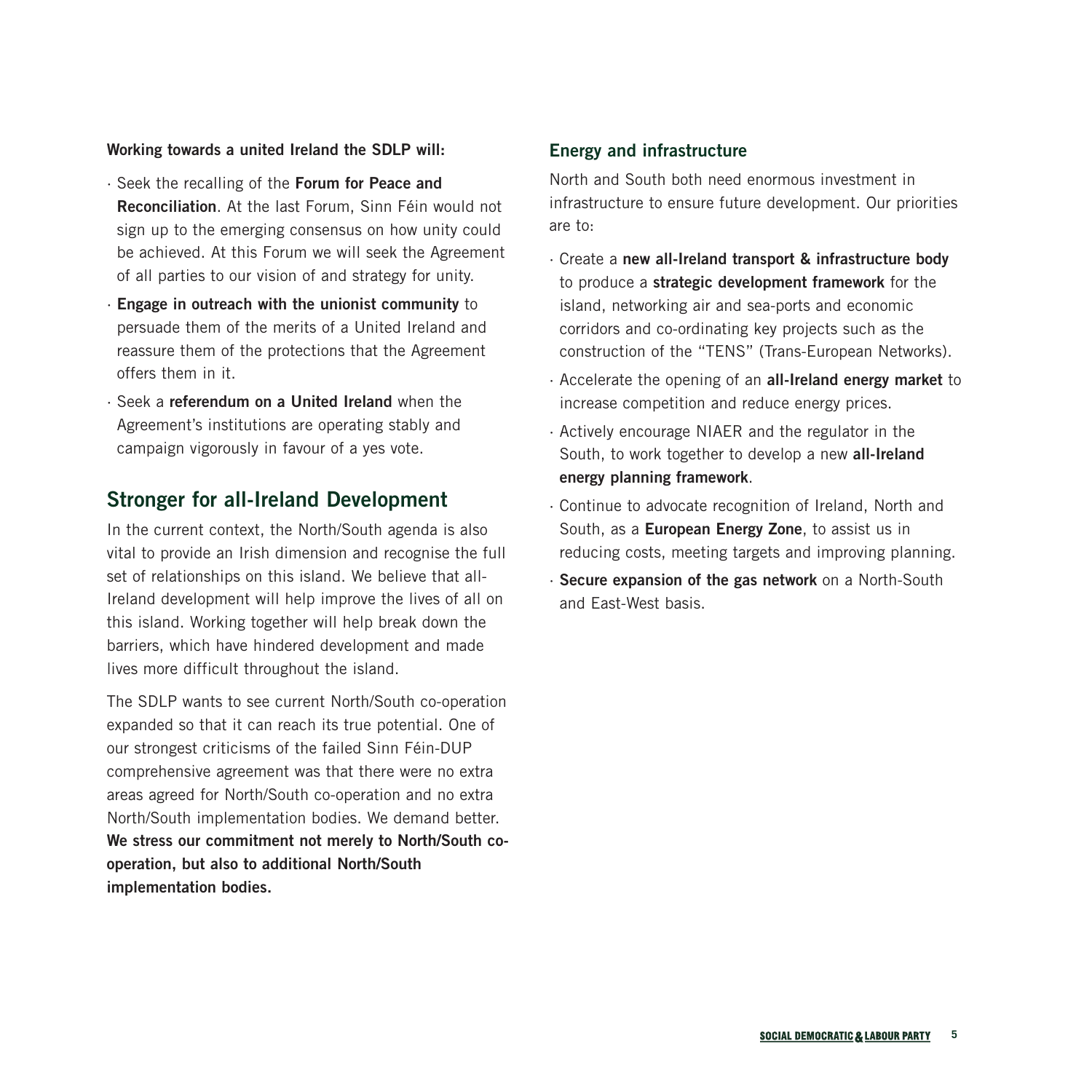#### **Economy & Skills**

Joint action on the economy and skills can help make the island more competitive internationally. Our priorities are to:

- · Agree an **all-Ireland marketing co-operation and investment** strategy to maximise sales overseas and incentives for investors.
- · Build on the work of the Business Alliance, establishing a new **all-Ireland Research Alliance**, based on the successful Georgia Research Alliance, to work with colleges and other institutions to operate a 'mix and match' service with businesses, maximising the economic potential of new research as quickly as possible.
- · Remove all **cross-border trading impediments**, e.g. reducing bureaucracy associated with livestock sales.
- · Establish a **North/South Further & Higher Education body** to encourage collaboration in policy, teaching, research, evaluation, recognition of qualifications and models of excellence.
- · Commission the **economic research bodies** North and South to work together to produce proposals for further all-Ireland co-operation and development in social and economic policy.
- · Ensure that **economic policy** generally, North and South, is discussed and, where appropriate, co-ordinated at the NSMC.
- · Establish an **all-Ireland Comptroller and Auditor General** to ensure value for money of all services North and South and replacing the separate Comptrollers in each jurisdiction.

#### **Policing and Justice**

The SDLP wants to see the devolution of justice without delay. In this context new areas for North/South cooperation and new North/South bodies will have to be agreed. But the SDLP believes that this agenda is too important to await devolution – the two Governments must advance it now. Our priorities are to:

- · Create an **all-Ireland Criminal Assets Bureau**, modelled on the Criminal Assets Bureau in the South, to deprive criminals of their wrongful gains without fear or favour throughout the island.
- · Establish an **all-Ireland Law Commission** to research and promote harmonisation of laws.
- · All-Ireland police training at the **new police training college**.
- · Advance **North/South police personnel exchanges** in the agreed areas: serious crime, change management, drugs, community policing, ethical standards, criminal assets, training, immigration, traffic, personnel, fingerprinting and IT.
- · Create an **all-Ireland Sex Offenders register**.

#### **Health, Social Policy and Environment**

North/South action needs to deliver not merely economic benefits, but also clear social benefits. Our priorities are to:

- · Agree an **all-Ireland free travel scheme for pensioners** through mutual recognition of pensioner identification, to boost tourism as well as improving cohesion of rights and benefits, island-wide.
- · Commission **comprehensive all-Ireland research on antipoverty strategies.**
- · **Advance all-Ireland co-operation in health** to maximise opportunities for investment in specialist services and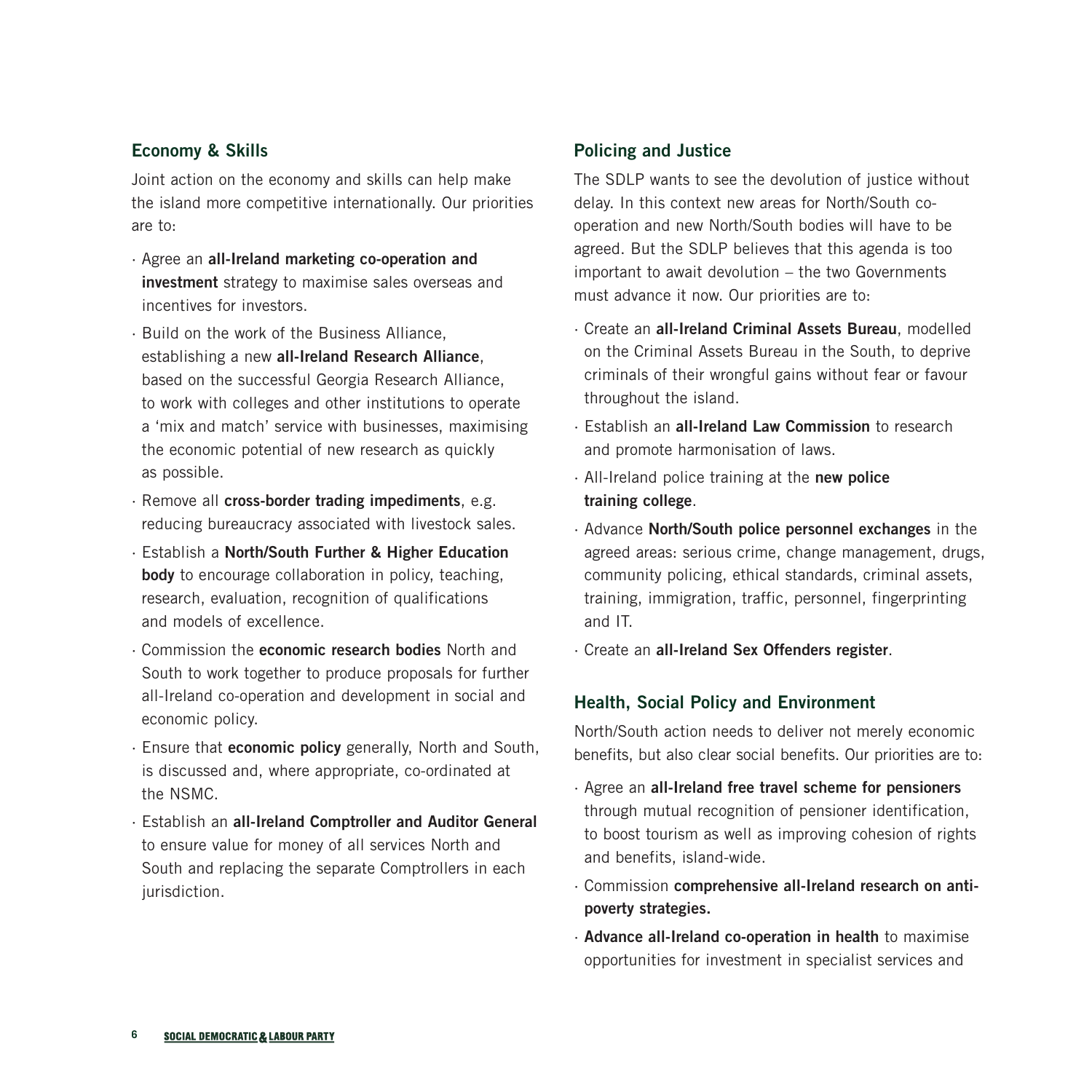equipment which would be otherwise unaffordable in either jurisdiction.

- · Develop a **waste management strategy** on the basis of North-South and East-West co-operation, to move away from landfill and maximise opportunities to 'reduce, reuse and recycle'.
- · Building on the success of the food safety body, create an **all-Ireland Public Safety Body** to build on the successful collaboration on road safety advertising and education initiatives to work systematically to bring down the incidence of injury and fatalities arising from accidents in the home, at work and on the roads.

#### **Food and Agriculture**

The need for North/South co-operation in food and agriculture is accepted by all stakeholders. Our priorities are to:

- · Establish a new **all-Ireland Food Marketing Body** to improve branding of local produce and conduct a vigorous international marketing campaign capitalising on the green, clean image of Ireland
- · Complete an **all-Ireland Animal Health Strategy** centred on the development of an effective contingency plan, with greater control of restricted herds and improved monitoring.
- · Develop an **all-Ireland position on reform of the Common Fisheries Policy** to secure the future of Irish fishing.
- · Develop and promote an **all-Ireland agenda** for agricultural and rural development.
- · Develop and promote a **border regions agricultural liaison group** to deal specifically with animal health issues.
- · All-Ireland approach to **EU fish quotas**.

#### **Equality, community relations and rights**

As Ireland, North and South, become more diverse societies, the need for joint working on promoting equality becomes ever clearer. Meanwhile, there is an urgent need to address the rights of victims throughout the island, as well as the rights agenda more generally.

Our priorities are to:

- · Work to agree an **all-Ireland Charter of Rights**, to guarantee the highest standards of human rights throughout the North.
- · All-Ireland action on **tackling racism**.
- · The development of an all-Ireland victim-centred mechanism for **truth and remembrance**.
- · Development of common effective **incitement to hatred laws**, North and South;
- · Action to promote **community relations and reconciliation**, North and South.

#### **Culture and Irish Language**

Our culture and language are shared throughout the island and are clearly suitable for North/South cooperation. Our priorities are to:

- · Develop **all-Ireland arts, sport, culture and leisure strategies**.
- · Secure all-Ireland coverage of **RTE television & TG4**.
- · Establish an **all-Ireland racing body** to regulate and promote the sport throughout the island.
- · Increase all-Ireland funding for **Irish-medium television**.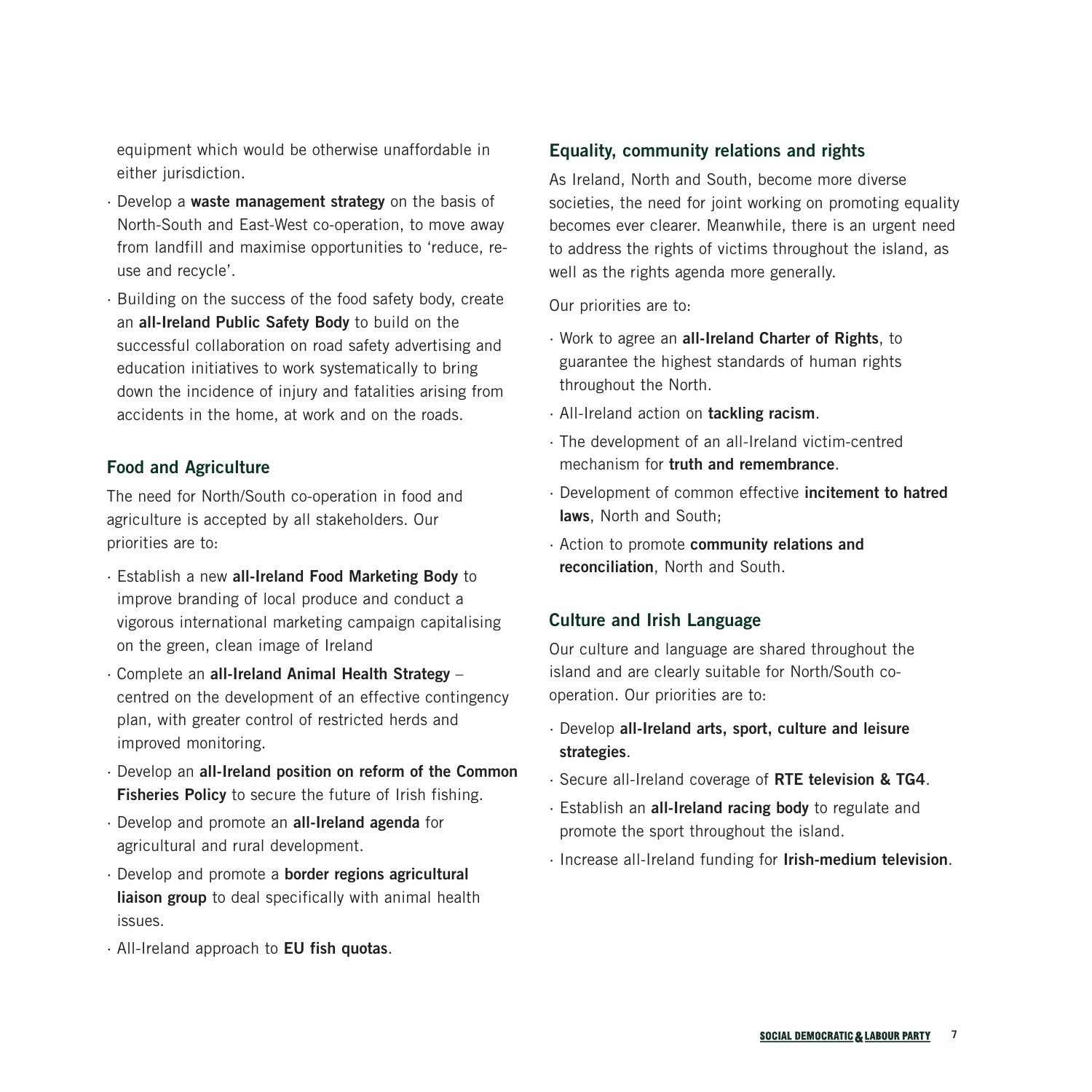## Stronger for Public Services, Investment & Government Reform

The failure of some political parties to implement the Agreement is costing our economy and our society. Under direct rule, no serious effort is being made to tackle the legacy of under-investment in roads, infrastructure, hospitals, schools etc. Indeed direct rulers have rolled back some of the key initiatives the SDLP worked hard to create such as the 'EPFs' (Executive Programme Funds) – designed to tackle deprivation, promote growth and support voluntary and social economy sector services. Local institutions should have been delivering real improvements to services by now, yet instead we are witnessing the ongoing government of neglect. Only the SDLP has a strategy to stop suspension and end direct rule right away, to get decision-making back into the hands of local politicians and start delivering real change.

We want to reverse 30 years of decline by decisive actions to reshape government and rebuild public services, investing for change and changing for investment. The SDLP has proposals to invest in your and your children's future guided by the twin principles of need and equality.

For many of our people, government has been remote and unresponsive, disconnected from the challenges of everyday life. The SDLP is working to bring government closer to the people we serve. We pioneered political partnership and partnership government. Now we want to see these principles enshrined in law in the reform of Local Government. We promoted the notion of social partnership that led to the Civic Forum. Now we want to reshape government on this basis, widening and deepening partnerships with unions, business and voluntary

organisations, not just as consultees, but as real partners agreeing long-term plans for government action and social progress. This social partnership model has been central to the economic growth and stability in the South in recent years.

The SDLP wants to get devolution back so that we can drive a reforming agenda throughout government, reducing bureaucracy, driving out inefficiency and delivering better services, more effectively. Through the reform of government, we can also accelerate change in the community, partnering social economy enterprises, to help them become self-sustaining and deliver opportunity and prosperity.

#### **SDLP Goals:**

#### **Reforming Government**

- · **Reshape the Programme for Government**, working with unions, business and the voluntary sector on a **new basis of real social partnership to agree a 5-year programme**.
- · **Create a new model for strategic decision-making on major public investment projects**, broadening membership of the Strategic Investment Board to include unions and voluntary sector groups, extending the social partnership model to ensure longer-term, robust decisions as we originally proposed.
- · **Reform the delivery of public services, creating opportunities for local ownership and delivery**. LSPs, Councils, voluntary bodies or new partnerships could be invited to bid for central government funds to deliver services locally, similar to EU funding models.
- · Use the **Review of Public Administration** to:
	- Restructure government, making it more responsive, more accountable, decentralised, efficient and transparent, spending less on bureaucracy and more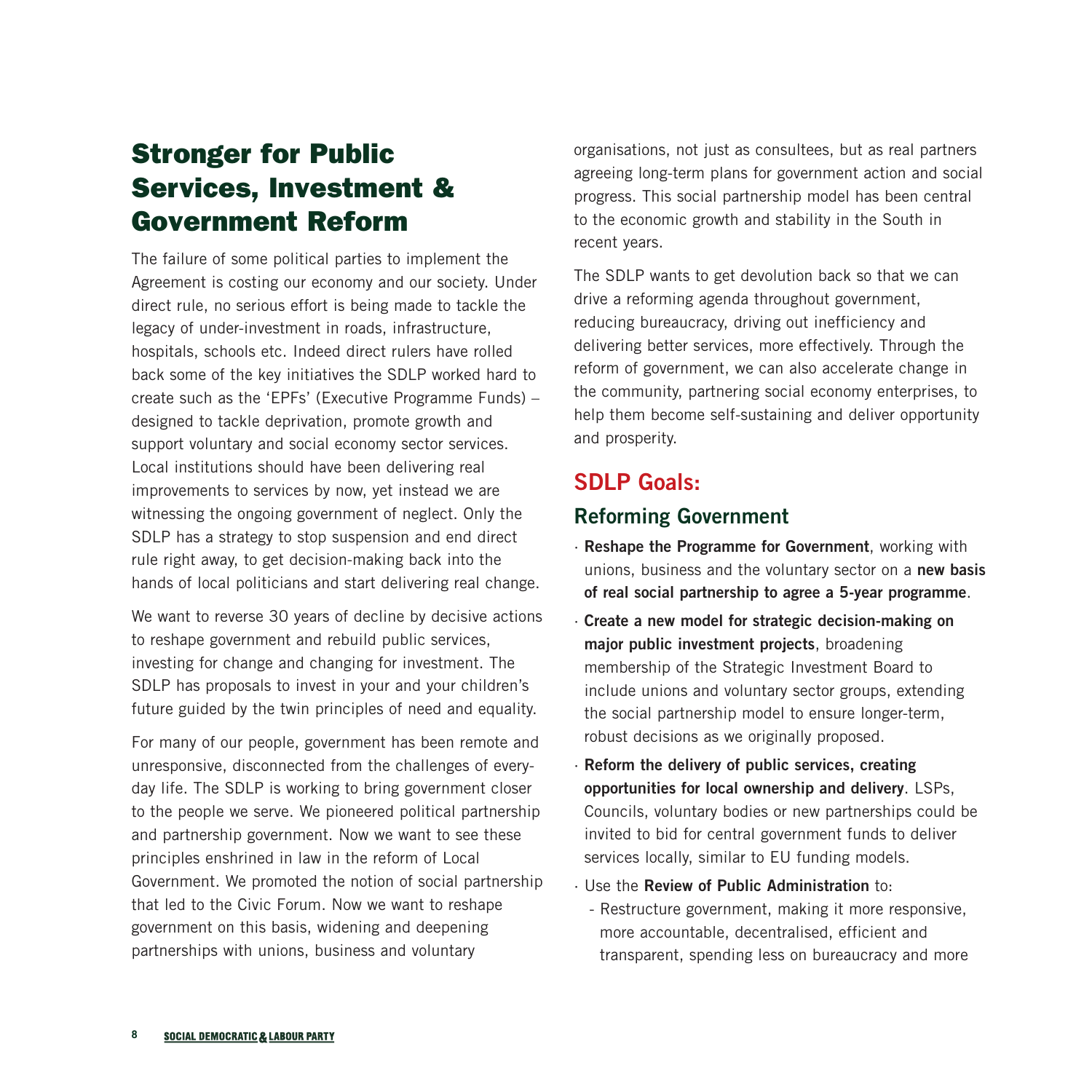on public services and better releasing the talent and potential of those in public sector employment.

- Deliver equality of access to public services of a consistently high standard, while increasing local flexibility in meeting those standards.
- Put partnership (see above) at the heart of reformed structures.

#### · **Reform Local Government:**

- Secure new legal requirement for power-sharing, ensuring cross-community protection in representation and decision-making. The SDLP has championed power-sharing for decades. We will continue to challenge recalcitrant unionism in Lisburn, Castlereagh and elsewhere.
- Ensure effective local representation, value for money, equality of opportunity and quality services for ratepayers in the debate on the number of Councils that should exist and powers they should exercise.
- Increase local input into the delivery of public services (see above).
- · **Create a fair rates system** based on ability to pay, ending the current injustice and protecting those on lower incomes such as pensioners.
- · **Spend less on government bureaucracy, more on frontline public services** – roads, nurses, school-books etc. The SDLP has proposals to introduce **permanent scrutiny of government performance** in meeting set targets, and **government spending** on departments running costs rather than on services. This is another reason that we need the Assembly back in action, improving **public accountability, transparency and efficiency** and doing so on a **permanent basis** rather than a one-off as proposed by other parties.
- · **Legislate to require decentralisation** of government

functions and agencies including at least **2000 jobs to towns across the North** within 5 years, including (but not exclusively) Derry, Strabane, Omagh, Newry & Downpatrick, targeting areas of high unemployment in the systematic promotion of balanced regional development. We propose a legislative route having reflected on the Accommodation Review which moved slowly under devolution and has not progressed under direct rule.

· **Use the leverage of government spending** – through the criteria for awarding government contracts – to achieve **equality and environmental targets** as well as **economic regeneration**.

#### **Investing in public services & infrastructure**

Below we set out proposals to address the historic under-investment by government and continual underperformance by departments. We need to do, not just more, but better.

#### **SDLP Goals:**

- · Use the reconfigured **Strategic Investment Board** (see above) to enhance the **professional expertise** available in considering funding options for all public-led investment projects and the **partnership basis** on which decisions are taken. The SIB to advise the Executive/Assembly on optimum funding mix and best financing solutions for the region's capital investment programme.
- · **Release under-utilised public land and assets** and secure further release of **military bases** – another SDLPled initiative gone awry under direct rule – to generate both **economic and social dividends** for the whole community. This would enable major investment and create thousands of jobs. Funds generated could be redeployed into front-line services and to help community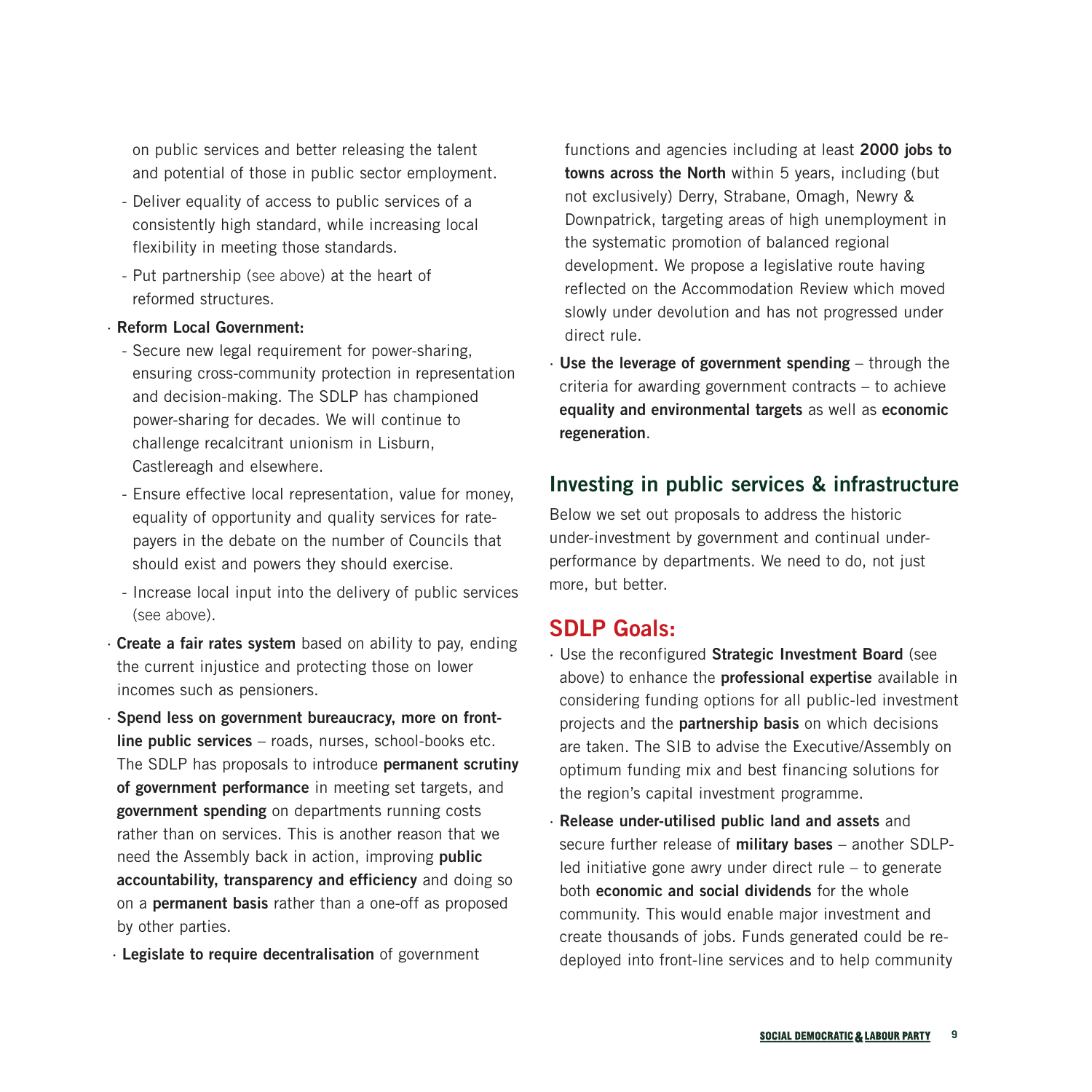and voluntary groups become self-sustaining.

- · **Establish new 'not-for-profit' models for investment** in, and development of, better **public services**. Income derived would form a new basis of civic dividend for more hard-pressed communities.
- · Commission the economic research bodies North and South to work together to **produce proposals for further all-Ireland co-operation and development** in social and economic policy.

#### **Recognise the Community and Voluntary Sector as valued service providers:**

- · Work to ensure that **services currently dependent on EU funds**, that reflect the priorities agreed by social partners, are in future supported by **new mainstream expenditure (funded in part by civic dividend)**.
- · **Pool transferable benefits** such as air-miles acquired through civil service & elected representatives' travel and **redistribute to charities**.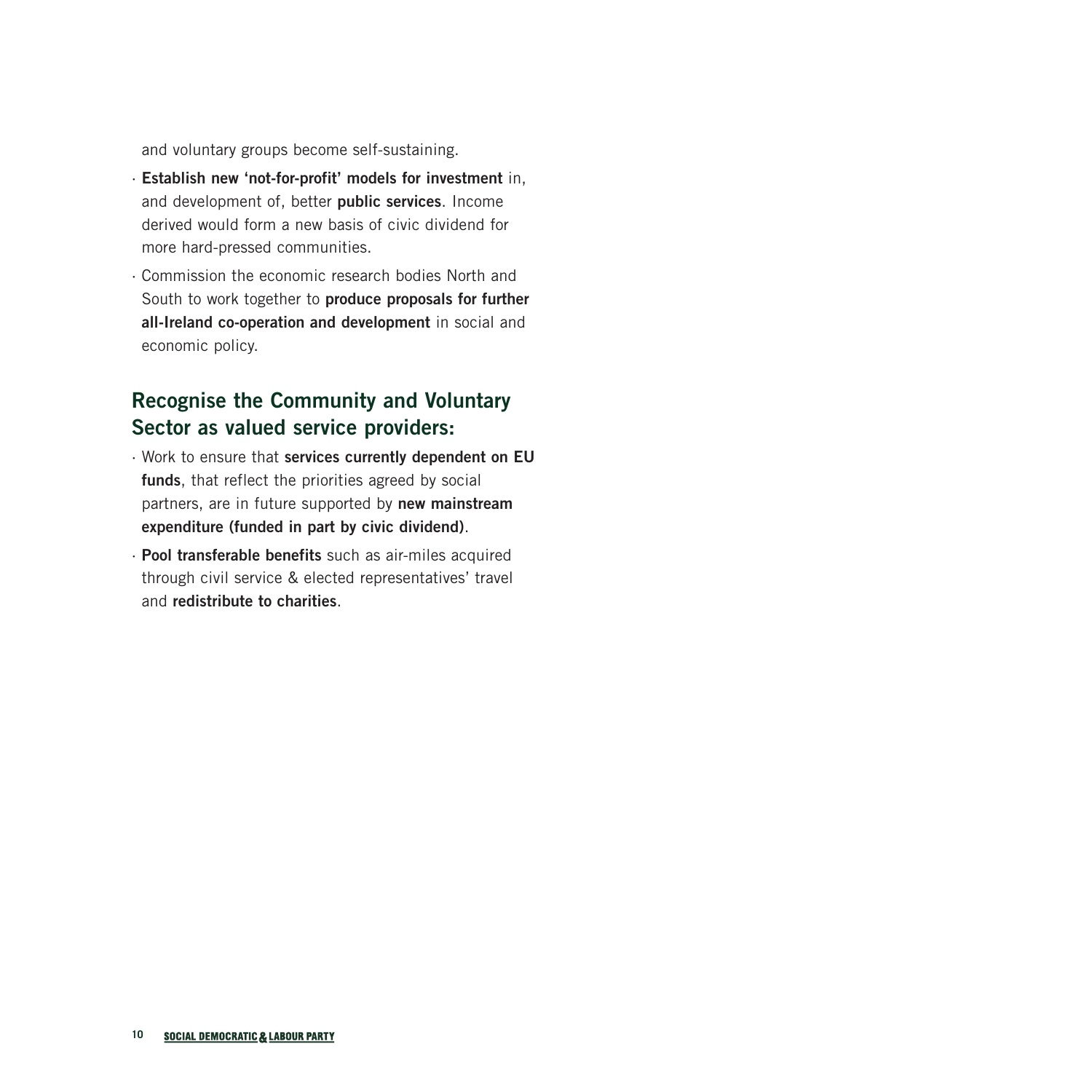## Stronger for Regional Development

Continued investment in quality infrastructure is necessary to achieve balanced and sustainable economic growth and social inclusion throughout the North. Direct rule has had a severe impact on the development of the region. Ministers have downgraded the Belfast-Derry rail line to 'lesser used' status and published unacceptable proposals for water reform. The SDLP firmly believe that access to a clean water supply is a fundamental right. **We completely oppose the direct rule decision to introduce water charges.**

We are committed to balanced regional development across the North, using the Strategic Investment Board to identify the most favourable funding solutions and the best way to deliver projects on budget as well as on time.

However we are mindful of our obligation to the rest of the world. Climate change is a real and growing threat to our environment. This destabilisation can lead to rising sea levels and extreme weather conditions. We want to reduce carbon emissions through increased investment in bus and rail services to make public transport an attractive alternative to private transport.

We believe that better access to transport networks can help tackle social exclusion by connecting people to jobs and amenities.

## **SDLP Goals:**

#### **Water**

THE SDLP IS AGAINST PRIVATISATION, AGAINST DOMESTIC METERING and AGAINST WATER CHARGES.

- · **Restore** the transparent **link between rates and water**, for which the Barnett formula does not make provision.
- · **Oppose** the proposal to turn the Water Service into a **Government-owned Company** (GoCo) as this would be a step towards privatisation.
- · **Modernise** the water service and **improve water quality**.
- · **Upgrade the sewage system** to meet modern environmental and EU standards.
- · **Modernise** and streamline the **public procurement** process for all major capital and structural maintenance contracts to ensure more accountability and transparency, resulting in a better deal for the public.

#### **Balanced regional development**

Balanced regional development across the North requires targeted strategies to counter decades of uneven growth. SDLP Goals:

- · **Legislate to require decentralisation** of government functions and agencies including at least 2000 jobs to towns across the North within 5 years, targeting areas of high unemployment. This can enable regional towns and rural areas to derive benefits from government-led investment and help to stimulate private development. Decentralisation will also be key to addressing traffic congestion in the greater Belfast area.
- · **Target areas** of under-developed infrastructure for **enhanced support**.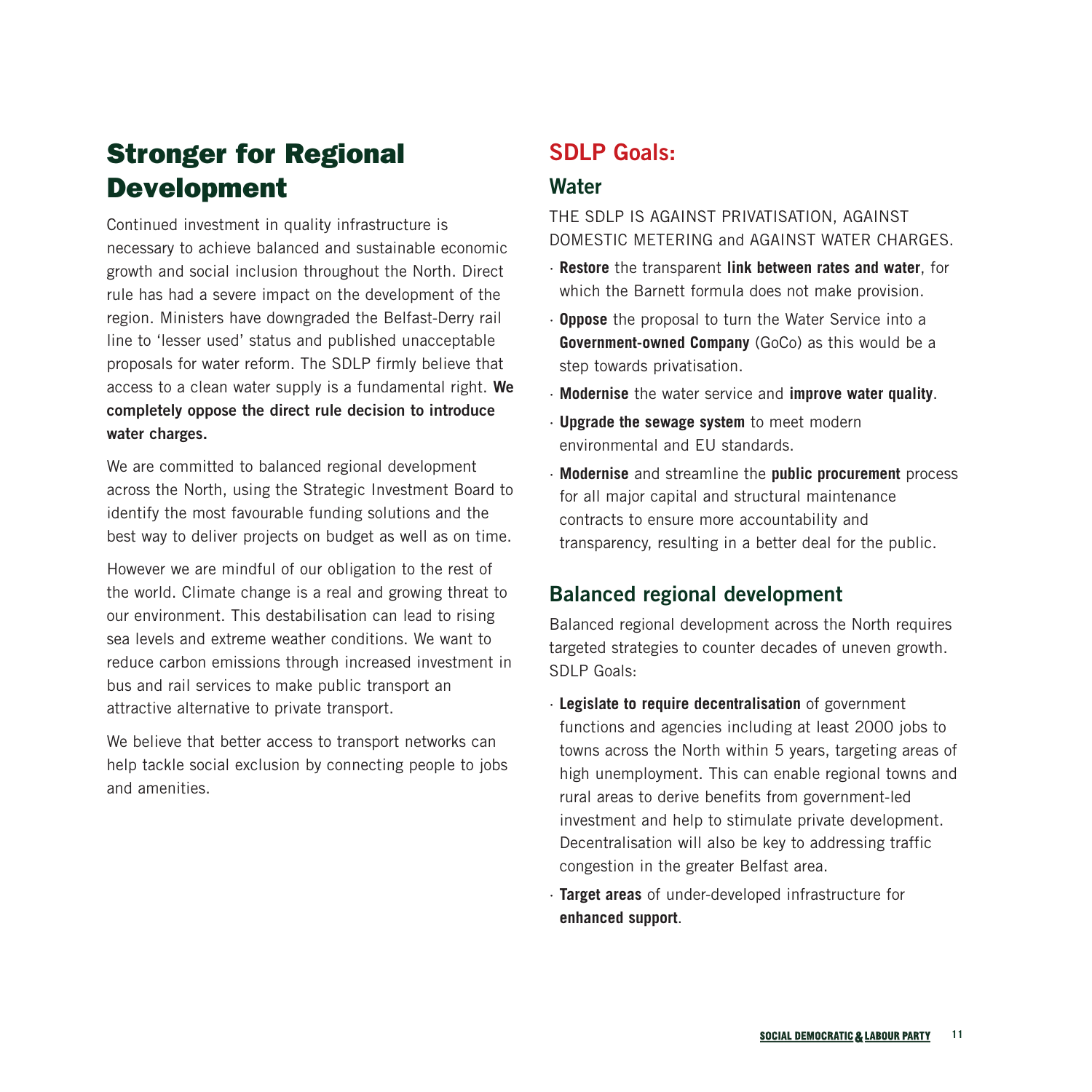#### **Energy**

- · Work to **reduce energy tariffs** for domestic and business customers.
- · Accelerate the opening of an **all-Ireland energy market** to increase competition and reduce energy prices.
- · Build on existing **'not for profit' refinancing** initiatives such as the Moyle inter-connector to ownership of other major energy infrastructure thereby passing any cost savings directly to the consumer.
- · **Extend the gas network** so that more customers can benefit from an alternative energy supply.
- · **Promote renewable energy** sources including bio-mass, wind-power and hydro-electric power, particularly in areas beyond the reach of the natural gas network so that all areas can benefit from enhanced competition and choice.
- · Continue to advocate recognition of Ireland, North and South, as a **European Energy Zone**, to assist us in reducing costs, meeting targets and improving planning.
- · Further **promote energy efficiency** and increase the number of efficiency programmes particularly for the vulnerable and people living in fuel poverty.

#### **Public Transport**

- · **Invest in Public Transport** enabling the Metro Service, Ulsterbus and Northern Ireland Railways to meet their Passenger Charter Standards and to deliver long-term growth in public transport.
- · Secure major capital investment for the **Belfast-Derry rail line** to make certain the line remains open for future generations.
- · Agree **all-Ireland scheme for free travel** for people of pensionable age, through mutual recognition of

identification, to boost tourism as well as increasing cohesion of rights and benefits island-wide.

· Extend the **children's half price travel** scheme to 16-18 year-olds in full time education.

#### **Air**

- · Develop an **aviation strategy** for the North.
- · Guarantee **air access to Heathrow** airport from the North.

#### **Infrastructure and Roads**

- · Create a **new all-Ireland transport and infrastructure body** and produce a strategic development framework for economic corridors, Trans European Networks (TEN's) and air and sea ports.
- · Secure funding to **upgrade key TEN's**.
- · Secure adequate **strategic investment** for the Regional Transport Strategy and the three associated sub-plans
- · **Expand Rural Transport initiatives**, particularly 'demand responsive' services such as community taxis and 'rural rover' bus services.

#### **Planning**

A **strategic, coordinated, design-led system** is required as a basis for economic growth and social development. The planning system requires **wholesale reform** to clarify to policy framework within which decisions are made, **reduce by half the time taken** for decisions and, in this context, introduce a right of **third-party appeal** in bona fide cases. See also Environment section.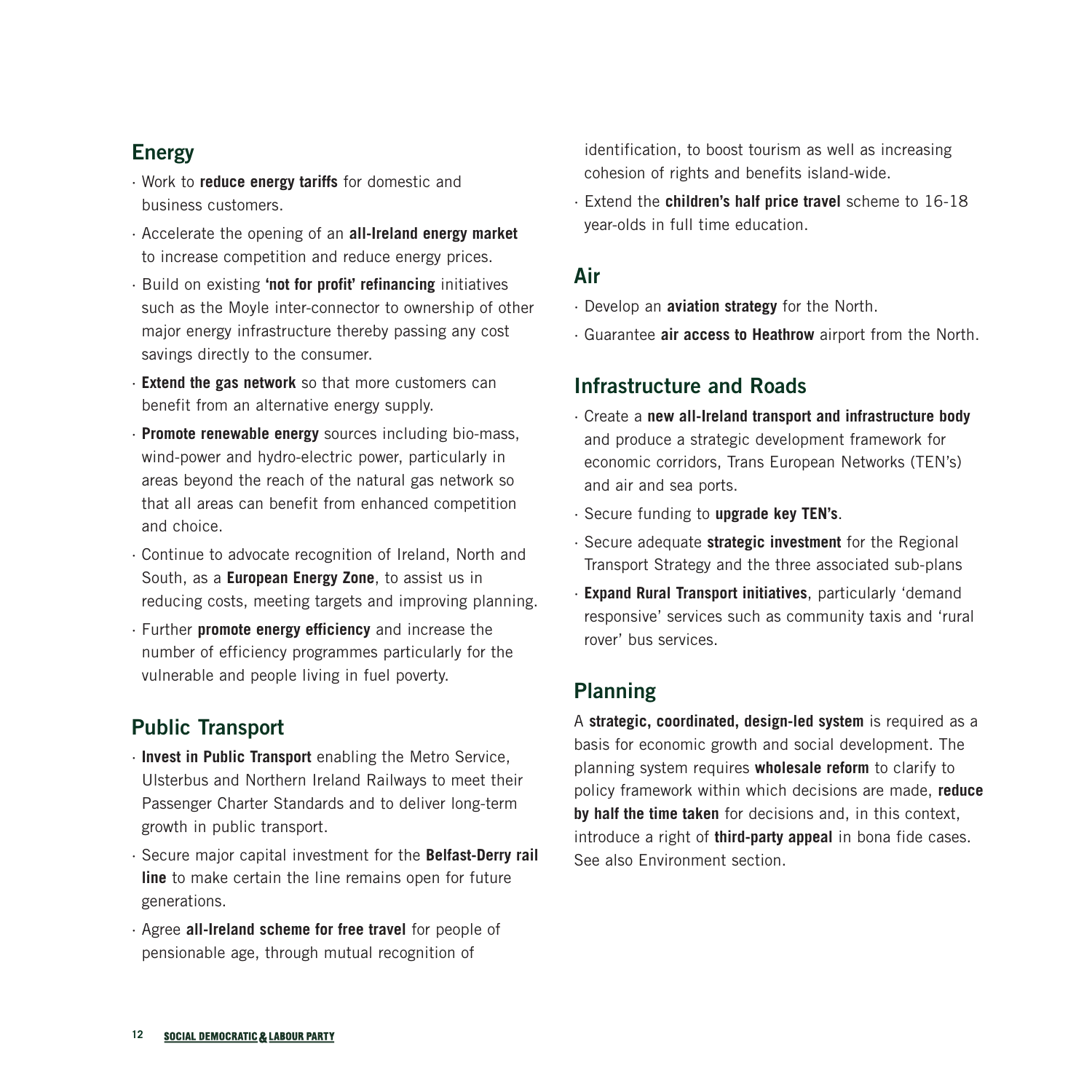## Stronger for Job Creation, Growth & Competitiveness

Direct rule has resulted in a period of lost opportunity for our economy. While there are now more people in employee jobs than ever on record<sup>1</sup>, our economy remains too heavily reliant on public sector employment. Recent years have seen major job losses in manufacturing, rising business costs and increasing global competition.

Central to the success and stability of the economy in the South in recent decades, has been the social partnership model. This has enabled competitiveness, overseen structural change and ensured sustained growth through agreed investment priorities, industrial relations stability and skills development. The SDLP wants to get devolution back so that we can establish a similar model and generate sustained growth across the North, creating well-paid and sustainable jobs for people from all backgrounds. Our strategy is designed to build competitiveness first and promote social inclusion and tackle poverty through economic growth as well as social measures.

Small businesses are at the heart of our communities. We are committed to building an enterprise economy, rewarding risk-taking, supporting business growth & addressing costs. The SDLP commends the work of local Enterprise agencies in this task and will work with Enterprise NI to widen and strengthen the process of business start-ups.

The creation of an all-island economy is an essential SDLP objective and would bring major benefits North and South. We need co-ordinated strategies on transportation infrastructure, energy and telecommunications as quickly as possible. We will bring forward policies to generate

all-Ireland trade by encouraging the development of new business alliances throughout the island. These will take the form of supplier clusters and new business cooperation agreements. Meanwhile, our efforts will continue to correct the competitive disadvantage in the North due to higher corporation tax and fuel costs than in the South.

The SDLP has always argued that peace, partnership and prosperity go hand in hand. We have brought this message across the world to bring jobs and support programmes home. We have worked with local companies to help expand their businesses to create jobs and compete in EU and wider markets. This is why the SDLP is stronger on the economy.

#### **SDLP Goals:**

- · Set **targets** for economic growth, job-creation and all-Ireland business co-operation and resource a proper strategy to achieve this.
- · Create a new **"Enterprise Growth Fund"** comprising a loan fund and equity fund to work together to **increase the number of business start-ups, promote social economy enterprises** and also to enhance the all-island business co-operation model. The Fund should build on the successful Enterprise Ireland model.
- · Extend the 'Aspire' **micro-loan initiative** across the North complimenting a new enterprise growth fund.
- · Work with the Enterprise Agencies to increase the measures to enable those with sound business ideas from **low-income backgrounds**, to become **self-employed**.
- · **Support business growth**, seeking **new tax relief and rate relief** on an offset basis against spending on Research & Development, training and marketing and cross-border business development initiatives.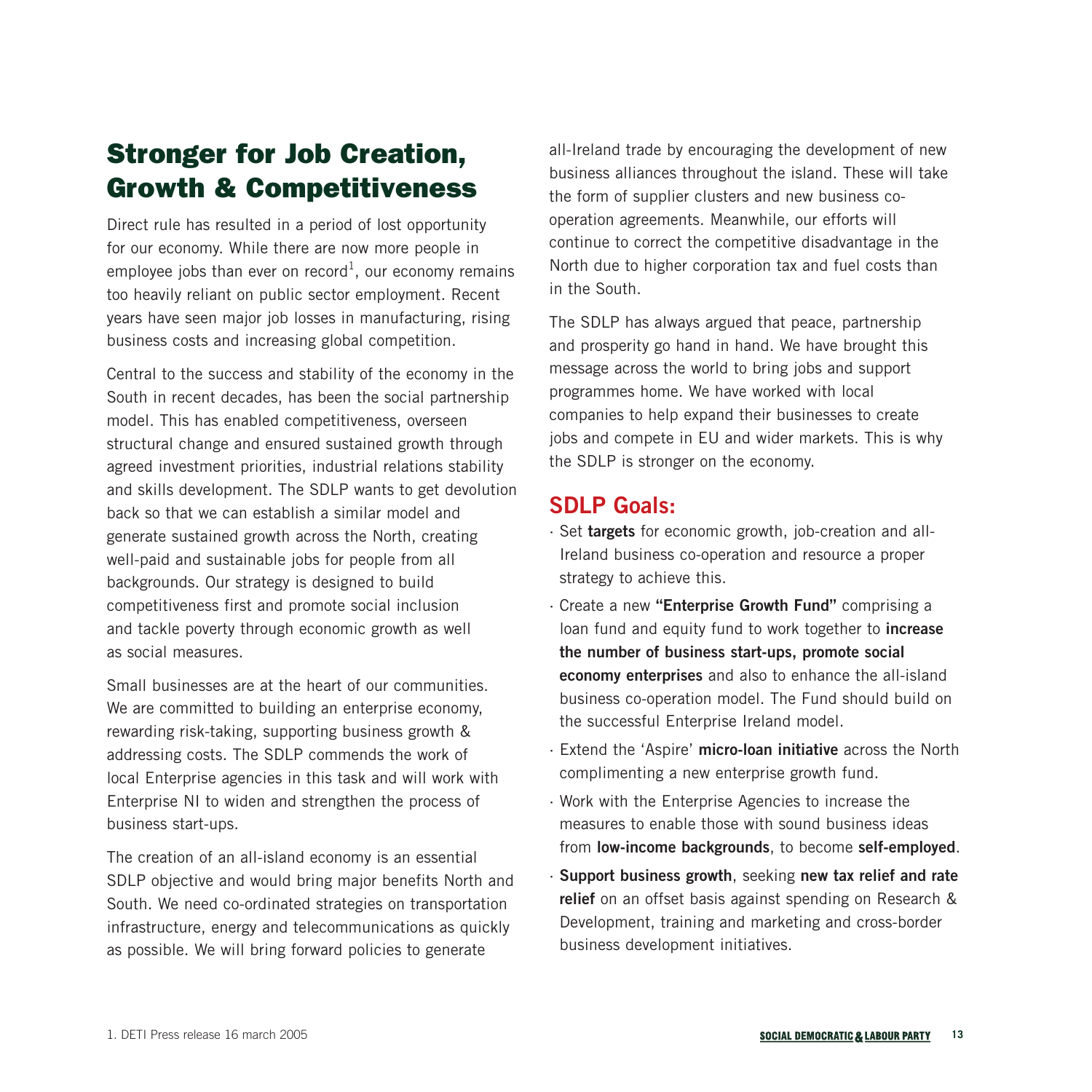- · **Continue to oppose the end of industrial de-rating** in the present economic climate. We argued when proposals were launched, that there should be no curb on the exemption unless a menu of reliefs was developed – this has not happened and moreover, economic pressures have increased.
- · **Release under-utilised public land and assets** and secure further release of **military bases** to generate both economic and social dividends for the whole community.
- · Facilitate **development of 'clusters' of companies** that can derive mutual economic benefit from co-operation and networking **locally** and on an **all-island** basis.
- · **Equip small and medium-sized local firms & social economy enterprises** to compete for **major public contracts** working in co-operation to derive widespread economic benefit from public investment. This requires a pro-active approach that gives necessary support and information.
- · **Support the Tourism industry** as a key growth sector for development. In addition to the transportation upgrade referred to elsewhere, improvements are required in access routes to the North as well as staff training and marketing. A comprehensive inter-departmental development strategy is required for the industry.
- · Target **investment in high-unemployment areas**.
- · Build on the work of the Business Alliance, establishing a new **All-Ireland Research Alliance**, based on the successful Georgia Research Alliance, to work with colleges and other institutions to operate a 'mix and match' service with businesses, maximising the economic potential of new research as quickly as possible.
- · Agree **an all-Ireland marketing co-operation and investment strategy** to maximise sales overseas and incentives for investors.
- · Dismantle the **barriers to labour mobility** including mutual recognition of qualifications and social security matters.
- · **Work to reduce energy costs** including accelerating the opening of the **all-Ireland energy market**. [see section on Regional Development]
- · Run a promotional campaign to **encourage businesses to operate in Euro** as well as Sterling and **encourage government departments** to make arrangements to **make and accept payments in Euro**.
- · Campaign for entry to the **Euro**.
- · See also sections on Workers & Skills; All-Ireland Development; Regional Development & the Environment.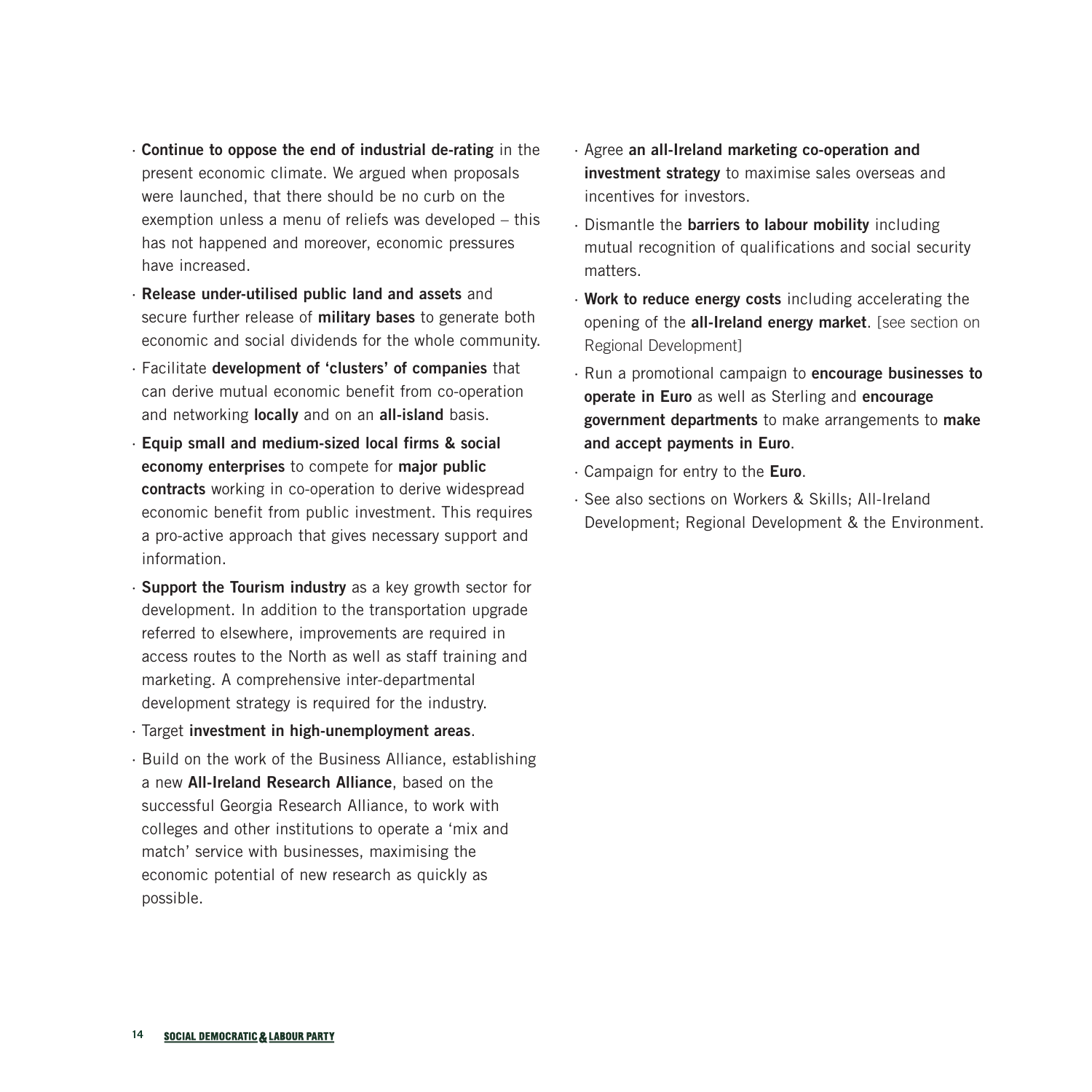## Stronger for Workers & Skills

Many of the positive developments delivered by SDLP Ministers under devolution have been eroded under direct rule. We introduced innovative measures to tackle long term unemployment, abolished FE tuition fees and reintroduced grants for HE students. Direct rulers have introduced variable tuition fees, made cuts to life long learning, axed the Worktrack programme and reduced financial support for Enterprise Ulster.

Education is key to providing the North with the flexibility to face the changing global economy. Investment in education and skills can create higher incomes, improve job security and enhance an individual's quality of life. The SDLP is committed to investing in education and skills. We want to build a high-skill, high wage economy that is based on social justice. The SDLP is dedicated to investing in people, nurturing individual talent and empowering people for the future.

#### **SDLP Goals:**

#### **Protecting Workers**

- · **Act to stem the increasing tendency of employers to under-fund their pension schemes**. On returning to government the SDLP would not only carry out a review of public sector pension provision but would require major private sector employers to demonstrate that their pensions were adequately funded.
- · **Develop accessible and affordable childcare and support integrated early years care** incorporating the full range of services including breakfast clubs, educational provision, child care and after school clubs, family support services, health care and more.
- · **Deliver an integrated cross-departmental strategy to review and address the range of needs of migrant**

**workers** and their families, raising awareness of their entitlements, and helping them to access social welfare, education, health and other services. We will also campaign for the UK government to sign the UN Convention on the Rights of Migrant Workers.

#### **Employability and Tackling Unemployment**

- · **Deliver programmes** that address the **skills of the unemployed** and **economically inactive**.
- · Build on the work of the **Taskforce on Employability and Long Term Unemployment** with further innovative measures to **help people overcome the barriers to employment**.

#### **Adult Literacy & Numeracy**

We are committed to righting the wrong represented by the fact that one adult in four has difficulty with literacy and numeracy skills. SDLP Goals:

- · Work to reduce the associated **stigma** and encourage those with literacy difficulties back into education.
- · Implement the **Essential Skills Strategy** in full.

#### **Student Support**

Finance should not be a barrier to attaining a third level education – the SDLP is committed to widening access, targeting social need and promoting inclusion for students and their families. SDLP Goals:

- · Secure **additional financial support to widen access** to education, targeting families on lower incomes.
- · Dedicate **specific extra funding for mature students, students with disabilities & students with dependants**.
- · Continue to **oppose the introduction of top-up fees**.
- · **Introduce Career Development Loans** in the North.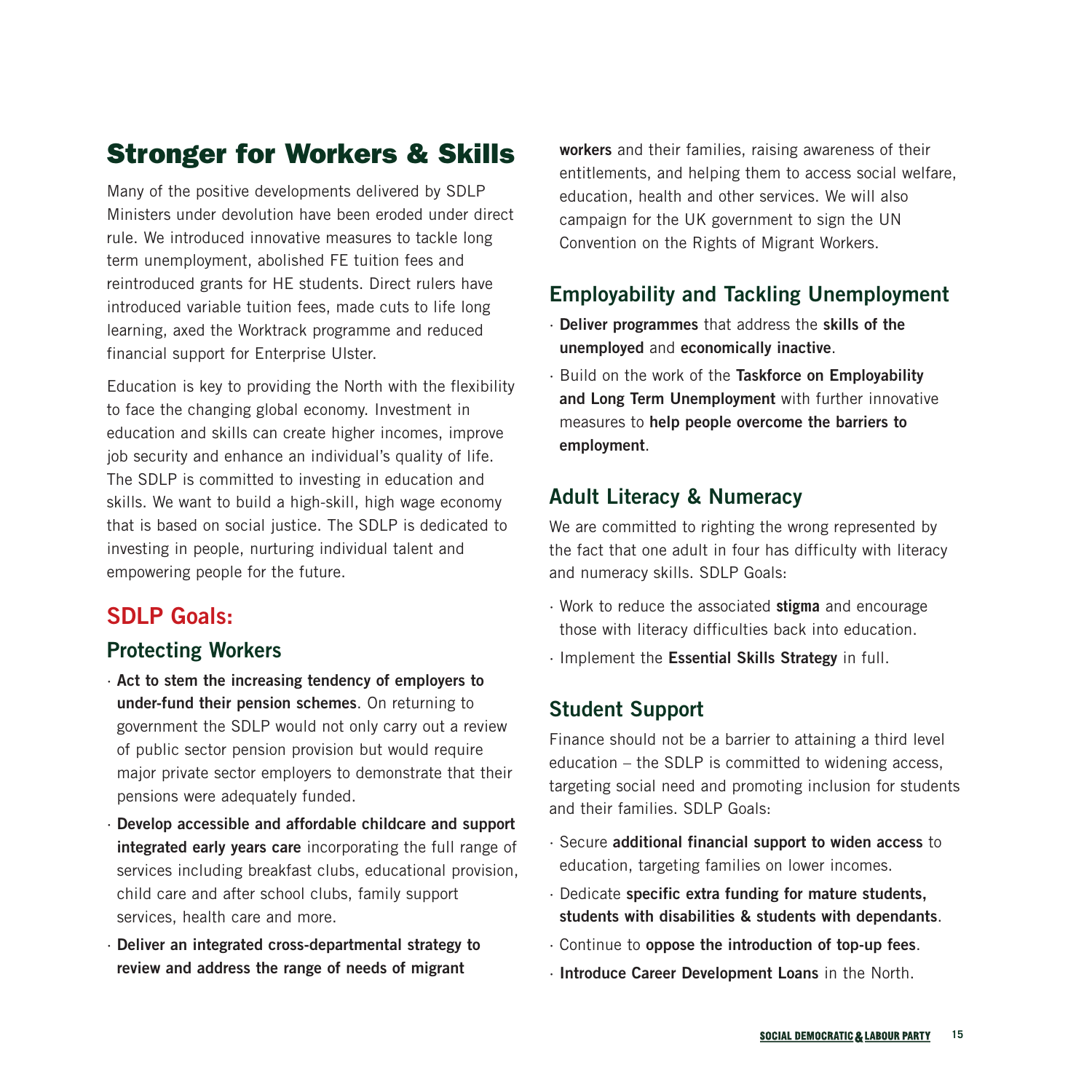#### **Further Education**

The SDLP is committed to enhancing recognition of FE to create parity of esteem between academic and vocational training. FE colleges must be engines for economic development and social inclusion, particularly at a local level. SDLP Goals:

- · **Enable and properly fund FE colleges** to enhance school pupils' educational experience through authentic, robust technical and vocational training.
- **Support the FE Review** through a fundamental **overhaul of college funding mechanisms** to enable colleges to meet the needs of their local areas.
- · **Develop strong links with colleges throughout Ireland**, learning from their successful experience of redevelopment.
- · **Enhance partnership among colleges, businesses, community** and voluntary sector groups to promote social inclusion and economic development.

#### **Higher Education**

The SDLP is committed to increasing funding for Research & Development, helping to meet the demands of the 'knowledge society' and local and global economies. SDLP Goals:

- · **Establish an all-island HE outreach programme** mobilising expertise and experience **to assist HE in developing countries**.
- · Increase resources by **encouraging links with business for Research & Development**.
- · Promote **greater accountability in Higher Education institutions** in terms of planning, development, policy, equity of access and transparency, in the context of respect for academic freedom and institutional autonomy.
- · Build on the work of the Business Alliance by establishing a new **All-Ireland Research Alliance** based on the Georgia Research Alliance to work with colleges and other institutions to operate a 'mix and match' service with businesses, maximising the economic potential of new research as quickly as possible.
- · Encourage the higher education system and business to maximise applications for the **European Research Area** and in the **European Research Framework Programme**. Increased investment in technology is crucial for our economic future.

#### **Widening horizons**

If we are to increase opportunities locally, we must forge partnerships that will allow local workers to travel, expanding their skills and bringing home new competencies. SDLP Goals:

- · Establish a **North-South Further & Higher Education body** to encourage collaboration in policy, teaching, research, evaluation, recognition of qualifications and models of excellence.
- · Acknowledge the community sector as a valuable service provider and grant **mainstream funding on a multiannual basis** to promote long-term planning and sustainability.
- · Compile a comprehensive **database of all training provision** to be made available to local training and employment agencies, schools and colleges.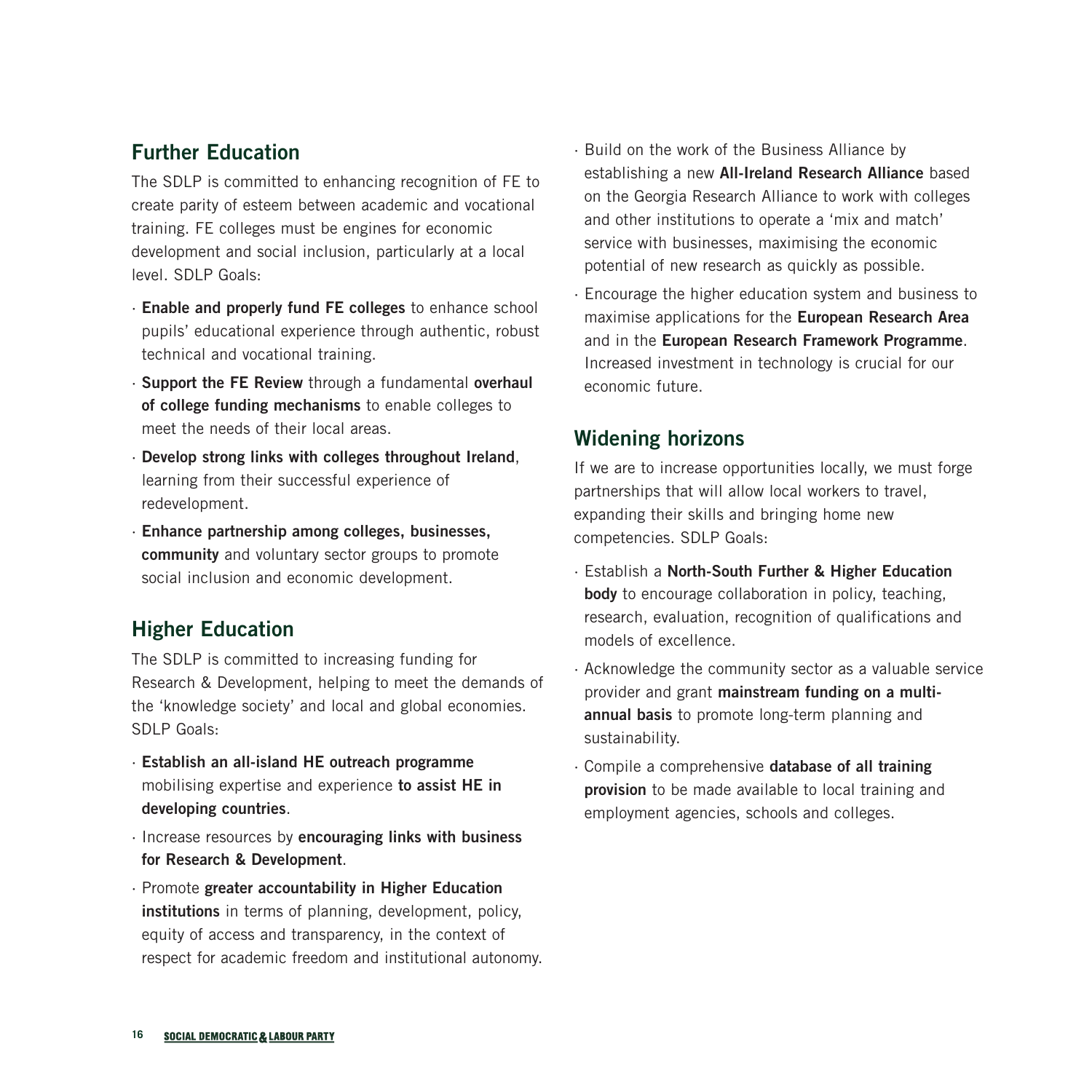## Stronger for Farming & Rural Development

Those responsible for the political stalemate and direct rule are costing our agricultural communities daily. Against a backdrop of long years of hardship, farmers are facing unprecedented challenges at this time, without a local Minister to fight their corner. A combination of factors including the Nitrates Directive, Cross Compliance, Single Farm Payment Regulations and the ban on on-farm burials have brought many farms close to the limits of viability.

New interventions are required to ensure that the farming industry does not go the way of textiles and shipbuilding. We want to support farmers in their bid to innovate, diversify or add a competitive edge to their high quality produce. Sustainable rural communities further require public services to be designed to meet the needs of a dispersed population.

The SDLP is stronger on agricultural and rural affairs. We have a proven track record of working to redress the decline in farm incomes over recent years. We are committed to regenerating the rural economy, sustaining farming communities and acknowledging farmers as custodians of the countryside. Only the SDLP has a strategy for the immediate restoration of the Assembly, putting decision-making back into the hands of committed local representatives.

The record of delivery by the SDLP must influence the decisions of rural voters on 5th May if they are serious about protecting the Farming and Fishing industries and securing a thriving countryside.

#### **SDLP Goals:**

#### **A Fair Deal for Farmers**

- · Develop an **all-island agriculture industry**. As an immediate step, dedicated resources are required for the implementation of the All-Ireland Animal Health Strategy.
- · Represent local farmers in the struggle to deal with **EU and DEFRA regulations**.
- · Insist that DARD addresses problems arising through the **inaccuracies in many GIS maps**.
- · Fund a scheme to enable farmers to **dispose of plastic silage wrap free of charge** at Council amenity sites.
- · Continue representation on reaching a workable **sheep tagging system**.
- · **Increase grant aid** to assist farmers in meeting the terms of the **nitrates directive**.
- · Establish a **new All-Ireland Food Marketing Body** to improve branding of local produce and conduct a vigorous international marketing campaign capitalising on the green, clean image of Ireland.
- · Secure removal of all **cross-border trading impediments, for example those affecting the sheep sector**.
- · Seek development of an **all-Ireland position on reform of the Common Fisheries Policy** to secure the future of Irish fishing.
- · Review immediately the value and effectiveness of **advisory services** currently being offered by DARD.
- · Secure entry to the **Euro-zone** as referred to above, this a key priority in raising farm incomes.
- · Secure removal of the **Beef Export Ban** and the **Over Thirty Months Scheme**.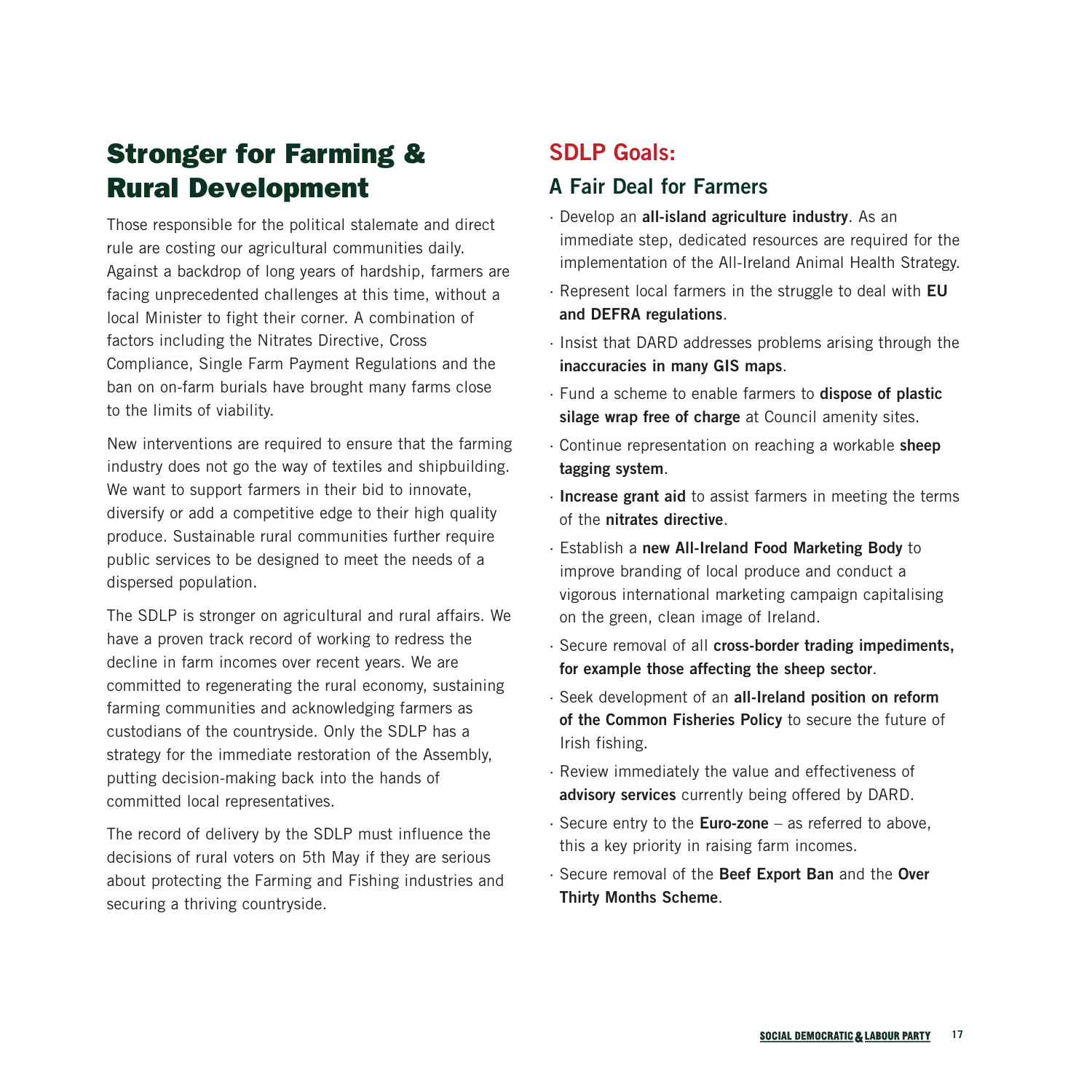- · Encourage growth in **co-operatives** to secure better selling power for producers supplying large multiples.
- · Oppose the development of **GM crops** on the grounds of inadequate reassurance on the implications for health and the impact of long-term transfer of modified genes.

#### **Investing in the Future**

- · Support farmers wishing to explore **organic farming** and other means of **diversifying** their business or adding value to their produce.
- · **Reform planning policy** to enable development of rural businesses such as agri-tourism on farms. Introduce 'brown-field' policies, which would enable replacement of run-down agricultural buildings & prove helpful in addressing over-development of green-field areas. [See section on 'Natural Resources'.]
- · **Reduce bureaucracy** to deploy maximum resources in assisting farmers directly.
- · **Promote better use of ICT**; progress has been made but more can be done to reduce paperwork.
- · **Continue increasing training opportunities** for farmers, tailored to needs and peer-group centred.
- · **Promote an early retirement scheme.**
- · Explore the role for farmers in increasing our supply of renewable energy through **biomass**. [see also 'Natural Resources' section]

#### **Protecting Rural Communities**

- · Develop a new cross-cutting **Rural White Paper** to promote economic regeneration and social inclusion and strengthen the fabric of rural society.
- · Increase funds for **rural community and voluntary organisations**, including **Women into Agriculture Groups** to support vital work being done by the Rural Community Network.
- · Make **post offices a rural hub** offering internet access and providing tourist information, transportation and public services information and e-government services.
- · **Secure effective implementation of 'rural-proofing'** designed so that all key government policies are checked for their impact on rural communities.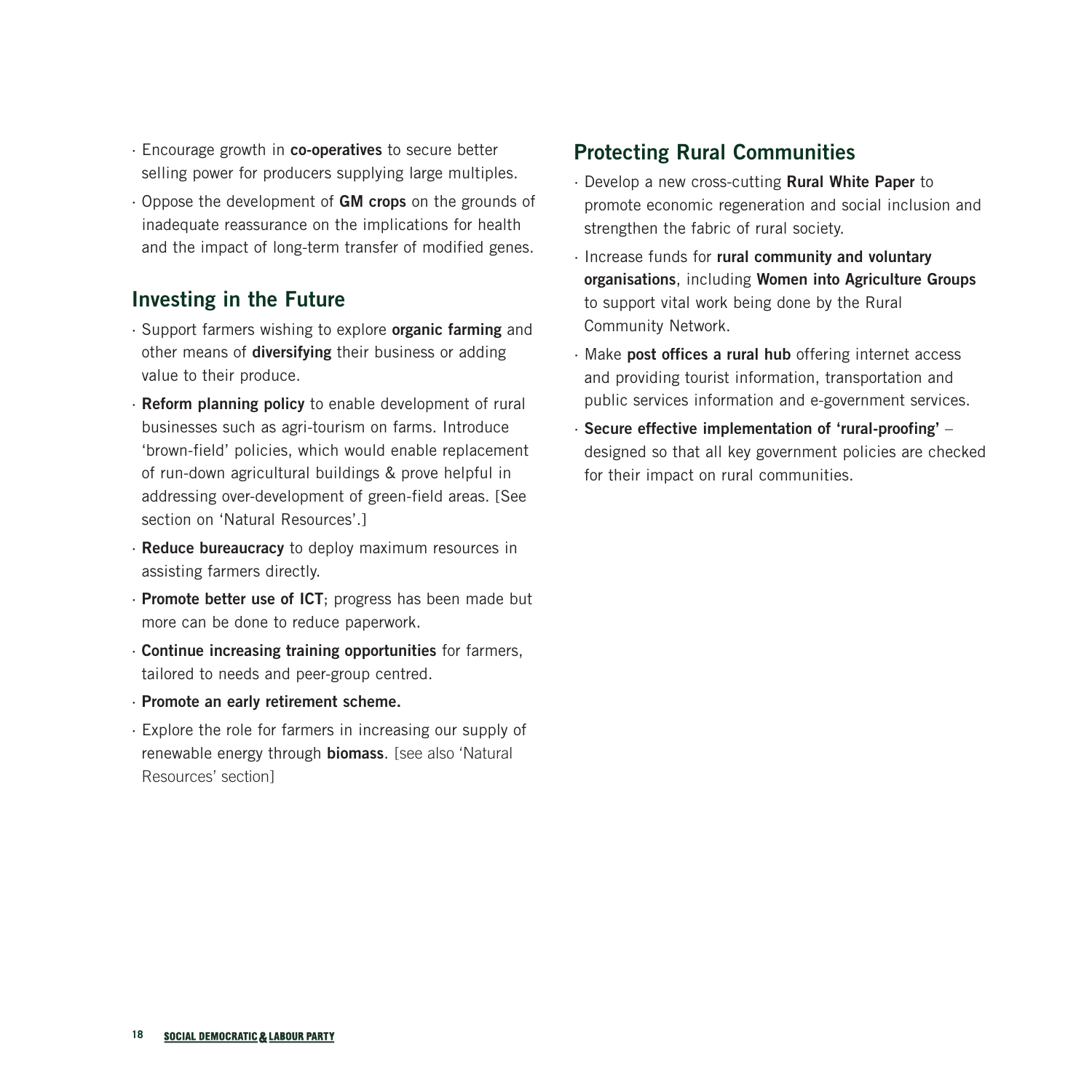## Stronger for the Environment

Our environment is under sustained threat. Increased levels of polluting gases are accelerating the pace at which climate change is occurring. Protection of the marine environment is woefully inadequate with toxins and raw sewage being pumped into the sea on a regular basis. A deficient waste management strategy makes the prospect of achieving EU targets and reducing our reliance on landfill look bleak.

Sustainable development – meeting the needs of today's society while protecting resources for future generations – is a principle at the heart of SDLP policy. We are stronger for the environment, with ambitious all-Ireland proposals to protect one of our most precious assets – our distinctive countryside. We are dedicated to upholding environmental rights including good quality air, clean waters and thriving animal and plant life to ensure a better Ireland not only in our lifetime but for future generations.

## **SDLP Goals:**

#### **Waste Management**

- · Develop a **waste management strategy** on the basis of North-South and East-West co-operation, to move away from landfill and maximise opportunities to reduce, reuse and recycle.
- · **Increase recycling targets** and ensure widespread access to recycling facilities, ensuring that every household has access to a recycling bin or regular multi-material kerbside recycling collections.
- · Lobby for legislative change including **economic incentives** to reduce, reuse and recycle; an increased landfill tax; and landfill bans for specific materials.
- · Legislate for a **tax on plastic bags**.
- · Introduce legislation with **tougher penalties** to prevent illegal dumping.
- · Examine the health and environmental **impact of energy recovery methods** including thermal processes as an option of last resort after opportunities for recycling and composting have been exhausted.

#### **Pollution**

- · Establish an **All-Ireland Independent Environmental Protection Agency** to improve government and private sector accountability.
- · Introduce a **Marine Act** that legislates for a spatial planning strategy to ensure sustainability of our seas and to address issues of pollution and habitat protection as well as providing for enhanced research into marine life.
- · Continue our campaign for the immediate cessation of reprocessing and Mox production at **Sellafield** and lobby for the earliest possible closure of the whole plant.
- · **Increase penalties** polluters should be required to pay not just for the damage done – but also for restoration of the habitat to its prior condition.

#### **Climate Change**

Road transport and fossil fuels are the largest contributors to Carbon Dioxide emissions. SDLP Goals:

- · Develop and **invest in public transport** a key factor in tackling emissions.
- · **Strengthen targets** to ensure that carbon dioxide emissions are reduced to 20% below 1990 levels by 2012.
- · Develop a long-term **energy strategy** that will include targets for the reduction of the North's use of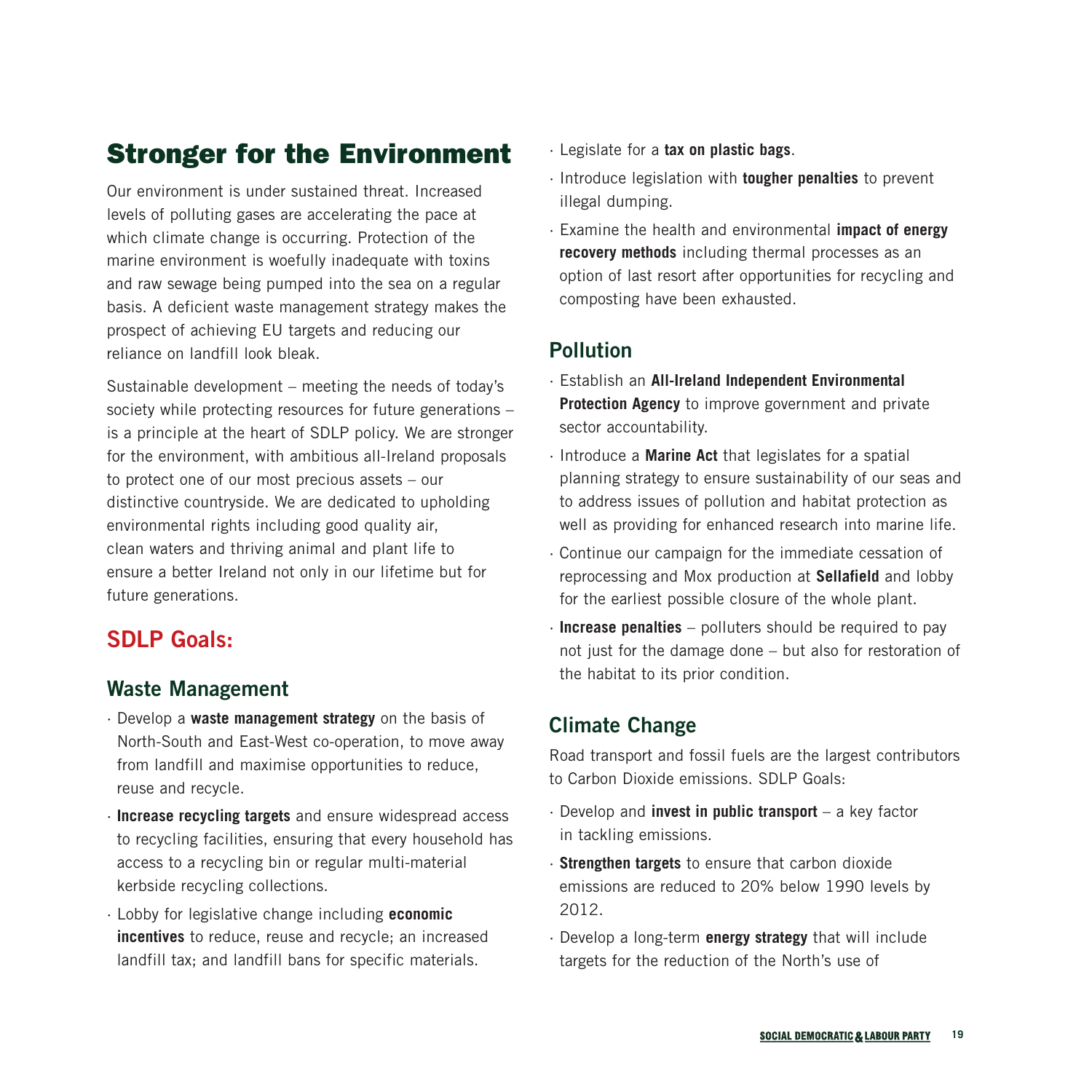fossil fuels as well as targets for reducing greenhouse gas emissions.

· Develop **renewable energy** sources.

#### **Maintaining Biodiversity**

· Campaign for the provision of appropriate **resources** an improved **management** of important wildlife sites.

#### **Sustainable Development**

· Urgently implement a Sustainable Development **Strategy** including the establishment of a time-bound forum on sustainable development, with representation from voluntary bodies, relevant agencies and government departments to drive the strategy forward.

#### **GM Foods**

· Continue to **oppose the development of GM crops** on the grounds of inadequate reassurance on the implications for health and the long term transfer of modified genes.

#### **Education**

· Widen children's knowledge and outlook by ensuring that **outdoor education** is included in **Citizenship classes** in the new curriculum.

#### **Planning**

The planning system requires wholesale reform. Policy must centre on sustainable development, balancing respect for the environment with the needs of communities living on the land. It should not unduly inhibit the diversification and development of rural businesses. SDLP Goals:

· **Strengthen and clarify the policy framework** within which

decisions are made. This can reduce ambiguity about the types of developments that will be permitted.

- · **Streamline the process** with a target to reduce by half the overall time taken for decisions.
- · **Within the context of a reformed and streamlined system**, improve public consultation at an earlier stage to minimise formal disputes later and introduce a right of third party appeal for bona fide cases.
- · **Improve enforcement** of planning decisions and increase penalties for breach.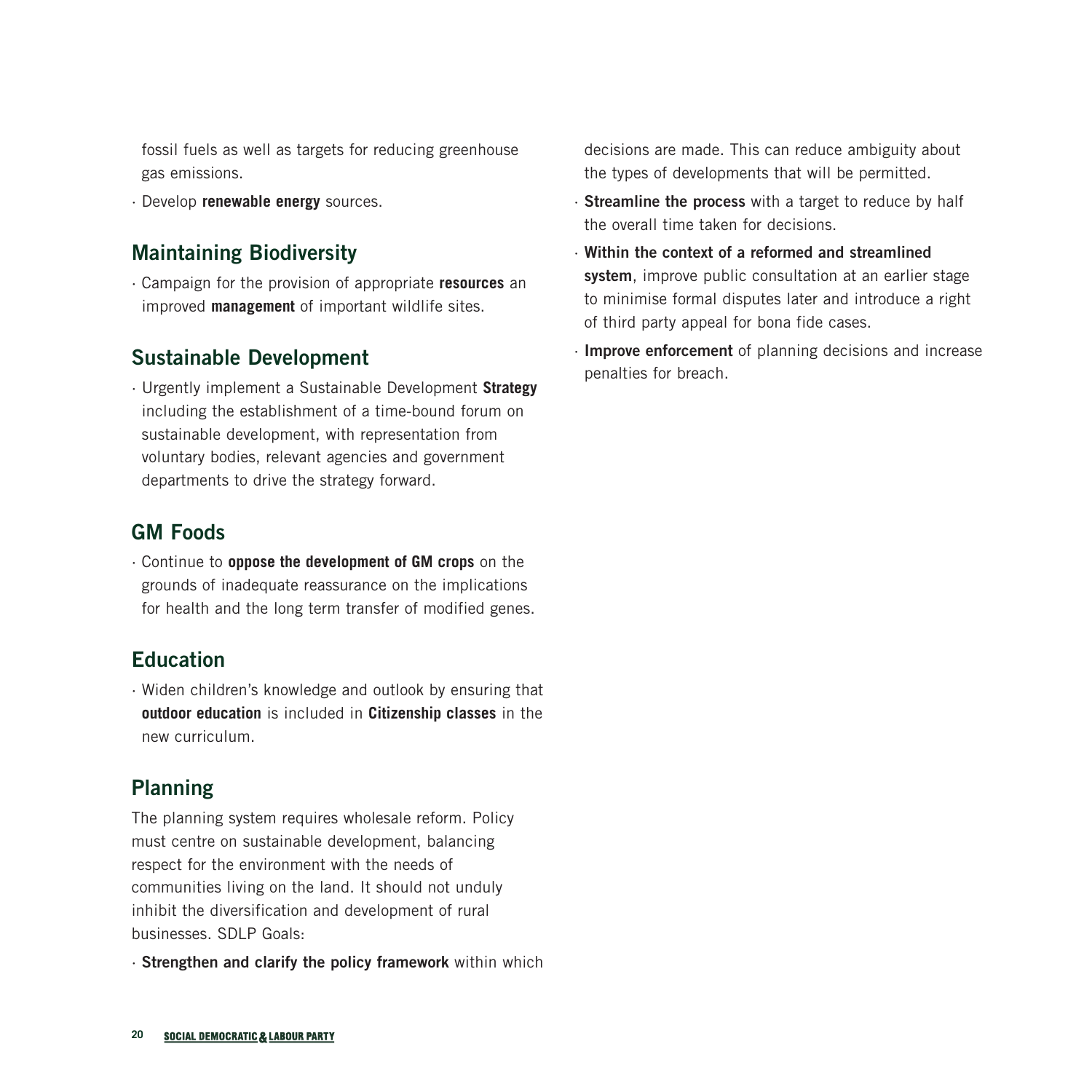## Stronger for Culture, Arts & Leisure

Under direct rule, investment in culture, arts and leisure pursuits has been cut. The recent budget allocation reduced funding for the arts leaving the Arts Council with a substantially lower budget than its counterparts in England, Scotland and Wales. The implementation of the EU Charter for Regional and Minority Languages has made little progress due to an inconsistent and uncoordinated approach by government.

The SDLP recognises that cultural and leisure activities have the capacity to enrich lives, assist personal development, promote social inclusion and strengthen communities. We value and want to develop all the diverse aspects of our national cultures, island-wide. By investing in leisure opportunities we are able to enhance health and well-being of the whole community and also improve community relations. We have demonstrated our commitment on these issues, lobbying successfully for increased funding for the Sports Council and the Northern Ireland Events Company.

#### **SDLP Goals:**

· Develop **all-island culture, arts & leisure strategies**.

#### **Cultural Heritage:**

· Monitor the implementation of the **European Charter for Regional or Minority Languages** and ensure its proper functioning.

- · Continue our campaign for a new **"Irish Language Act"** to provide full legal recognition to Irish, create parity of esteem between English and Irish. We want to extend opportunities to deal with public bodies through Irish.
- · Ensure recognition for **Irish in the Bill of Rights**.
- · Increase funding for the **Irish Language Film and TV** fund to allow for the extension of the fund from 3 to 5 years.
- · Secure enhanced **regional autonomy for BBC Northern Ireland** to facilitate development of local writing and production, including Irish language and Ulster-Scots productions. Ensure that the new BBC Charter contains a commitment to the provision of an Irish Language Service from the licence fee.
- · Continue to lobby for **additional Irish language broadcasting** by the BBC.
- · Bring the Irish-medium pre-school **teacher-pupil ratio** into line with the English-medium sector and Integrated sector to help the Irish-medium sector enhance its function within pre-school education and better meet children's all round developmental needs.
- · Develop a **cultural heritage programme** in schools.
- · Establish a **Resource Unit in the Department of Education** for Irish as a subject in English-medium schools.
- · Secure **increased funding to Foras na Gaeilge** to enable Irish language organisations to implement agreed plans.
- · Establish a **Cultural and Historical Archive**.
- · Ensure **all-island coverage of RTE television and TG4** and increased funding for Irish medium television.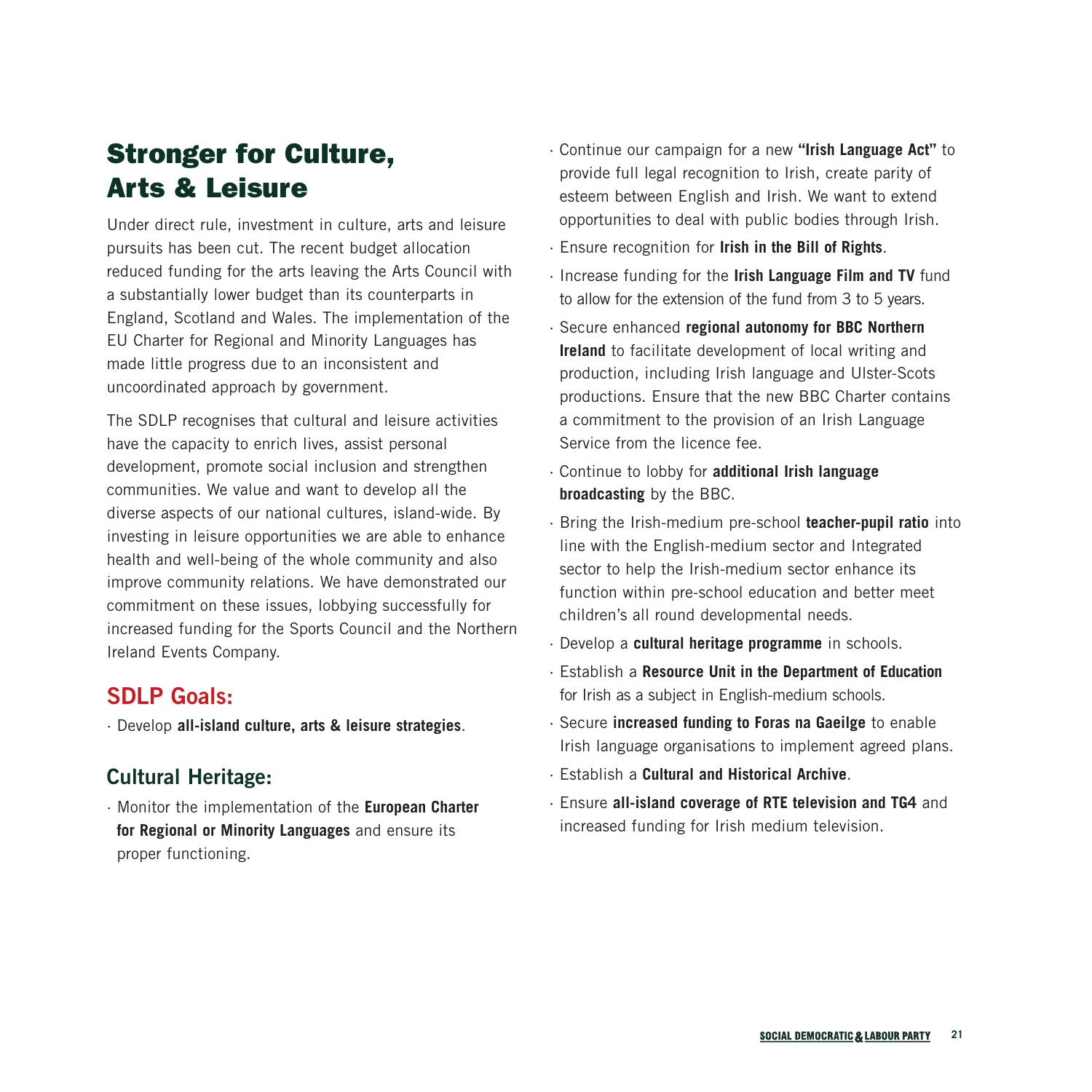#### **Arts**

Arts have a key role in the promotion of well-being, education and community morale. Arts must be accessible to all groups in society and must be connected to the community.

#### **SDLP Goals:**

- · Increase **funding for the Arts Council** to ensure parity with England, Scotland and Wales.
- · Develop a **cross-departmental strategy** linking all relevant agencies in the development and promotion of community arts.
- · Establish a **Northern Ireland Theatre Company**.
- · Maximise the economic viability of the local film industry.

#### **Sport and Leisure Activities:**

Equality and inclusion are at the heart of our beliefs and we recognise the contribution that sport and physical exercise can make in terms of social inclusion as well as health and well-being.

#### **SDLP Goals:**

- · Promote a **2-hour weekly minimum** time allocation on the school curriculum for sport & physical activity.
- · Devise and resource a **cross-departmental sport and physical activity strategy** to provide for quality, accessible leisure facilities for all communities, linked to the broader strategy to promote a healthy lifestyle, tackle obesity and reduce preventable illness.
- · **Encourage greater physical activity** amongst adults as approximately 21% of men and 24 % of women are obese with a further 47% of men and 33% of women considered overweight.
- · **Invest in community sport**, ensuring that all areas avail of the Community Sport Programme resulting in the development of programmes tailored to the needs of the community and targeting under-represented groups to promote social inclusion.
- · Recognise and treat **sport as a central element** in **cultural development** and a significant sector of the **economy**.
- · Allocate funds to **implement the strategic development plans** drawn up for Gaelic football and rugby, on a proportionate level with soccer. Gaelic sports and rugby benefit from major voluntary input but should, in addition, receive parity of recognition from government.
- · **Support creation of an all-Ireland soccer team**.
- · Invest in the creation of opportunities for talented young athletes to excel - including the provision of an **Olympicsize swimming pool** and ensuring that, as plans progress for a regional stadium, they do so in partnership with all sporting sectors and social partners and target social need.
- · Expand and develop **leisure schemes** developed by the Probation Board and others as a means of targeting and reducing **anti-social/anti-community behaviour**.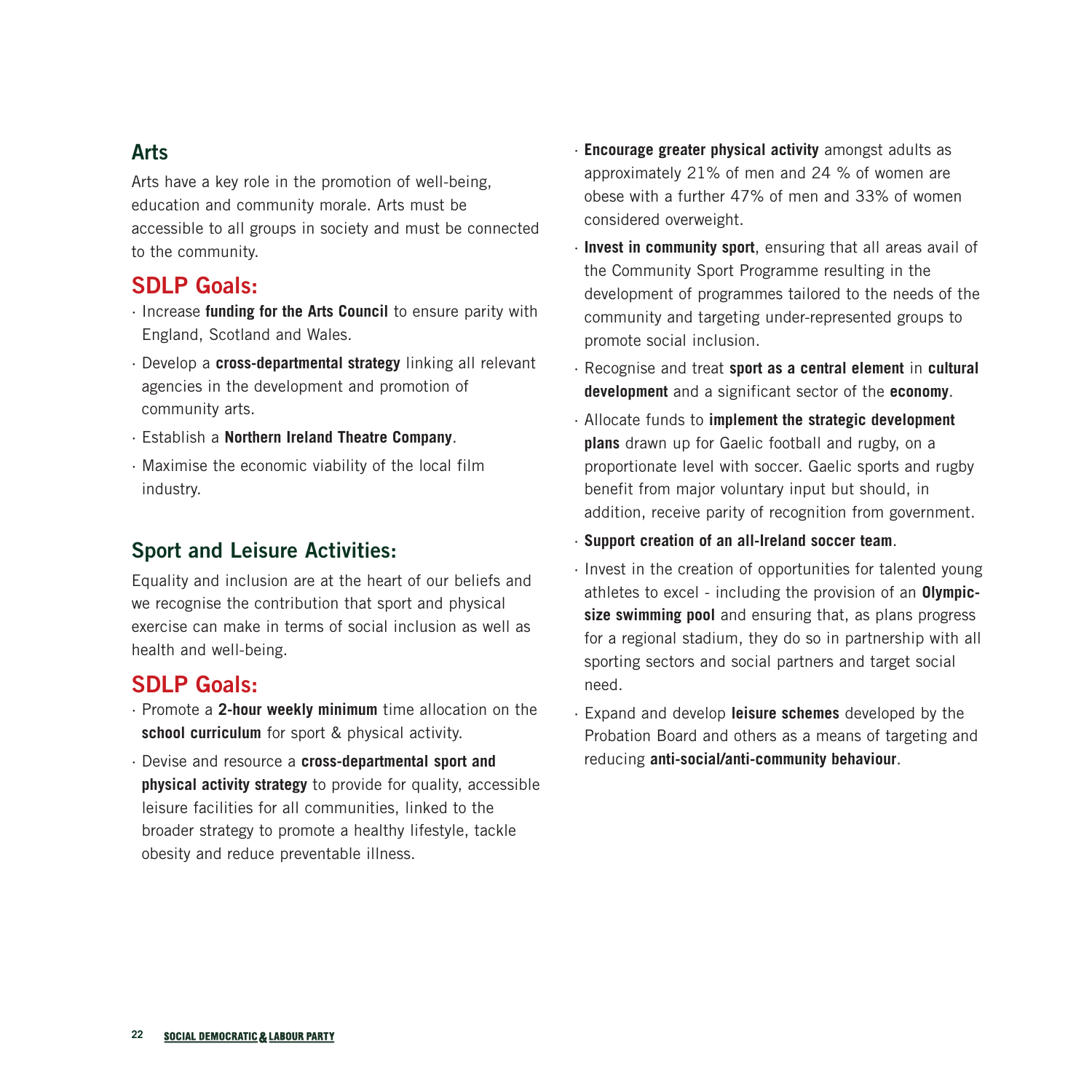## Stronger for Education

Education is a human right. Moreover, a well-resourced education system is a powerful tool in tackling poverty, creating equality of opportunity and building a healthy, cohesive society.

The SDLP is appalled by recent announcements of cuts to education services. This is why our members resigned from Education & Library Boards. Together with the abolition of the Children's Fund and Social Inclusion Fund (which the SDLP worked hard to create) these cuts are key examples of the cost of the political stalemate and direct rule. The SDLP has a strategy for the restoration of the Assembly, putting decision-making back into the hands of committed local representatives.

The education system should enable *every* student to maximise his or her potential, in academic, vocational and creative terms. Our education system produces some of the best results in Europe for many of our children but a significant number of students still leave school with few or no qualifications. We believe that through reform it is possible to remove present inequalities, maintain and enhance the highest standards of the present and offer greater opportunities to all children.

#### **SDLP Goals**

#### **Post-Primary Reform**

- · **Invest in education** to maintain and enhance the quality of educational experiences for all children, particularly those from disadvantaged backgrounds.
- · **End the eleven plus and academic selection** for postprimary education to create equality of opportunity, broaden choices and enhance standards for all.
- · **Oppose** efforts to use **new pupil profiles as academic selection 'by the back door'**. Rather, profiles should **inform choice and decision-making** throughout a child's educational career, providing an ongoing record of the full range of a student's achievements and encouraging pupils and parents to take pride in all types of learning and development.
- · Introduce **all-ability, co-educational education** based on parental choice of sector (controlled, maintained, integrated or Irish language).
- · **Guarantee** *all children*, regardless of which school they attend, **access to a wide** *choice* **of subject areas and experiences** catering for all interests and abilities.
- · **Increase co-operation between schools** to offer wider choices to all students and improve access to resources; the SDLP will support the creation of **voluntary networks of schools** to facilitate this.
- · **Preserve rural schools**, an important part of the fabric of rural communities.
- · **Replace 'A' Levels with a broader post-16 curriculum** to widen career options for young adults.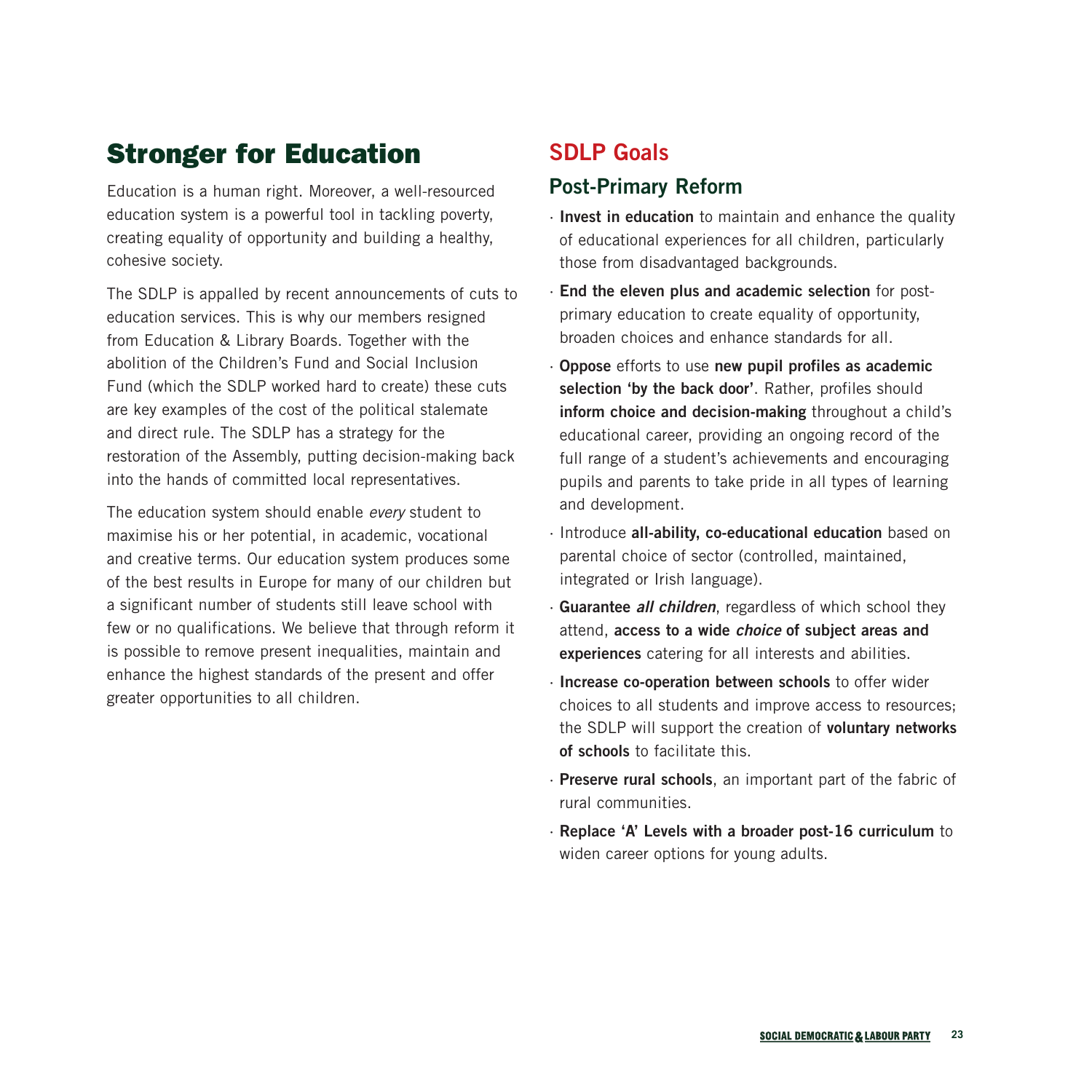#### **Acknowledging Special Needs**

- · Ensure that the **Special Educational Needs Order** is implemented effectively to enable **children with a disability** to attend **mainstream schools** if desired; extra teacher-training and classroom support must be available to make this work in the interests of child, teacher and class-mates.
- · Urgently progress plans to improve provision for children with autism **spectrum disorders** including the implementation of the Taskforce recommendations and measures to increase choice in respect of programmes and approaches. [see also equality section]
- · **Invest in services for young adults** with learning disabilities (post 19), linking health and employment to training provision and making better use of existing facilities.

#### **Investing in Early Years education**

- · **Invest more in early years learning** and family support, acknowledging community (as well as statutory) groups as valued service providers and enabling them to invest in training and future development.
- · **Develop and fund integrated early years care** incorporating the full range of services including breakfast clubs, educational provision, child care and after school clubs, family support services, health care and more.
- · **Fund & implement the Foundation Stage Primary Curriculum** for 4&5 year-old which focuses on learning through play and practical activities, delaying formal learning until year 3.
- · Explore the possibility of introducing **modern languages** at primary school.

#### **Citizenship**

- · **Increase funding** to strengthen links between **schools and businesses** and improve links with **public and voluntary bodies**, working with them and with schools to devise and implement an **active citizens programme**, to run alongside the citizenship curriculum. This would build on the success of existing environmental and other schemes, to promote social responsibility, participation and the beneficial use of leisure time among young people.
- · Expand the citizenship agenda to include **financial awareness & consumer rights**.

#### **Supporting the profession, managing change**

- · **Increase support for teachers**, giving greater attention to **health and well-being issues** amongst the teaching profession.
- · **Implement** changes proposed in the **Curran Report Part II**, to improve working conditions.
- · Restore **pay parity** with England & Wales.
- · Secure extension of **legislation protecting teachers** in cases of **false allegations**, to Northern Ireland.
- · Fund Colleges in the North to teach and examine the **Irish language qualification** required to teach in the Republic.
- · **Ensure that change is managed in partnership with teachers**, parents and governors. Closer relationships between schools and parents are essential.

See also sections on Irish language, Social Inclusion, Health, Regional Development and Transport.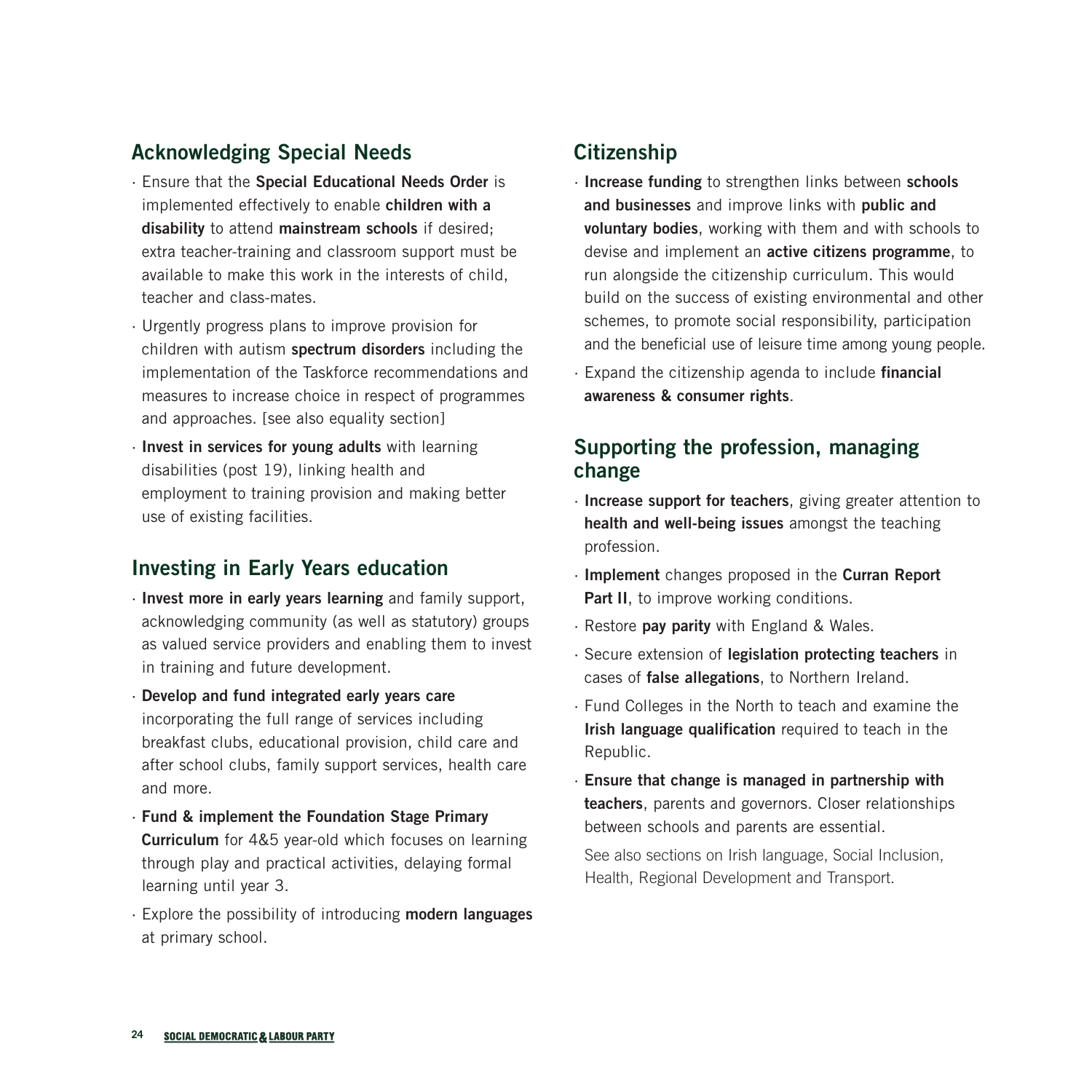## Stronger for Health & Care

Since the return to direct rule, waiting lists for outpatient care have increased sharply while waiting times for inpatient services remain at unacceptable levels. Rising instances of preventable illness, lengthy waits for care packages and housing adaptations place even greater demand on acute care services.

We recall our commitment in the November 2003 manifesto: "we will work to secure major investment in an acute hospital in Omagh to meet the needs of the people of Tyrone". We regret that the election result then and the continued suspension have not helped to pursue these commitments successfully. For the SDLP proper accessible and sustainable acute services for the people of Tyrone and the wider Mid-Ulster area is still a key priority, while recognising the concern about the apparent rundown of services in this area and the future service deficit which people fear. We call for a special taskforce to report back within a fixed number of months on acute and other services in Tyrone and the wider Mid-Ulster area. This service-focused exercise for the area must not undermine wider strategic commitments.

The SDLP is committed to ensuring access for all to a high quality, well-managed health service, free at the point of use. We believe that good quality care is a basic human right and that investment can bring enormous benefits to society. We have demonstrated our commitment in this regard – for example, the regional cancer centre could not have been built without SDLP Ministers securing resources based on RRI. This initiative also underscores the need to restore devolution.

The SDLP values the commitment and care provided by health professionals. We want to build on their valuable work to create a consistently high quality health service for all those who wish to avail of it.

#### **SDLP Goals:**

#### · **Increased Investment**

We are committed to **passing on every penny of health spending increases** made available by Barnett or any replacement formula **directly to front line health and social services** not bureaucracy. Effective targeting and efficient use of these funds means real priority for areas of greatest need.

· **Structural Reform**

Use the Review of Public Administration to reshape health structures to **reduce bureaucracy and devote increased resources for the delivery of front line services**.

#### · **Improved audit and accountability**

We will ensure that **resources allocated to health** will be **spent efficiently** through **increasing financial accountability** without unnecessary bureaucracy.

· **Primary care**

Over 90% of care is delivered at primary level. We will work towards a **well-resourced primary care-led service** with **real partnership between GPs** and **health professionals** in order to respond to local need and reduce demands on acute services.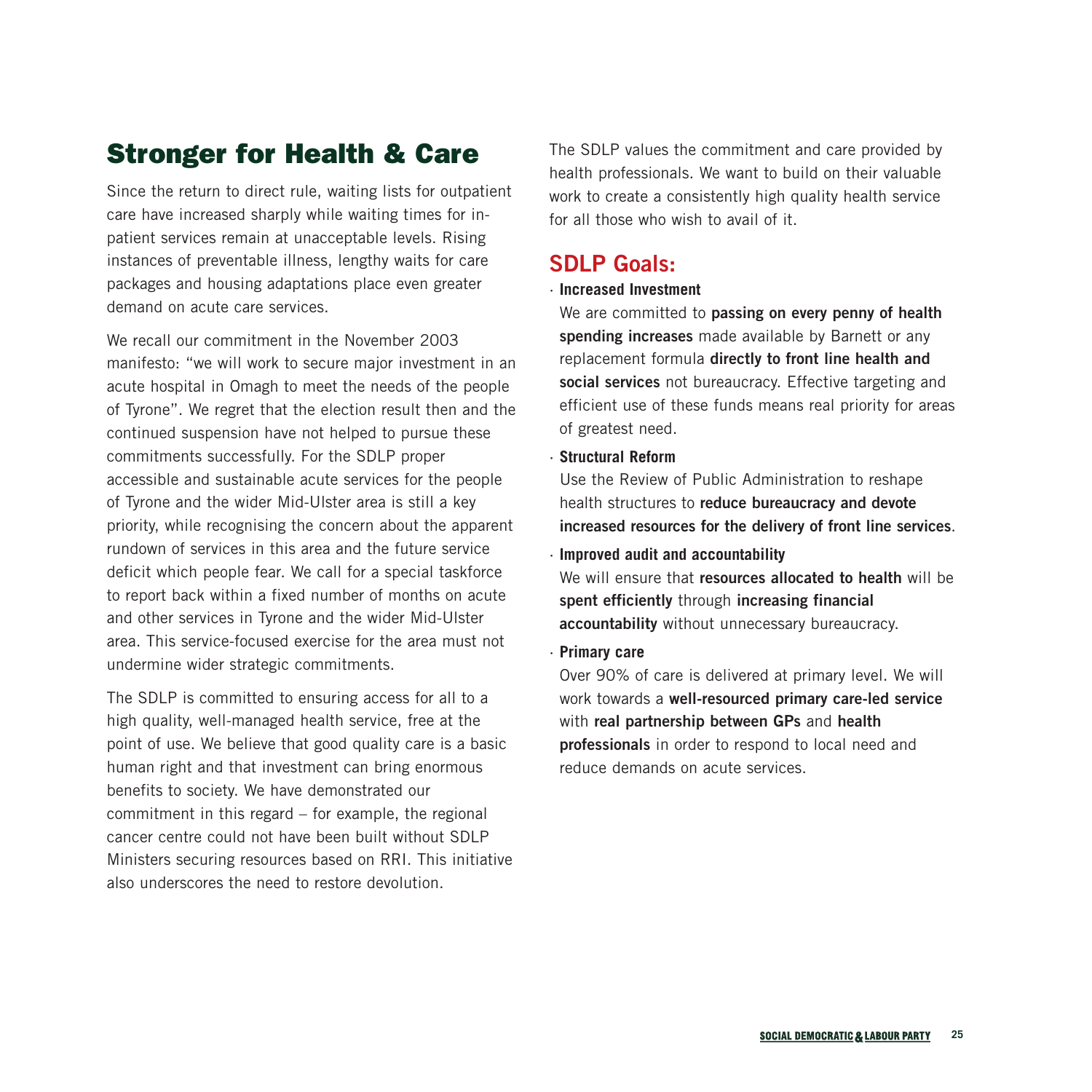#### · **A Positive Health Agenda**

**We must** shift the focus of health strategy **further towards** preventative approaches. **SDLP supports initiatives to promote a healthy lifestyle, to reduce smoking and increase physical activity and improve diet**. The SDLP supports a ban on smoking in the workplace.

#### **Access to services**

- · **Major investment in acute hospital services for Tyrone** Developing **accessible and sustainable services for the people of Tyrone and the wider Mid-Ulster** area remains a key priority. SDLP would establish a special taskforce to report within a fixed number of months on acute and other services in Tyrone and the wider Mid-Ulster area. This service-focused exercise for this area must not undermine any wider strategic commitments.
- · **Better rural access to services**

We want to see **principles of equality and rural-proofing deliver local hospitals across the North** that can meet everyday needs and stabilise life-threatening conditions.

· **Ending the post-code lottery**

It is unacceptable in today's society that certain medicines are available in certain areas and yet unavailable in others. **Local needs must be addressed while ensuring consistently high standards of care**.

· **Access to affordable NHS Dental Treatment Increase spending on dental care and update contracts governing dentists**, ensuring parity with England and Wales to improve preventative care and overall oral health.

#### **Cleaner hospitals, better staffing, better working**

- · **Fully integrate hygiene and cleaning** standards in hospital wards back into **hospital management** and explore new ways of fighting hospital-acquired infection such as MRSA.
- · The short-term solution of **overseas recruitment is inadequate, uneconomical and unfair** to developing countries trying to build up their own services. The solution is a rational strategy to increase the number of staff in priority areas. Past employment practices are no longer acceptable; the SDLP will work to **encourage modern, flexible work practices** to attract, for example, parents of young children back to the NHS.
- · **Tackling discharge delays and supporting independent living** Freeing the 10-15% of beds currently 'blocked' by those awaiting care packages or housing adaptations would significantly impact on waiting lists. SDLP will lobby for **additional care packages and expansion of rehabilitation services** to ensure that people regain their independence after a hospital stay.
- · **Increased Strategic Planning**

The SDLP supports the **introduction of 'Service Frameworks'** to deliver co-ordinated strategies and ensure best practice in the treatment of Coronary Heart Disease, Cancer, Older People & Neo-natal Care. The Diabetes Taskforce Report recommendations should also be implemented in full.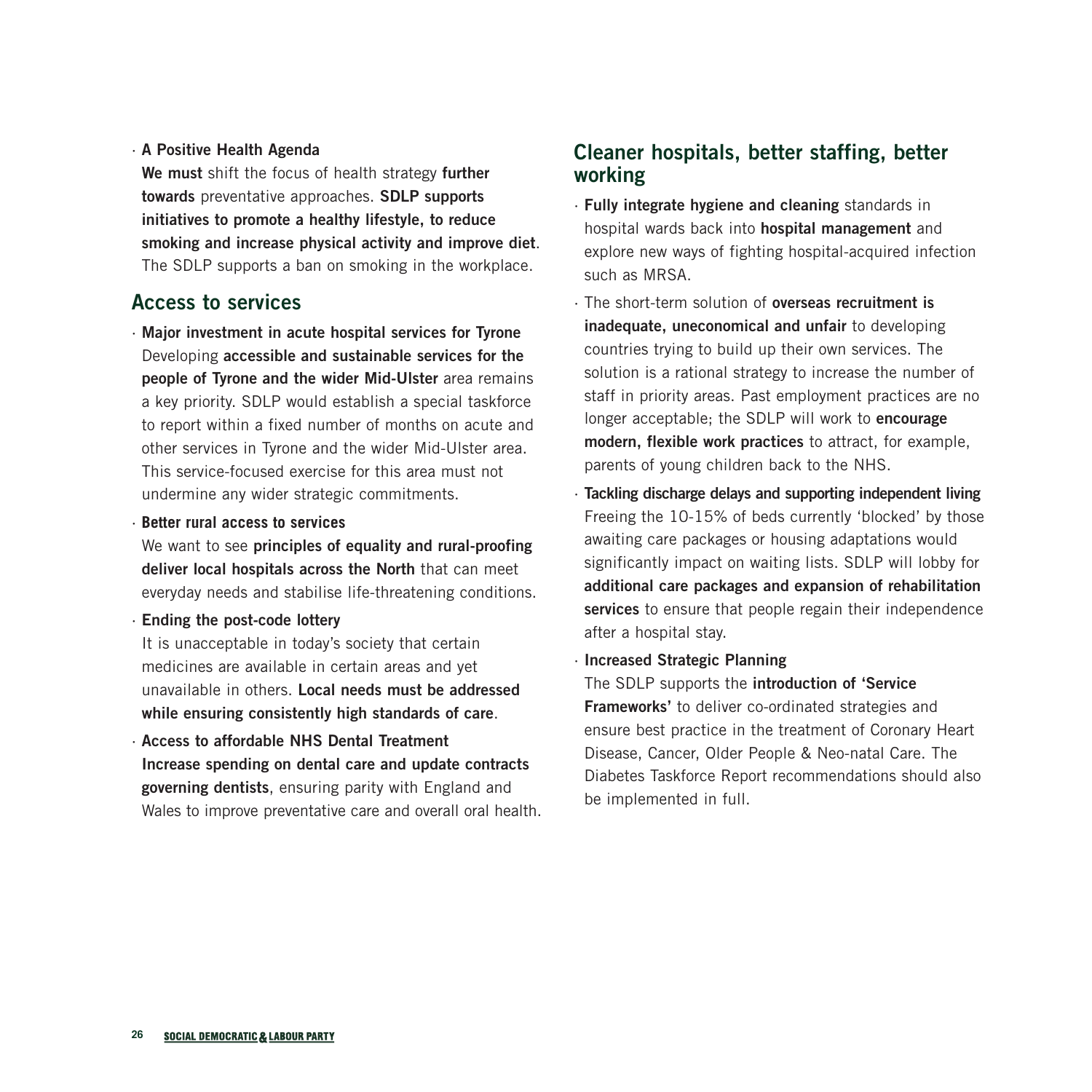#### **All-Ireland co-operation**

· All-Ireland co-operation should be explored to **maximise opportunities** for **investment in specialist services** and equipment which would be otherwise unaffordable in either jurisdiction.

#### **Nursing and Personal Care for Older people**

· During devolution the SDLP secured the funds to introduce free nursing care; the SDLP remains supportive of the Royal Commission proposals on **free personal care** and will continue to work towards this goal.

#### **Meeting Mental Health needs**

- · Address the **chronic lack of child and adult mental health services** as a matter of urgency.
- · Ensure that **adequate funding is made available for the Review of Mental Health** to deliver a strategy offering support and early intervention in the community, improving the capacity and quality of hospital and residential care and addressing the worryingly high suicide rate, particularly among young men.

#### **Tackling Drug Addiction**

Growing use of illicit drugs and addiction are major problems in our society. We want to secure **additional resources for the implementation of the Drug and Alcohol Strategies**. Given the connection between drugs, crime and unemployment, this should be seen as an investment as well as a public obligation.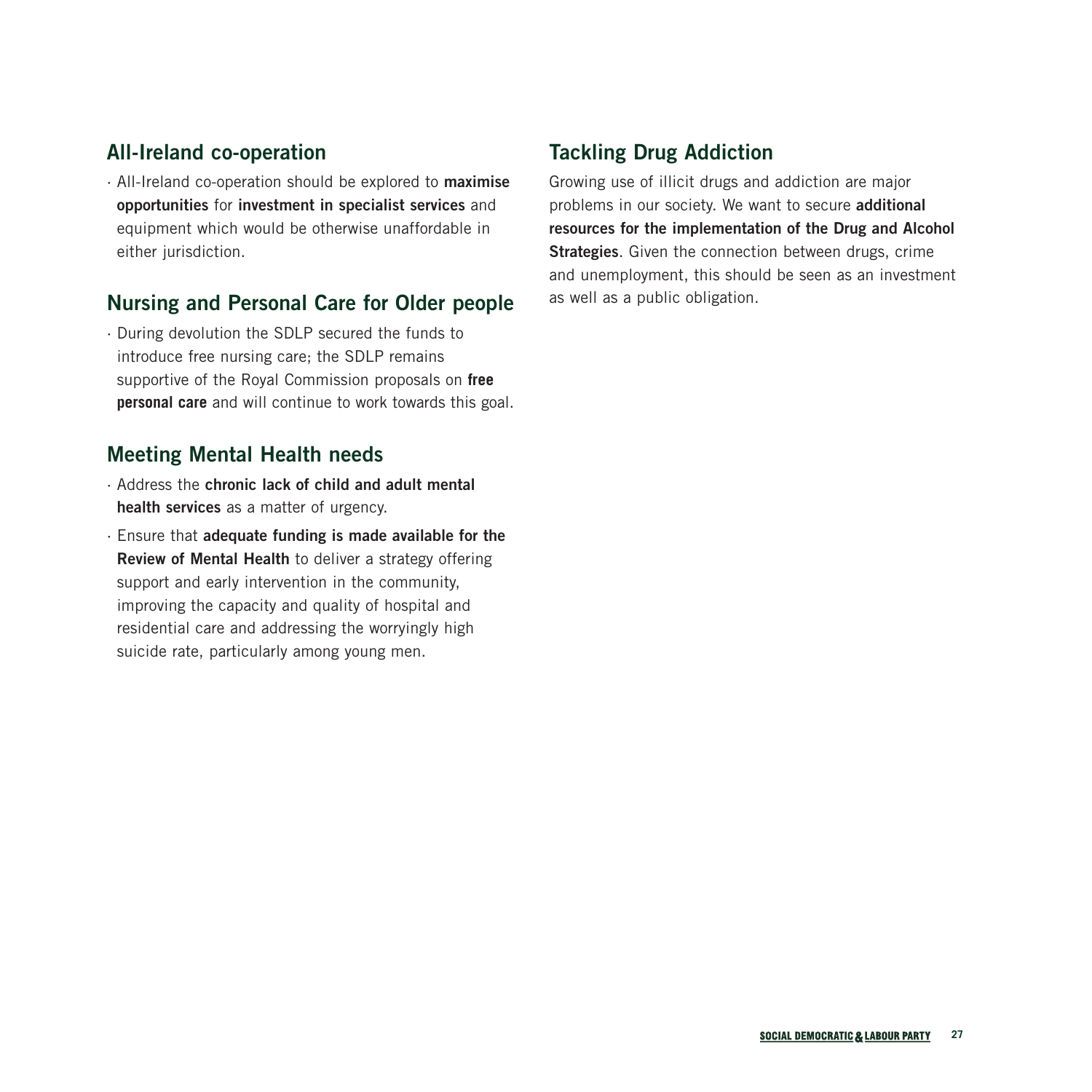## Stronger for warm, affordable homes

Housing has not been prioritised under direct rule and local problems are not being addressed. Northern Ireland faces a shortage of social housing as homes are being sold faster than they are being built. Meanwhile affordability is fast becoming a major issue, particularly for first-time buyers. These problems are compounded by weaknesses in planning and development policy. The net result is that many families continue to live in temporary and unsuitable accommodation and young people are being forced away from the areas in which they grew up. The government has launched disparate legislation on homelessness, house sales and the private rented sector but in ten years has failed to conduct an over-arching policy review bringing together these various strands to produce a coherent strategy.

The SDLP is stronger on housing. The party was formed out of the civil rights campaign for adequate housing. We acknowledge housing as a fundamental human right and attach great importance to the link between good quality, warm homes, good health, educational attainment and economic development.

#### **SDLP Goals:**

#### **Addressing housing shortages**

- · **Develop a new Housing Strategy**, properly linked to Regional Development Strategy and Planning policy.
- · **Ensure better planning and co-operation between public and private sector** to achieve plan-led development producing high quality, mixed use developments with water, sewerage, energy, communications and transport networks in place in good time.
- · **Revisit the inadequate and biased housing growth indices** under the Regional Development Strategy.
- · Implement proposals accepted recently by government to transfer to the **Housing Executive management of the Social Housing Development Programme**.
- · **Review the operation of Housing Associations.**

#### **Tackling Homelessness**

- · Implement the **Promoting Social Inclusion report** on Homelessness.
- · Make publication of the **Homelessness Strategy a statutory obligation** on the Housing Executive.
- · Ensure full implementation of the Strategy by delivering the necessary **co-operation and resources**.
- · **Break the cycle leading to homelessness through comprehensive long-term social support** addressing educational, financial and wider issues including anti-social behaviour.
- · Introduce a statutory **right to review and right to appeal Housing Executive decisions** on the provision of assistance under the Homelessness legislation.
- · Enhance support for **homeless teenagers and care-leavers**.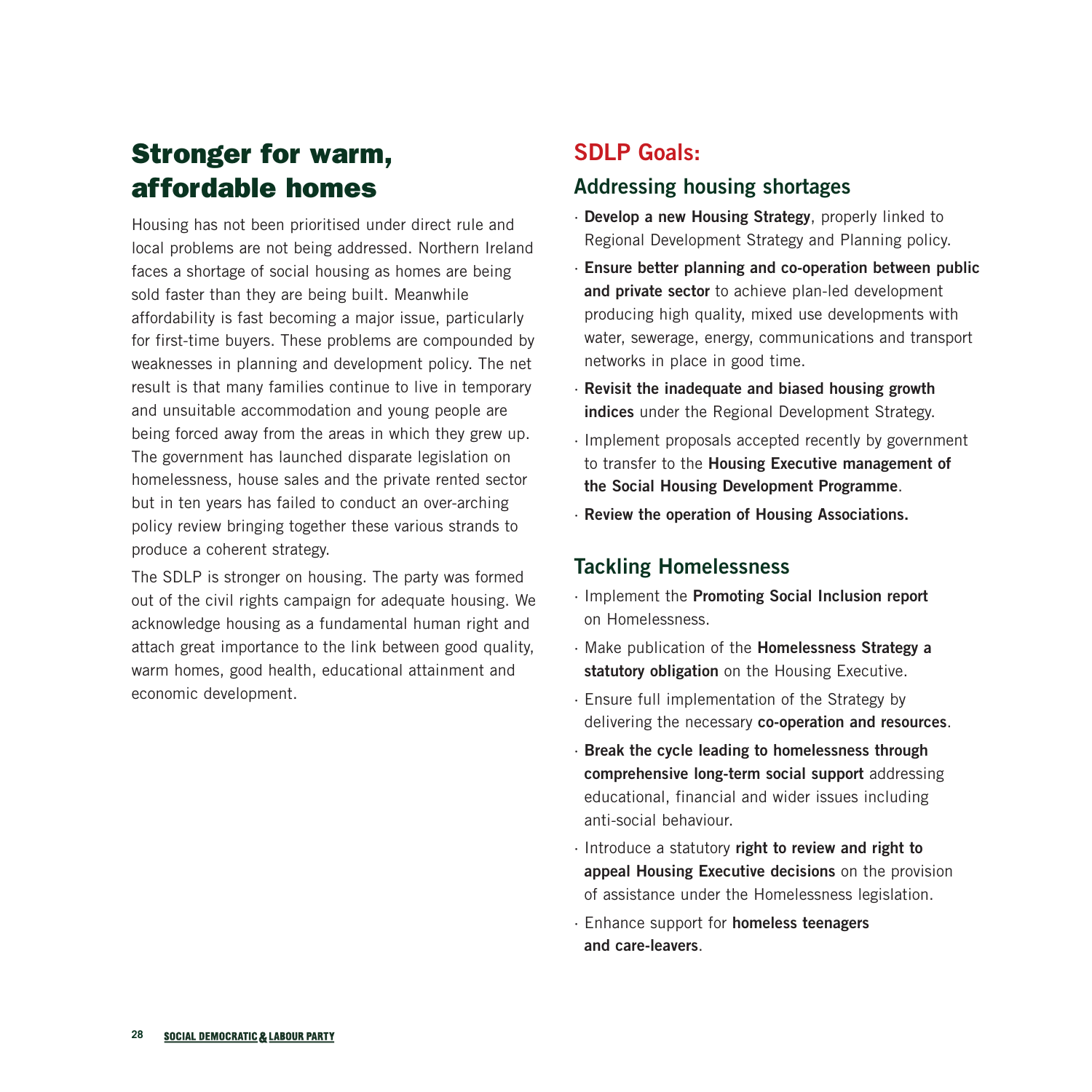#### **Good Quality, Warm Homes**

- · **Improve quality**, using planning powers to place pressure on builders to complete existing developments to satisfactory standards before they are granted permission for new developments.
- · **Tackle fuel poverty**, bringing together all the necessary resources and authority to target need in a systematic fashion [see Fuel Poverty section, under 'Combating Poverty'].

#### **Improving Affordability**

- · Ensure an **increase in the supply** of new houses (as above).
- · **Expand the Co-ownership Scheme**, which is not only successful but is in a position to make a multi-million pound return to the department each year!

#### **Addressing Anti-social/ Anti-Community behaviour**

· Develop and fund a more **effective inter-agency strategy** to tackle this problem at its roots, addressing underlying issues including alcohol and drug abuse, educational and employment issues. [see also policing & justice and sport and leisure sections]

#### **Private Rentals**

- · **Extend mandatory licensing to all landlords** to raise standards and accountability.
- · Improve **protection for tenants of private landlords**, by introducing a requirement to produce a **written contract** with set minimum terms and a new scheme where **deposits are held by an independent body**.

#### **Housing Benefit**

- · **Review the Housing Benefit system**, addressing rent levels and procedures for assessment, payment and review of claims.
- · Secure **adequate finance** each year to deliver the **Supporting People Fund**.

#### **Rental Arrears & Mortgage Debt**

- · Introduce **new guidance for social landlords on rental arrears management** requiring **publication of procedures** and the introduction of **debt counselling** so that problems are addressed quickly and homelessness is prevented.
- · Improve **regulation of mortgage lenders** to encourage responsible lending.
- · **Increase funding for independent agencies providing financial advice** (see Combating Poverty section) and devise system to trigger timely support for those who find themselves in difficulties.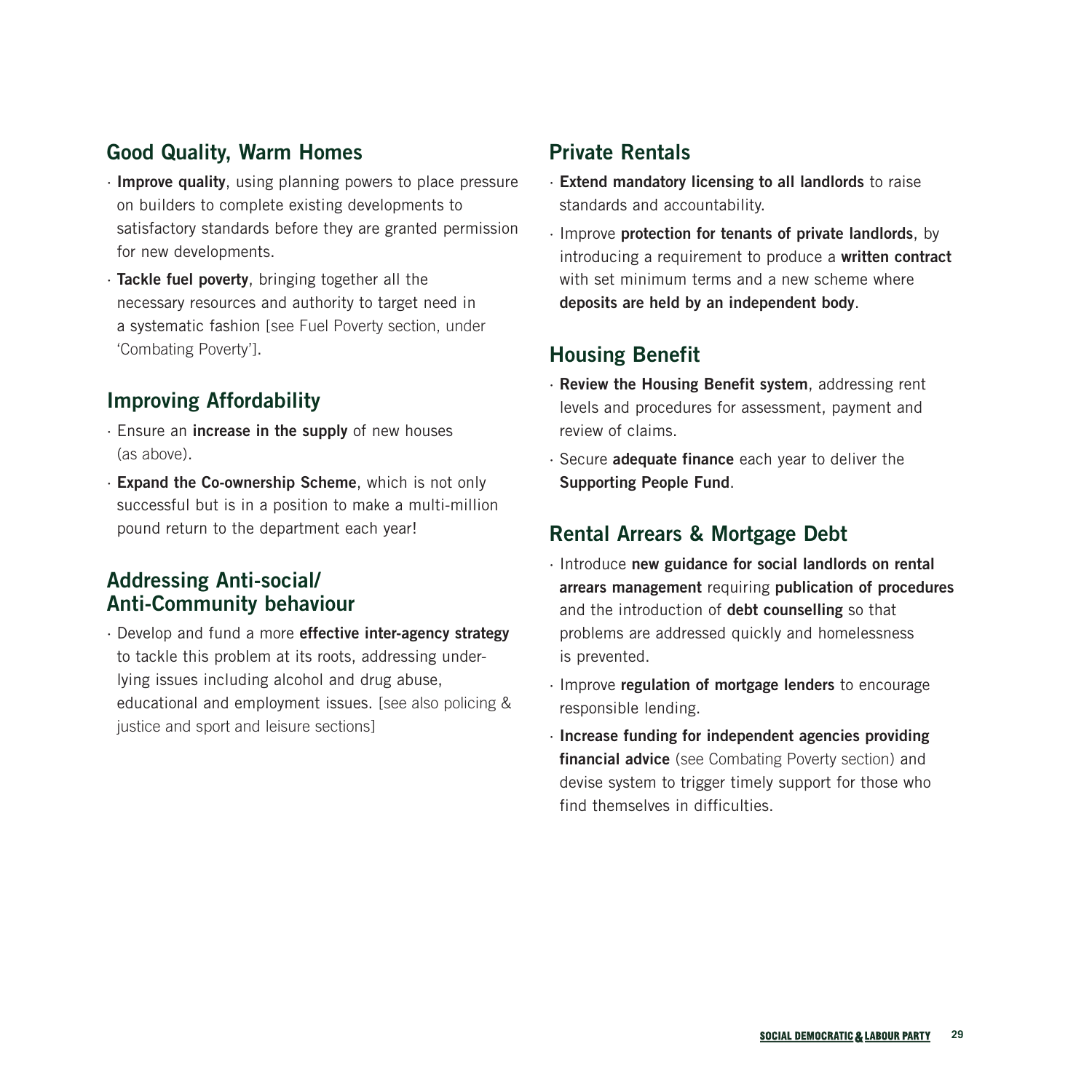## Stronger for Equality & Human Rights

The SDLP is committed to promoting equality and protecting human rights. As the party of the civil rights movement, equality and human rights are not just slogans – they are part of our founding philosophy.

Now we want to take forward our work to ensure that the Agreement's promise on equality and human rights is delivered for all.

#### **The Damage of Direct Rule**

- **· Children's Fund abolished even though one in three kids live in poverty.**
- **· Single Equality Bill on the long finger.**
- **· Rights for disabled kids in education delayed.**
- **· Northern Ireland Human Rights Commission in crisis.**
- **· Go slow on action to tackle the unemployment differential.**

#### **Promoting Equality**

#### **SDLP goals:**

- · Introduce a **Single Equality Bill**, to harmonise protection against discrimination upwards and guarantee equality for all groups.
- · **Outlaw discrimination in all land sales**, so that everybody has an equal chance to buy land.
- · Impose **tougher penalties on persistent discriminators**, including exemplary damages.
- · **Eliminate the differential in unemployment rates** between the two main communities by 2011. See further below.
- · **Vigorously oppose any dilution of fair employment** monitoring – it is a vital protection against sectarianism.
- · **End discriminatory rules** restricting eligibility for key civil service posts to UK nationals only.
- · Create **a new Equality Tribunal** to hear all discrimination complaints.
- · Oppose proposals to put Justice and Equality into the one department. The SDLP will not give equality to the securocrats.
- · Introduce **equal pay audits** to eliminate the gap between men and women's earnings. We will minimise the burden on business by timing these with fair employment reviews.
- · Develop a **comprehensive gender equality strategy**, addressing in particular the issue of childcare.
- · **Outlaw age discrimination.**
- · Implement remaining recommendations of the **Disability Rights Taskforce**, in particular to ensure access to transport.
- · Ensure **full rights for children with special educational needs** through new legislation.
- · Ensure the delivery of the new **race equality strategy**.
- · Develop a joined up strategy for **LGBT equality** and take a firm stand against homophobia.
- · Provide training for party representatives against all forms of intolerance, including racism and homophobia.
- · Ensure **proper accommodation for travellers** in line with their established needs.
- · Fund groups involved in equality consultations and ensure the full development of section 75 of the Northern Ireland Act.
- · Deliver an integrated cross-departmental strategy to **review and address the range of needs of migrant**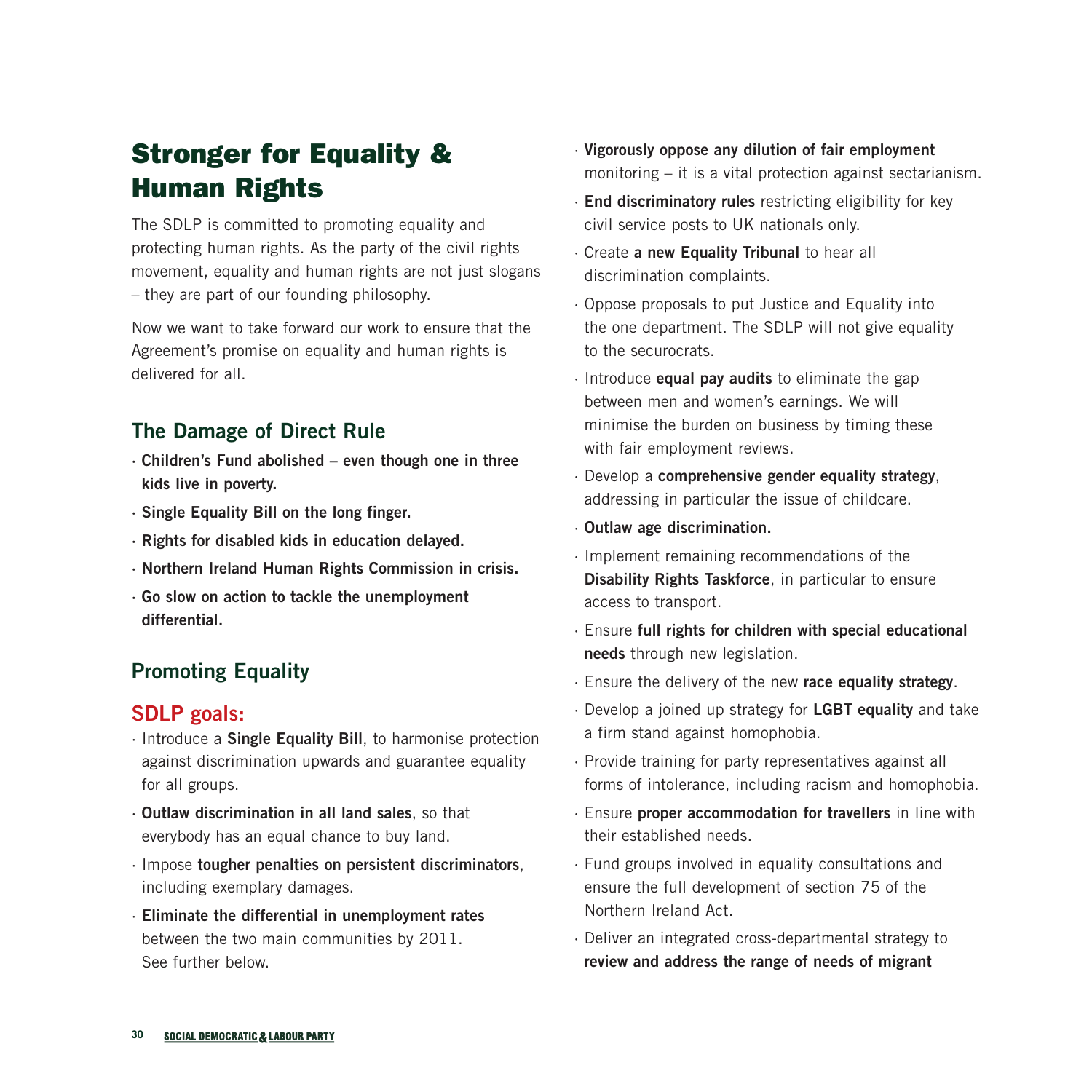**workers** and their families, raising awareness of their entitlements, and helping them to access social welfare, education, health and other services.

- · Campaign for the UK government to sign the **UN Convention on the Rights of Migrant Workers**.
- · Develop a resourced Children's strategy to match the internationally praised southern strategy.

#### **Guaranteeing Human Rights**

#### **SDLP goals:**

- · Develop a comprehensive and **forward-looking Bill of Rights** for Northern Ireland by agreement between political parties and civic society.
- · Ensure that the Government honours its welcome commitment to give **powers of inquiry** to the Human Rights Commission.
- · **Credible appointments** to the Human Rights Commission.
- · Champion an **All-Ireland Charter of Rights** to guarantee the highest standards of human rights protection throughout the island.

## Stronger For Social Inclusion

37% of our children grow up in poverty yet there is no strategy for co-ordinated remedial action across government departments and agencies. The long-awaited Anti-Poverty Strategy published in 2004 contained no targets or detailed action plans and made no mention of dedicated resources. Worse, direct rulers have abolished some of the progressive measures the SDLP worked hard to introduce such as the Children's Fund and the Social Inclusion Fund.

The SDLP has successfully championed equality and social and economic rights for decades. We secured their inclusion in the Agreement and further reference in the Joint Declaration of April 2003. We will continue to work towards the implementation of an effective Anti-Poverty Strategy that can unleash the potential of all our people to contribute to the building of a prosperous economy and a fair and inclusive society.

#### **SDLP Goals:**

- · Develop urgently a detailed **Anti-poverty Strategy**, backed by dedicated resources. The strategy to include specific targets, suggested actions and programmes and details on the Ministerial led forum. There should be a particular emphasis on children in poverty, disabled people, lone parents and on eliminating differentials between the two communities in poverty and unemployment.
- · Work for an increased **minimum income guarantee** to lift families out of poverty.
- · **Create a fund to target social need**, acting as a top-up fund for departments that skew resources to areas of greatest need.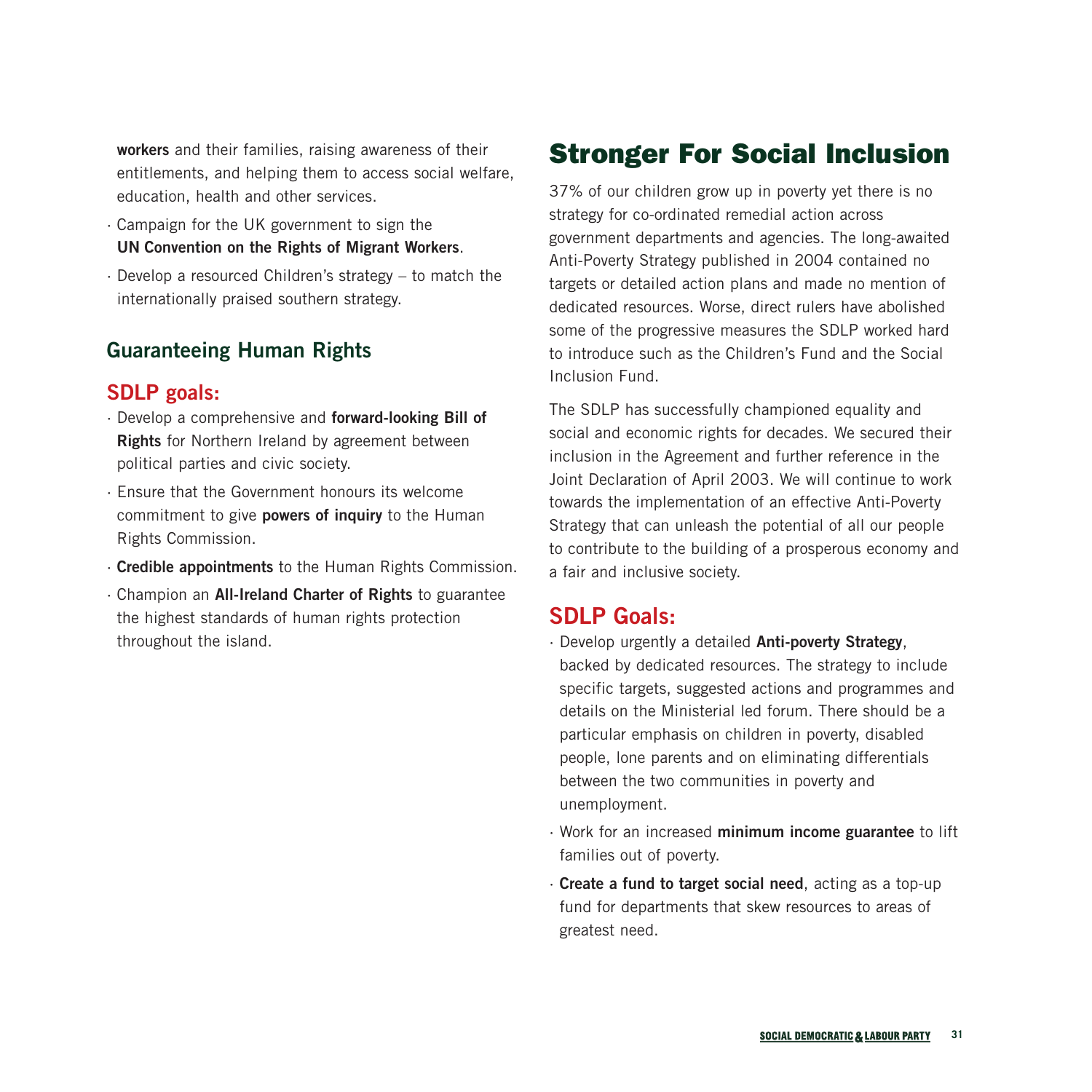- · Extend the work of the **Taskforce on Employability and Long Term Unemployment** to tackle unemployment black-spots.
- · Give preference to **government contractors** that recruit from the **long-term unemployed**.
- · **Eliminate the differential in unemployment** between the two communities by 2011.
- · Implement the **money & debt advice strategy**.
- · Co-operate with CAB, Credit Unions and others to put together the resources necessary to **protect people from loan sharks and assist those with social debt problems**.
- · Establish a **Financial Services Authority** office in Northern Ireland
- · **Provide funding bodies with all available research and deprivation indicators** to ensure that resources are targeted at areas of need and promote consolidation of applications procedures to make resources more easily accessible.

#### **Child Poverty**

- · Agree a Northern Ireland-specific **target to reduce Child Poverty** as part of the **Anti-poverty Strategy and Children's Strategy**.
- · **Increase resources** for children's services.
- · **Extend the children's half-price travel scheme** to 16-18 year-olds in full-time education.
- · Provide **fresh fruit** in schools and **wholesome school meals**.

#### **Older people, poverty & social inclusion**

- · **Increase the basic state pension.**
- · **Implement** the recently published strategy **"Ageing in an Inclusive Society"**, securing dedicated resources to do so.
- · Secure **mainstream funding** for independent advice bodies (see below) and voluntary sector bodies like Help the Aged and Age Concern.
- · Co-ordinate a **new strategy to eradicate fuel poverty** (see below) including special measures for older people.
- · Reduce age limit for free **TV licence**.
- · Work to secure free **personal care**.
- · Agree **all-Ireland scheme for free travel for older people**, through mutual recognition of older peoples' identification, to boost tourism as well as improving cohesion of rights and benefits island-wide.
- · Work in **partnership with older people and the voluntary sector** on a formal basis so that policy is better informed and older peoples' needs more effectively met.

#### **Fuel poverty**

Tackling fuel poverty is not just a social justice imperative but a sound economic investment. People in warm homes are healthier, place less strain on the health service and take fewer days off work through ill-health. In addition, jobs are created installing systems and energy efficiency measures.

The current strategy is fragmented and does not effectively target those in greatest need. The Department for Social Development has responsibility yet lacks overall control of the various funds and schemes involved.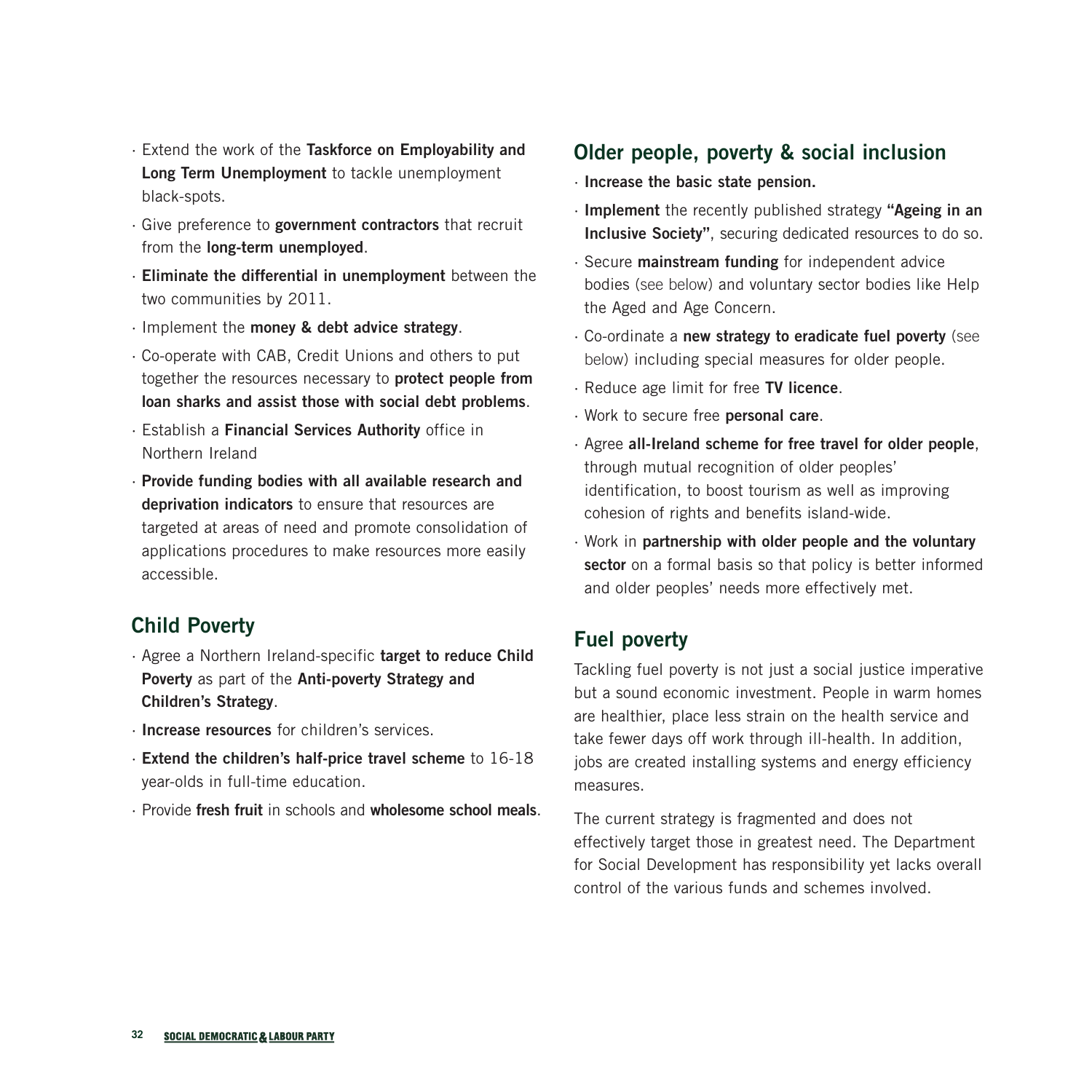#### **SDLP Goals:**

- · **Consolidate resources and authority within coherent structure** so that strategy and planning can systematically target those in need, rather than focusing exclusively on age or benefits dependency. All relevant bodies and organisations need to be brought together including energy-suppliers, the regulatory authority, the Housing Executive, charitable organisations etc. The success of the ADHAZ scheme should be built upon in terms of effective targeting and successful partnership working.
- · **Broaden the Warm Homes Scheme** beyond energy efficiency measures to allow installation of heating systems so that a single intervention ensures a warm home.
- · Commission the Social Economy Agency to explore, in association with Age Concern, **new initiatives to reduce fuel costs for older peoples**, examining best practice elsewhere for potential application.

#### **Social Security and Tax Credits**

- · **Simplify and streamline** benefit application and delivery.
- · **Use technology better** to avoid endless form-filling.
- · **Reform the Tax Credit system**, making award notices clearer, calling an amnesty on over-payments resulting from Inland Revenue errors, providing better guidelines on how people can challenge recovery of over-payments and enabling the public to access information and support through Social Security offices.
- · **Cancel the age requirement for the mobility component of DLA** so that parents of infants with a disability can seek support.
- · **Reform oral appeal hearings** to make the process more user-friendly.
- · **Offer greater assistance in completing forms** to those applying for Disability Living Allowance or Incapacity Benefit.
- · **Increase the number of independent doctors** to gather correct information at the outset of claims.
- · **Decrease paperwork** so that appeals can be dealt with promptly.
- · Improve the service to applicants so that, once in contact with the system, **all relevant benefits are identified** and processed as quickly as possible.
- · Appoint a senior member of staff at each office to **take responsibility for Carers' needs** which are more complex than most, often involving benefits for dependants as well as benefits for carers themselves. Increased flexibility is required so that, for example, staff can make home visits to those unable to leave the house.
- · **Invest in Citizens' Advice Bureau** to support their work addressing injustices and loop-holes in the system, challenging government to perform and serve better.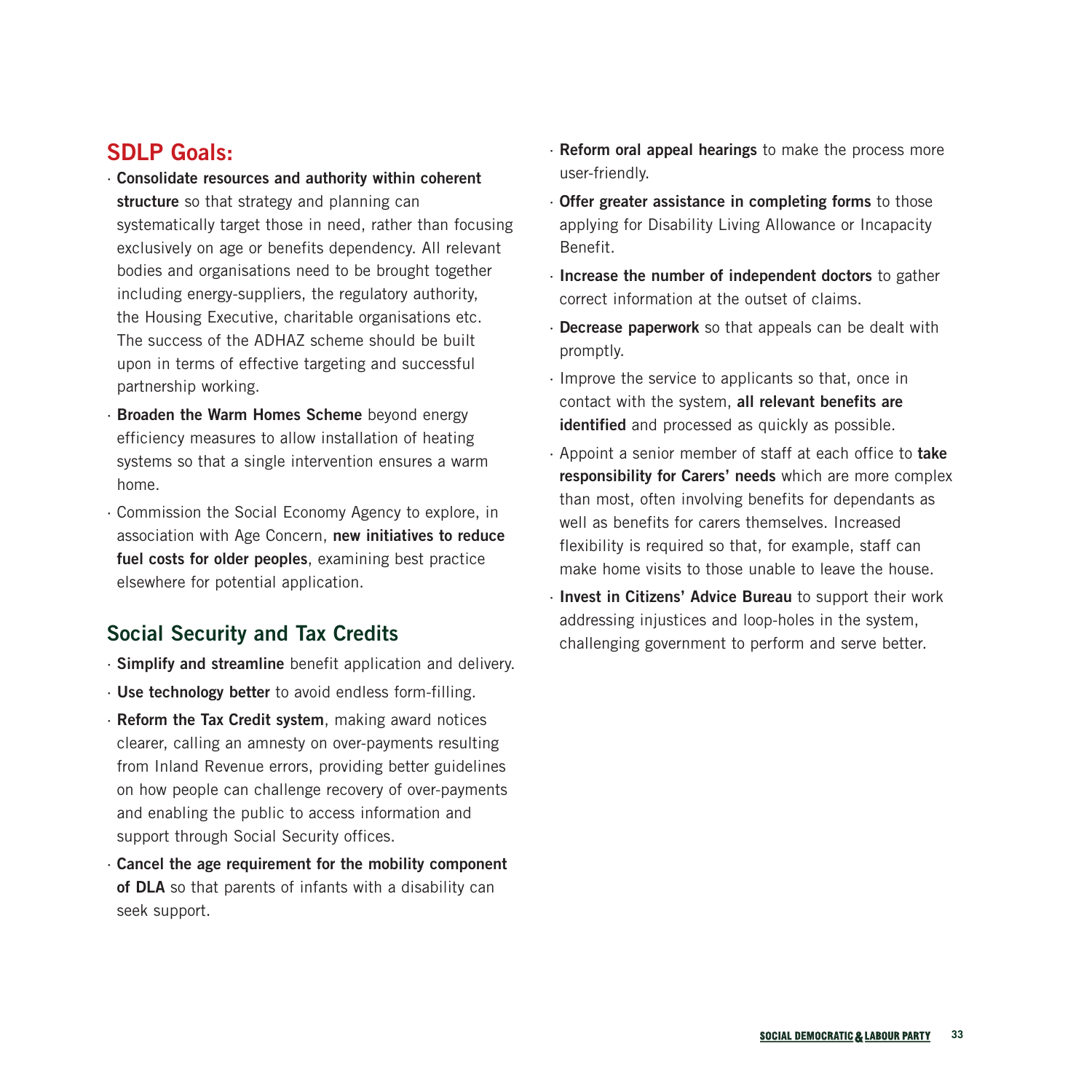## Stronger for a Shared Society

The SDLP believes that we must all take a strong stand against hatred and intolerance – be it sectarianism, racism, homophobia or other forms of prejudice.

We are determined to build a shared, pluralist society where everybody can live together freely and without fear.

Work to tackle hatred and encourage sharing go hand in hand. If we do not protect people against hate, there will be no sharing. If we do not encourage sharing, we risk generating hate.

#### **SDLP Goals**

- · **A new Sectarian and Hate Crimes Act including:**
	- A total overhaul of our laws on **incitement to hatred** to make them effective and also to tackle hatred on the internet.
	- **Preventing bands that promote hate language** or use paramilitary symbols from parading.
	- **Outlawing flags and graffiti** on public property, including repeal of laws requiring the flying of union flags from government buildings.
	- Requiring public authorities to agree **a common strategy for removal of flags** etc, including use of contractors backed by police and prosecutions.
	- **Introducing regulation for bonfires**, including payment for damage done.
	- **Outlawing sectarian chanting** at football matches.
	- A duty on every District Council to devise **plans for promoting sharing and tackling hate**.
	- A new **Good Relations Commission** to spearhead the drive for better relations and supervise District Councils.
- · Bringing together political parties, churches, employers, trade unions and the community/voluntary sector to agree **action across society to promote sharing and combat hate**.
- · **Mainstreaming good relations** into community development work.
- · Co-ordinated action in **education for sharing and crosscommunity contact**, involving schools, teacher training, curricular development and the Youth Service.
- · Encouraging **mixed estates**. In particular, those guilty of sectarian and other harassment should be moved, not their victims.
- · Ensuring **shared spaces**. Joined up efforts by the planning service and the police will be essential to ensure the creation and protection of shared spaces.
- · **North/South common action on racism**, incitement to hatred law reform and to promote better community relations throughout Ireland.

## Stronger for Victims, Truth & Remembrance

The SDLP believes that sustainable peace and true reconciliation will only be achieved if we acknowledge and account for the past and redress the suffering of victims and survivors.

The SDLP is concerned that victims' needs are not being met. The SDLP has a comprehensive package of proposals that places their needs and rights at the centre – not those of the victim-makers. We are determined to deliver on the Agreement's promise to victims.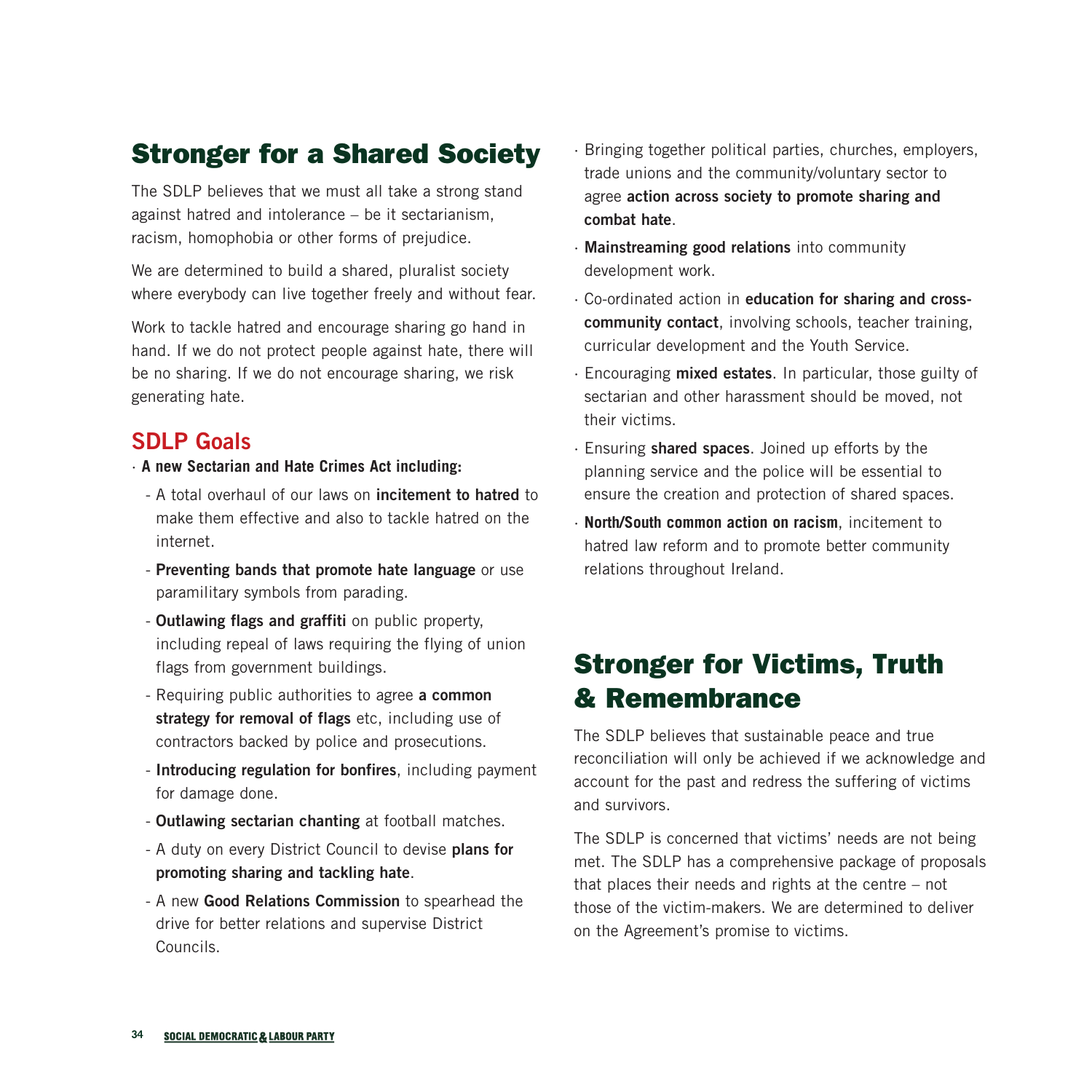#### **SDLP Goals:**

- · **Convene the Victims' and Survivors' Forum**. The Forum will allow victims and survivors to design a truth and remembrance process that puts them first.
- · **Victims' Commissioner** we welcome the government's recent announcement of the establishment of a Victims' Commissioner. We will work to ensure that any Commissioner raises the profile of victims' needs, promotes victims' interests and oversees the coordination of services and funding.
- · **Implement a new overarching victims' strategy** to increase the effectiveness of service delivery and to accommodate all practical needs.
- · **Improve monetary compensation** available for victims, ensuring decent levels, awarded on the basis of need.
- · **Redistribute criminal assets** seized by the Assets Recovery Agency to victims' groups, as an **additional** source of funding.

#### **Truth and Remembrance**

The SDLP has long believed in the need for a mechanism for truth and remembrance for our society to move forward.

Below is our proposal. But we are determined that victims and survivors themselves have the greatest say in shaping any truth and remembrance mechanism through the Victims' and Survivors' Forum.

#### **SDLP Goals:**

· Tony Blair gave his word publicly that there would be a public inquiry into the murder of Pat Finucane. The SDLP will keep the pressure on him to do so – at home and abroad.

- · We welcome the public inquiries into the murder of Robert Hamill, Rosemary Nelson and Billy Wright. We will work to ensure that these inquiries are not impeded and have the resources that they need.
- · The **SDLP will support all families seeking justice** as we have done for the Conlon family, the families of the Guildford Four and the Maguire Seven, for families like those of Rosemary Nelson, Robert Hamill, Robert McCartney, David McIlwaine, Gerry Conlon, Peter McBride, Colin Worton and many many others.
- · We suggest a **Truth Body**, of independent, international standing, to direct the process of truth and remembrance.
- · We would task the Truth Body with compiling a **register of victims**, open to all, to allow those injured or bereaved to have their stories heard, formally recorded and held in a public archive so that what happened to them is never forgotten.
- · We will allow victims' families to have the Truth Body **reopen police files** – and carry out investigations – as an alternative to the police doing so, where families want this.
- · The SDLP would support a **'Day of Reflection'** in recognition and remembrance of past events.
- · The SDLP will continue to press for increased action to be taken on finding the **bodies of the disappeared**, ensuring adequate time, resources and modern technologies are employed.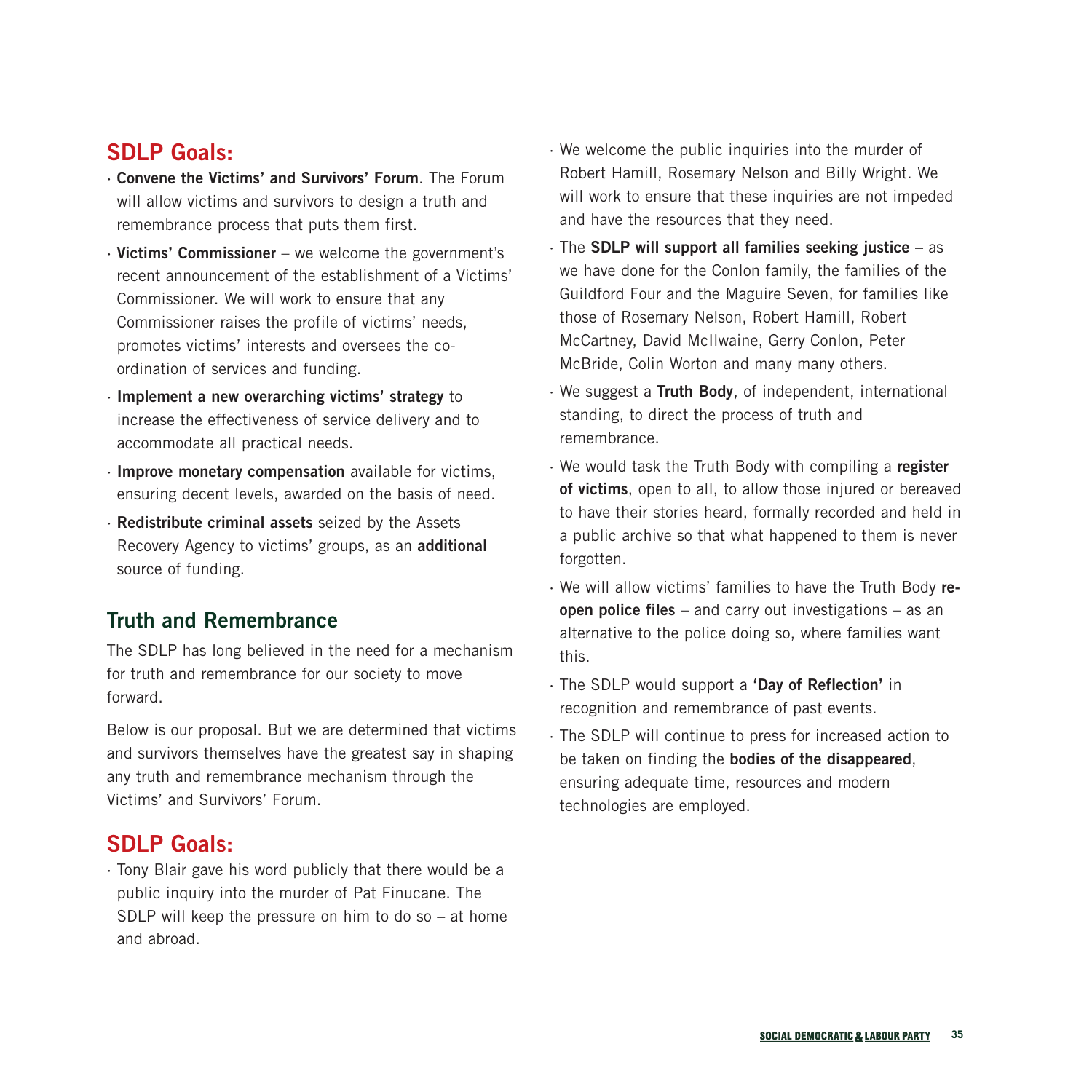## Stronger for the Rule of Law, Justice & Safety

Communities in the North want the rule of law – not people acting like they are the law. Communities are calling out for decent policing – not backstreet justice. They want protection against crime.

The SDLP is the only nationalist party working to deliver this – through the Policing Board and the District Policing Partnerships.

And we are winning. As the Oversight Commissioner has said, there has been "excellent progress" in implementing Patten. Communities are also starting to get the protection they deserve.

For example:

- · **We are fighting crime.** Sectarian and hate crime have been taken seriously at last. Working with the community car crime in West Belfast is down over 80%, sectarian crime in Larne is down over 87.5% .
- · **The number of Catholics in the police has already more than doubled**. In five year's time it will be 30%.
- · **The culture of policing is changing** with a dramatic fall in the police use of force. For example:
	- No plastic bullets fired in two and a half years.
	- Complaints about baton use a third of what they were in 2001.
	- Live fire shootings a quarter of what they were in 2001.
	- Other complaints about the use of firearms a third of what they were in 2001.
- · **The old Special Branch has gone**. It has been replaced by new structures which, in the words of the Oversight

Commissioner "meet the best practice requirements of any police force in the world."

- · **The Police Ombudsman is investigating human rights abuse and wrongdoing** – from the murder of Sam Devenney in 1969 to the botched Omagh investigation.
- · **The Full Time Reserve is being phased out** despite huge resistance from anti-Patten politicians.

None of this would have happened if the SDLP had not been on the Policing Board. All of this has happened only three years into Patten's ten year programme of change.

"there is good reason for optimism that all of the Patten recommendations will be fully implemented within a reasonable timeframe."

#### **Report of the Oversight Commissioner, 2004**

But our work is not done – and more is to come. This is our agenda for law, justice and safety.

#### **The Rule of Law**

- · The SDLP believes that **everybody is equal before the law** and nobody is above the law. **We will expose cover ups wherever we find them**. Be it the State in the Finucane case. Be it Sinn Féin and the IRA in the McCartney case. Be it loyalists in the McIlwaine case.
- · Backed by democratic Ireland, **we will demand that all political parties accept the rule of law and policing**. We stand against intimidation of people working to get decent policing, such as members of District Policing Partnerships.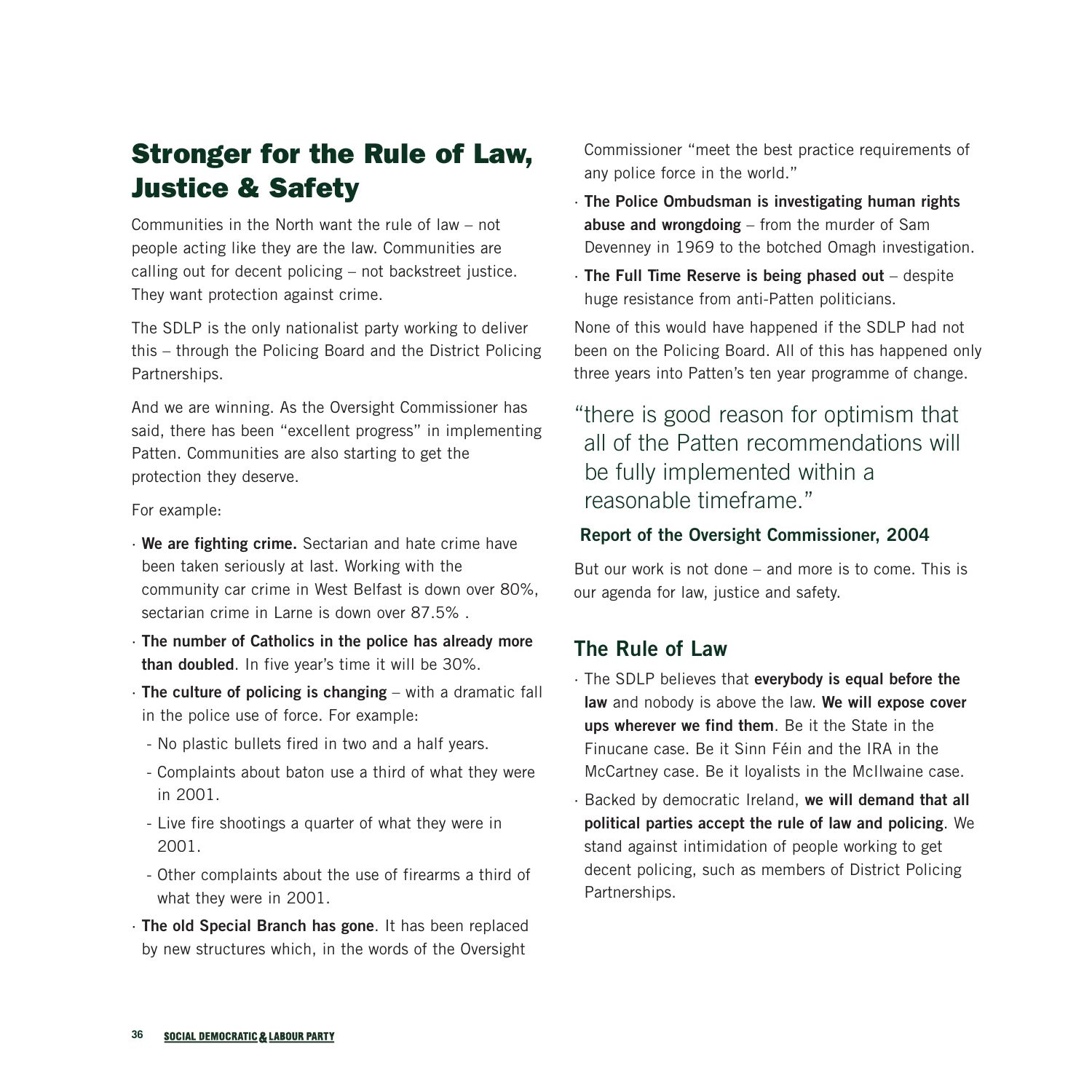#### **Delivering Patten and Proper Policing**

- · **We will hold the police to all targets against crime set by the Policing Board**.
- · **We welcome improvements in how the police handle hate crimes**. More needs to be done, working with community leaders, to ensure that all communities have protection.
- · We are pleased that there will be **Garda secondments to the PSNI– as well as lateral entry**. We will make sure that this happens in practice.
- · We will continue to **oppose the use of plastic bullets** and will seek a safe non-lethal alternative.
- · We welcome the closure of intrusive police stations like Carrickmore, Springfield Road and Andersonstown. **We will ensure a far reaching programme of closure of intrusive and militarised police stations**.
- · We will push for **accessible and acceptable police stations**. There has been approval for defortification of over 42 stations. We will push this further still.
- · We will continue to get **police officers out from behind their desks and onto the streets**. Closure of police stations that don't contribute to policing will help.
- · **We will push for vacated police and army sites to be returned to community use**, building on Mark Durkan's Reinvestment and Reform Initiative.
- · **We will argue for a routinely unarmed police service.**

#### **Parades and Criminal Justice**

The SDLP:

- · Welcomes the decision, advocated by the SDLP, to **bin the Quigley report**. We will remain vigilant to ensure that the Parades Commission is not undermined in its work.
- · Welcomes the decision, advocated by the SDLP, to **give the Parades Commission power to regulate parade supporters**. We will work to ensure its implementation.
- · Wants reasons given when criminal charges are dropped or not brought - as a rule, not an exception.
- · Demands a **new leadership of the Prosecution Service**, as the Criminal Justice Review envisaged.
- · **Opposes control orders**. People should not be deprived of their liberty without a fair trial.
- · Favours the creation of an **all-Ireland sex offenders register**.

#### **Devolving Justice**

In the negotiations on devolution of justice and policing, the SDLP will:

- · Argue for **devolution of justice and policing within** 18 months. This requires an end to paramilitary activity and stable political institutions.
- · Ensure **no reduction in the powers of the Policing Board and the Police Ombudsman**.
- · **Defend police primacy and oppose any role for MI5**.
- · Seek a **single new Department to deal with both policing and justice issues**.
- · **Ensure cross-community safeguards** so that there can be no return to the days of a unionist dominated Ministry of Home Affairs.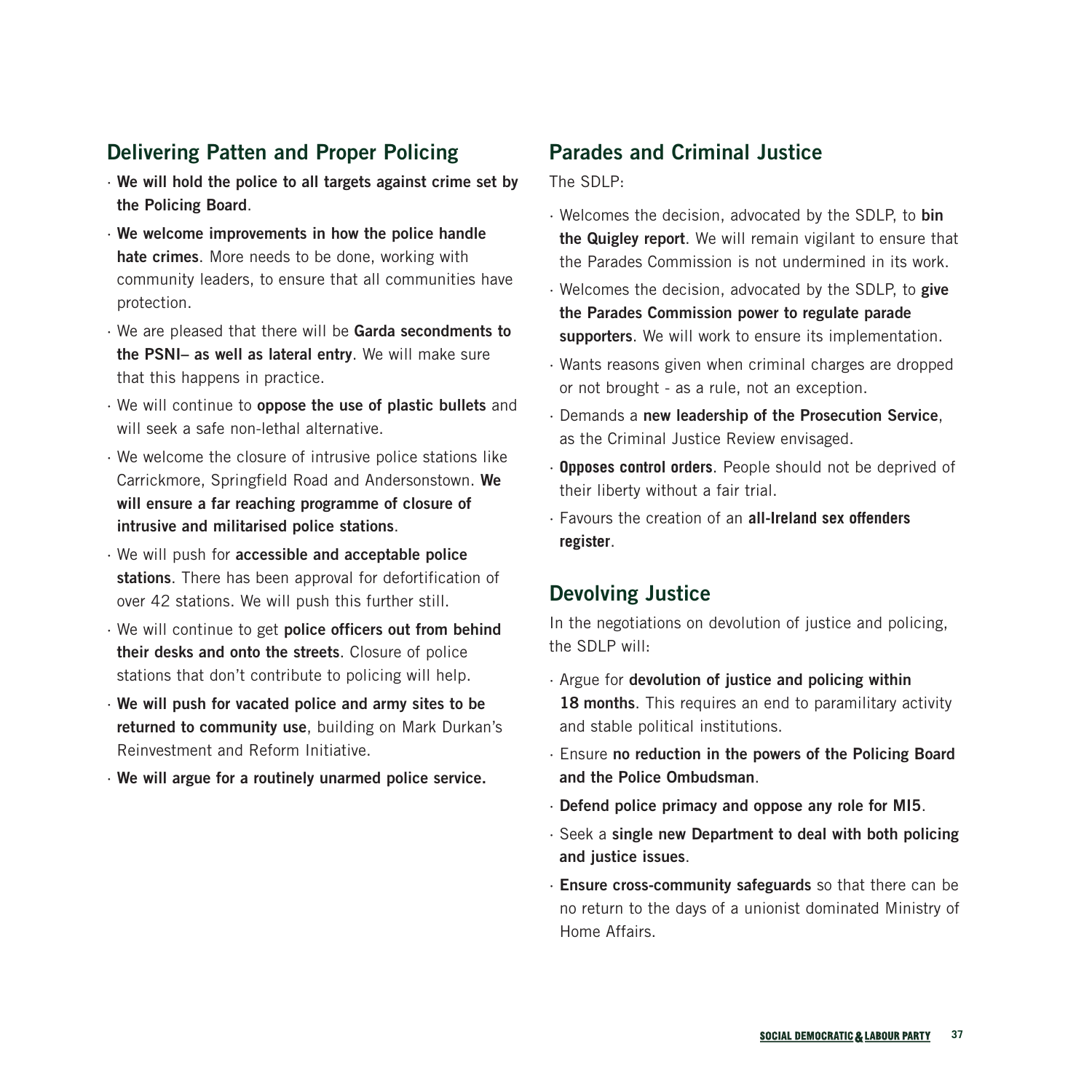- · Seek a **new generation of North-South bodies** including:
- an All-Ireland Criminal Assets Bureau;
- an All-Ireland Law Commission.

#### **Demilitarising the North**

The SDLP believes that we are all entitled to a normal society. We welcome progress such as the closure of Girdwood Barracks – but are impatient for much more.

We will push for:

- · **Radical demilitarisation over 9 months to be completed no later than Easter 2006 – by implementing the Joint Declaration**. Even if the IRA does not end its activity, we believe that 80% of the Joint Declaration can be implemented in 9 months. That includes:
	- demolition of all South Armagh towers;
	- an end to emergency legislation;
	- closure of joint police/army bases;
	- reduction in troop levels to 5,000 and below.
- · **Publication of a British Government strategy on demilitarisation**, which they would be held to by the International Monitoring Commission.

#### **Public Safety**

Public safety initiatives are spread across a number of government departments and agencies. That has meant fragmentation – and lives being lost.

The SDLP wants to:

- · Bring together all aspects of public safety under **one main government unit**.
- · Create an **all-Ireland Public Safety Body**.
- · Implement the strategies on **home accidents prevention, workplace health, road safety and the fire cover review**.

#### **Road Safety**

Scores of lives are lost annually on our roads. The SDLP wants to see this carnage stopped.

We seek:

- · A holistic approach to road safety **involving education, enforcement and road improvements**.
- · Full implementation of the **Northern Ireland Road Safety Strategy**.
- · Reduction of the acceptable **blood alcohol levels** for driving from 80mg/l to 50mg/l.
- · Better highlighting of accident black spots.
- · Increased **traffic calming measures** around schools, hospitals and residential areas.

#### **Emergency Services**

The SDLP will push for:

- · Increased resources to improve **ambulance response times** especially in rural areas.
- · Increased **North-South co-operation** between the emergency services, examining areas of mutual concern e.g. training, road Safety

#### **Under-age Drinking**

The SDLP will push for:

- · enforcement of legislation on licensees against underage drinking, with **more spot checks**.
- · Implementation of the **Drug and Alcohol strategy** and the recommendations of "Reducing Alcohol Related Harm".
- · **A proof-of-age scheme**.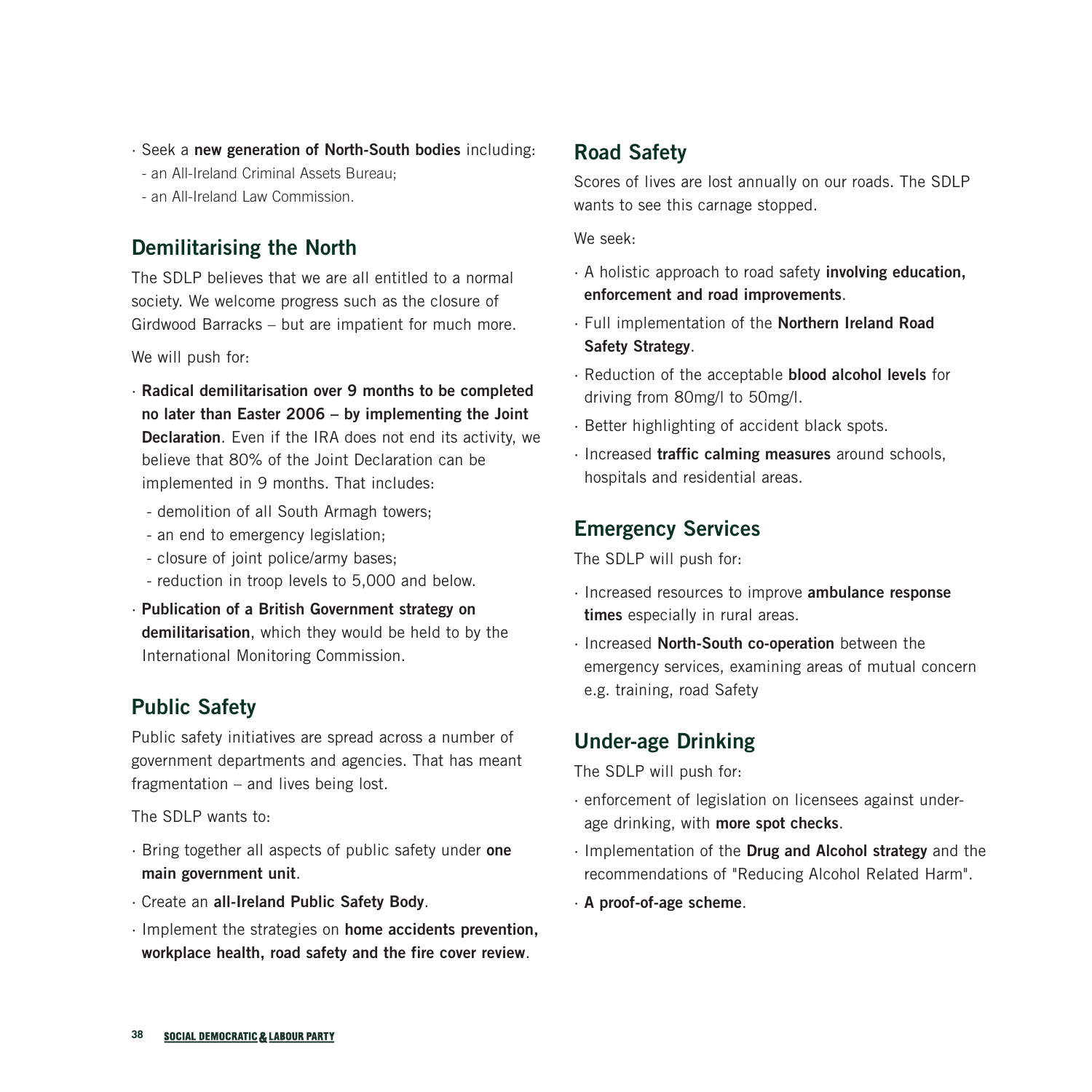## Stronger for International Development

The SDLP is committed to global co-operation and believes that this is the only viable way to tackle major issues that cross state boundaries such as poverty, international trade and environmental protection. Since our formation the party has been a member of the 'Socialist International' and has campaigned against injustice and conflict across the world.

The Tsunami disaster in Asia illustrates the importance of global co-operation in reconstructing communities hit by adversity. With the UK taking presidency of the EU and hosting the G8 Summit, 2005 offers a unique chance to set the agenda in terms of International Development. The SDLP will use this opportunity to lobby on Africa, climate change, aid, trade and debt relief to ensure that these issues are kept on the global agenda.

#### **SDLP Goals:**

- · Continue to support the campaigns for the **cancellation of debt in the developing world** and the end of bonded labour and slavery.
- · Support the **MakePovertyHistory** campaign, ensuring that wealthier countries increase aid to developing nations and ensuring that the aid works better for poor people.
- · Lobby for accelerated progress in the achievement of **Millennium Development Goals**.
- · Implement the recommendations from the Report of the **All-Party Group on International Development** including awareness raising and enhanced support for conflict resolution overseas.
- · Promote **Fair Trade** goods and increased reliance on such products by public bodies. We support the Belfast

bid to become Ireland's first Fairtrade city and will encourage the establishment of Fairtrade towns and cities across the north.

- · Campaign for fair treatment of **asylum seekers**, including an end to the use of prison for those awaiting hearings.
- · **Protect migrant workers'** rights promote union membership for all migrant workers and lobby the UK government to sign the **UN Convention on the Rights of Migrant Workers**.
- · Work to develop an integrated policy for all government departments leading to the provision of an appropriate **support service for migrants and their families** to ensure they are fully aware of social welfare, education, health & housing entitlements.
- · Support the creation of a **Palestinian state**, while firmly opposing terrorism in the Middle East and elsewhere.
- · Campaign for **greater investment in Iraq** to rebuild infrastructure and an increase in **humanitarian aid**.

#### **In the international arena, we will:**

- · Play our part in harnessing the forces of globalisation to eliminate world poverty through fair trade, building a global framework for labour mobility & developing a global environmental framework to tackle environmental issues.
- · Advocate withdrawal of support for regimes that flout human rights.
- · Argue that support for democratic national governments is central to tackling social and economic problems.
- · Campaign for a successful WTO trade round that gives more opportunities to less developed countries.
- · Champion the democratisation of global institutions including the UN, World Bank, IMF and WTO and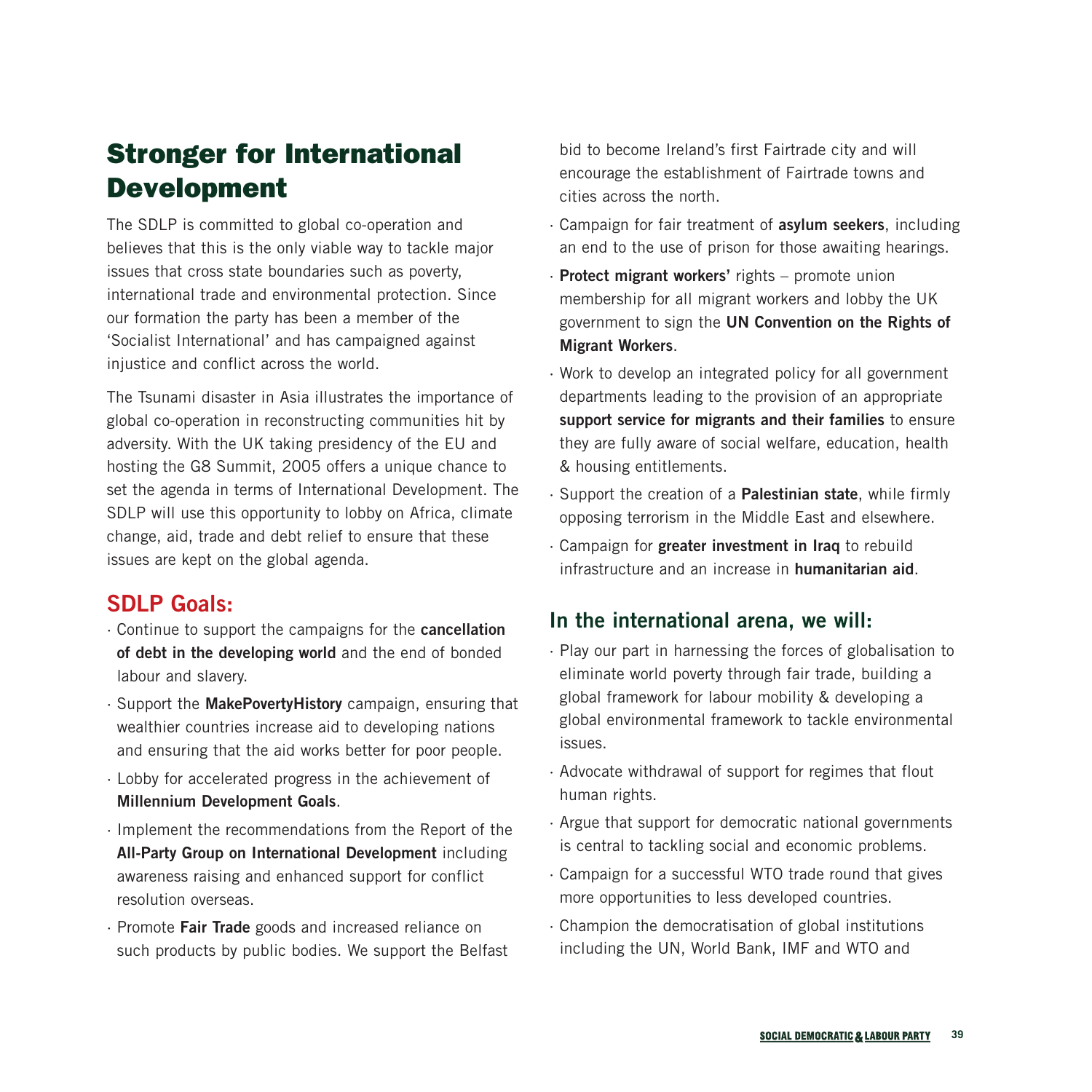strengthening of international capability to protect victims of aggression.

· Be a consistent and persistent advocate of democracy, promoting human rights across the world.

### Stronger on EU Affairs

The SDLP is the only major and consistent advocate of EU membership amongst all the parties in the North. Membership of the EU has brought significant material benefits such as improved infrastructure, assistance for agriculture as well as improvements for industry through access to wider and open markets.

#### **SDLP Goals:**

- · Continue the campaign for **entry to the Euro zone**. In the interim we will work to promote the use of the Euro by businesses, individuals and public services.
- · **Maximise opportunities of enlargement** to support business development and job creation.
- · Continue to develop strategies designed to enable our businesses to make the most of the opportunities provided by the new single market of 450 million people.
- · Support the **development of export opportunities** for Northern Ireland farmers in the wider EU.
- · Build on the achievements of the **agri-food industry** to modernise and develop a top-class 21st century agrifood sector.
- · Work to develop an all-Ireland position on reform of the **Common Fisheries Policy** to secure a sustainable future for Irish fishing.
- · Campaign for the development of **Trans-European**

**Networks** in Transport, Energy and Telecommunications.

- · Lobby for the completion and extension of Transport TEN's so that all parts of the North are connected to them.
- · Build support for a **PEACE III programme**.
- · Lobby for the most favourable treatment possible when the **EU regional development policy** rules are decided in 2006.
- · Campaign for **increased EU support, aid and fair trade** to developing countries.
- · Ensure that our Further and Higher Education systems participate fully in **EU education and training programmes**, broadening the horizons of our young people, and giving them marketable skills.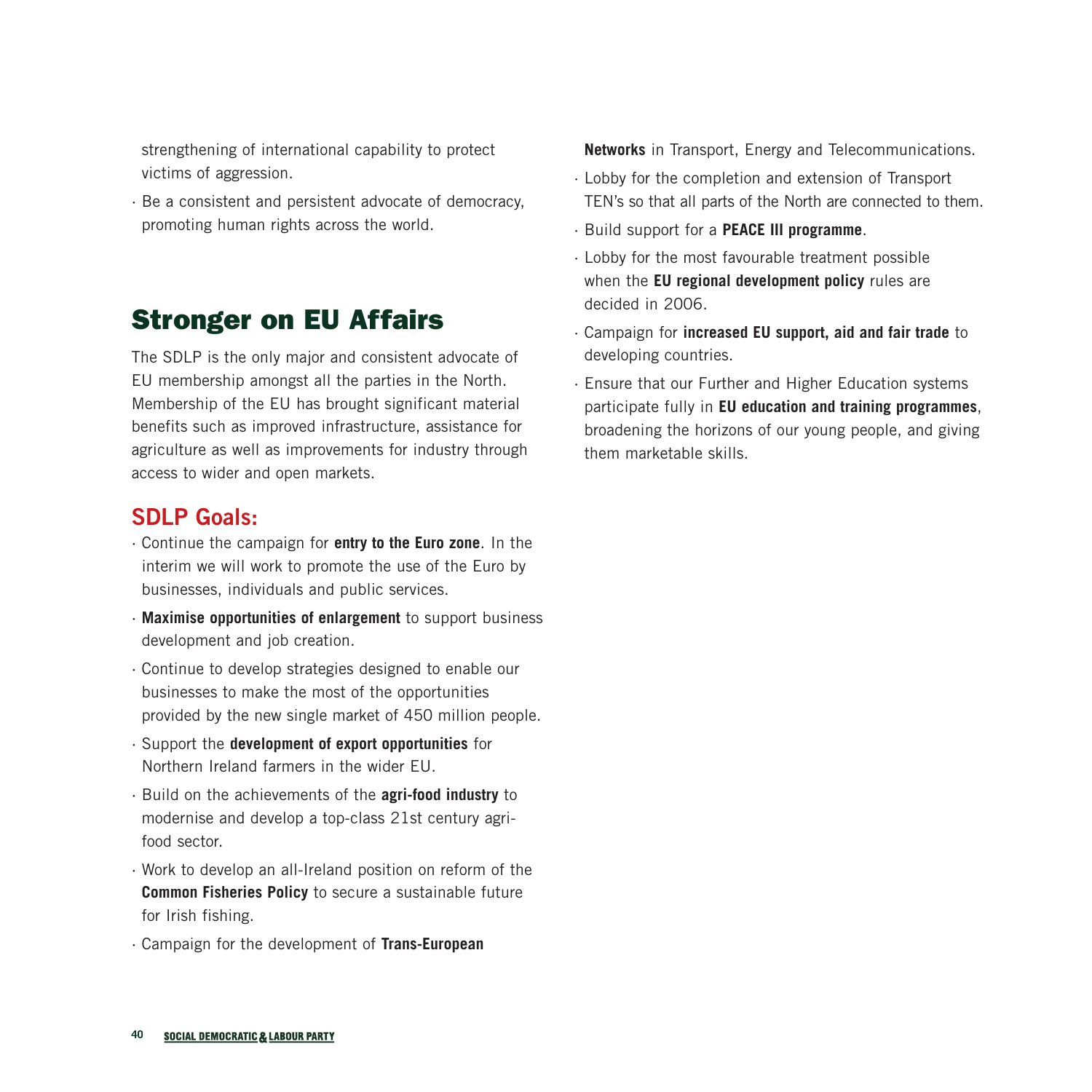